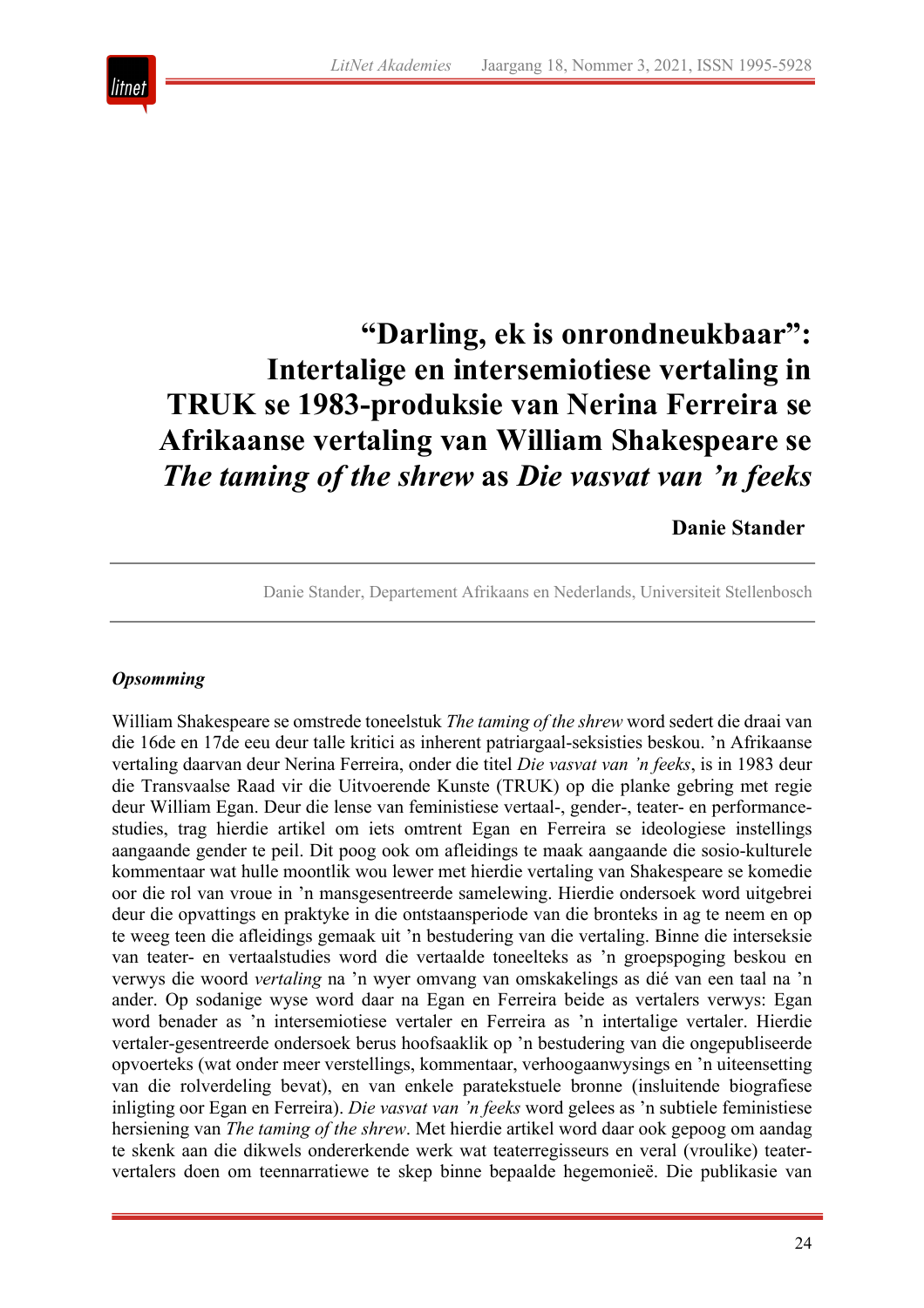

teatertekste en (meer nog) teatervertalings is immers minder winsgewend as dié van die meeste ander literêre genres. Daarby dien teater – teenoor film, om maar een voorbeeld te noem – ook as 'n voorbeeld van 'n tyd-ruimtelik-gebonde uitvoerende kunsvorm.

**Trefwoorde:** Afrikaanse Shakespeare-vertalings; William Egan; feministiese hersiening; feministiese teater; feministiese vertaalstudies; intertalige en intersemiotiese vertaling; Nerina Ferreira; (Suid-)Afrikaanse teatervertaling; William Shakespeare

#### *Abstract*

#### **Interlingual and intersemiotic translation in PACT's 1983 production of Nerina Ferreira's Afrikaans translation of William Shakespeare's** *The taming of the shrew* **as** *Die vasvat van 'n feeks*

William Shakespeare's controversial play *The taming of the shrew* is viewed by many critics, since the 16th century, as inherently patriarchal and sexist. An Afrikaans translation by Nerina Ferreira, under the title *Die vasvat van 'n feeks*, was staged in 1983 by the Performing Arts Council of Transvaal (PACT), with William Egan as director. Through the lenses of feminist translation, gender and performance studies, this article seeks to form an impression of Egan's and Ferreira's ideological attitudes pertaining to gender. It also aims to infer the sociopolitical commentary they might have endeavoured to make with this translation of Shakespeare's comedy about the role of women in a male dominated society. This investigation is broadened by considering the worldviews and practices in the period of the source text's origin and comparing it to the inferences made through a study of the translation. Within the intersection of theatre and translation studies the translated text is viewed as the culmination of a group project and the term *translation*, therefore, refers to a wider range of conversions than those of one verbal language to another. As such, Egan and Ferreira are both referred to as translators: Egan is regarded as an *intersemiotic* translator and Ferreira as an *interlingual*  translator. This translator centred investigation depends primarily on the study of an unpublished script (which contains adjustments, commentary, stage directions, and a cast list), and of specific paratextual sources (including biographical information on Egan and Ferreira). *Die vasvat van 'n feeks* is interpreted as a subtle feminist revision of *The taming of the shrew*. With this article an effort is made to attend to the often underacknowledged work theatre directors and, in particular, (female) theatre translators do to create counternarratives within certain hegemonies. The publication of plays' scripts and (moreover) drama translations is, after all, less profitable than that of most other literary genres. Moreover, theatre exemplifies (as opposed to film, to name but one example) a time and space bound performing art form.

Since this article employs a sociological translation studies approach, it is guided by the theoretical work of Bourdieu. This includes the following factors: the *field* in which the studied agents (in this case, translators) operate, in other words "the site of a power struggle between participants or agents"; and the *habitus*, that is "the broad social, identitary and cognitive makeup or 'disposition' of the individual" – in this case, again, the translator(s) (Munday 2016:237). These conceptual categories link the translators as individuals with their broader sociocultural context and it is within this interchange that *Die vasvat van 'n feeks* is read. Since the research object is translator's intent, I draw, as heuristically sensibly as possible, on biographical information on Egan and Ferreira, and cast their work against the broader sociohistorical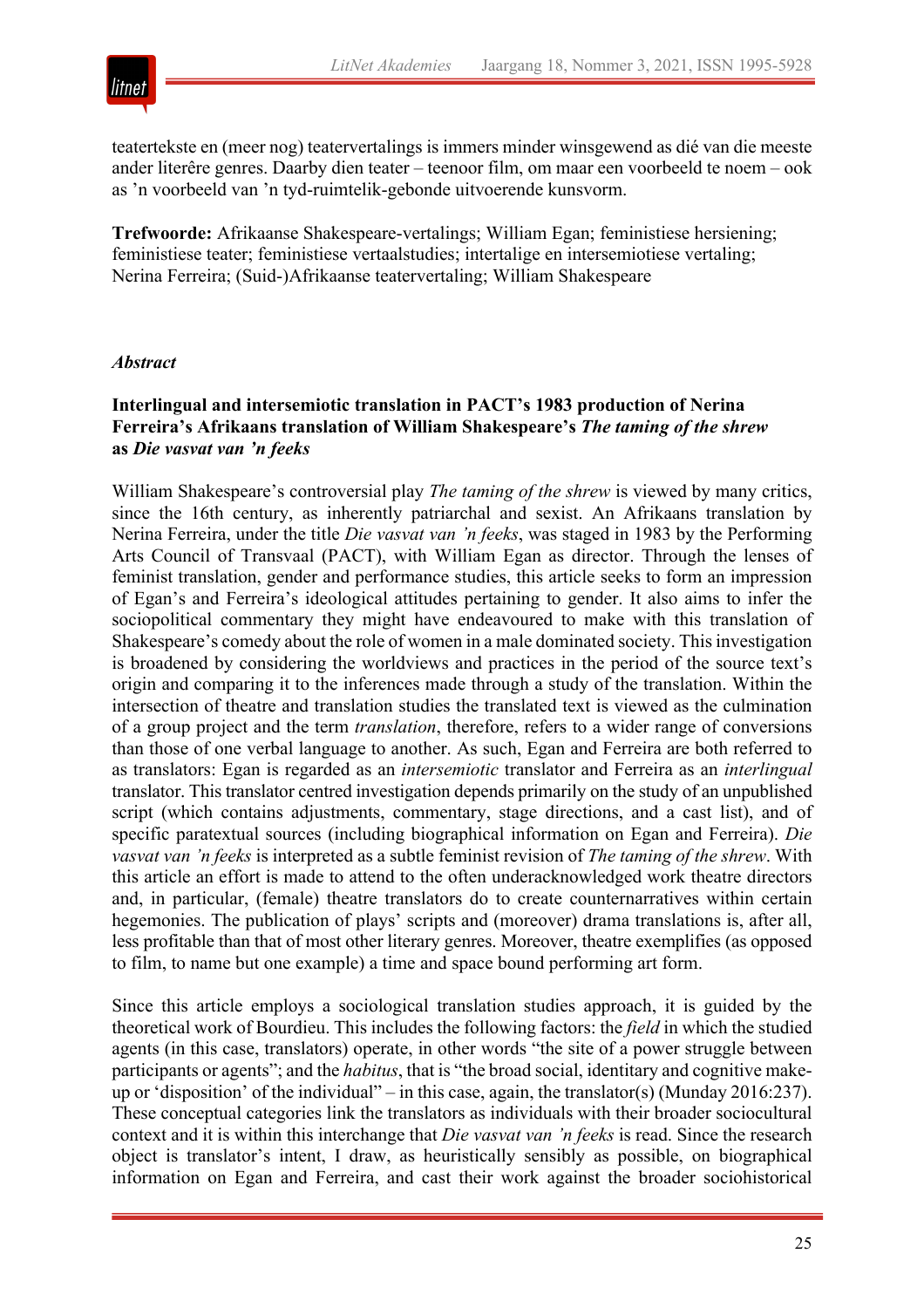

backdrop of South African theatre between 1970 and 1990. This sociohistorical grounding of the research lens serves not only to enable informed speculation pertaining to translators' intent. In view of my feminist preoccupation, it accords with Callaghan's (2016b:4) remark that feminist Shakespeareans also often act as social historians. Callaghan's statement rhymes, additionally, with the sociohistorical approaches to literary history since the 1970s by, among others, Gilbert and Gubar (1979), the comparable approach to feminist theatre studies since the 1980s by theorists such as Case (2014), and the sociohistorical focus of Flotow's (1991) and Simon's (2005) feminist translation studies since the 1990s.

The most prominent feminist theory employed in this article is Rich's concept of *revision* which she describes as "the act of looking back, of seeing with fresh eyes, of entering an old text from a new critical direction […] to know the writing of the past and know it differently than we have ever known it; not to pass on a tradition but to break its hold over us" (Rich 1972:19). Whether in response to Rich's writing, or merely in the indirect wake of second wave feminism (of which Rich is a key figure), the research of translation scholars such as Simon, Flotow, Lotbinière-Harwood and Newmark is characterised by a simultaneous rediscovery of unsung female translators and a revision of translations that have previously perpetuated the subjugation of women. While this article participates in the revision of South African translation history with the attention it gives to an extremely productive yet under-researched female translator (Ferreira), it also reads her and Egan's translation of *The taming of the shrew*  as an act of revision, since the changes made to the source text (inevitable in all translation) bespeak their joint reading of this text as critical of patriarchal misogyny.

I pair Rich's feminist theory with Lefevere's concept of translation as *rewriting*. While translations can enforce guiding ideologies on the one hand, it can also challenge them by transforming them manipulatively in the translation process. In this way it can undermine the intention of selectors, curators, and other canonising agents in cultural production industries. This is one of several ways in which Lefevere describes translation and its related practices as *rewriting*.

A revised and rewritten translation of a text with canonical status, such as a Shakespeare play in South Africa, can shed fresh perspectives on a source text and in doing so, contribute to a broader social reassessment of the text's perceived intrinsic rhetoric aim.

This article finds that between the two translators, Ferreira's transformative hand in the translation is the lightest, although her alteration of the title and her translation of especially gendered pejoratives conveys a subtle yet pertinent feminist reading of the source text. In Egan's editing of the text, he slightly accentuates the misogyny of the male characters, especially through a prolific addition of sexist pejoratives. On an extra diegetic level his interpretation of *The taming of the shrew* is further considered by means of casting decisions indicated in the script, and some stage directions, as recalled by Sandra Prinsloo, the actress who played the part of the title character.

Prinsloo's recollection is invaluable in the light of this production's sparse and currently inaccessible archival traces. In this way, this article seeks to contribute to a South African archive of women's history and feminist translation and theatre studies. It seeks not to present *Die vasvat van 'n feeks* as a successful and unproblematic representation of women, since such an assessment is in any case dependent on but one of many feminist schools of thought. It does,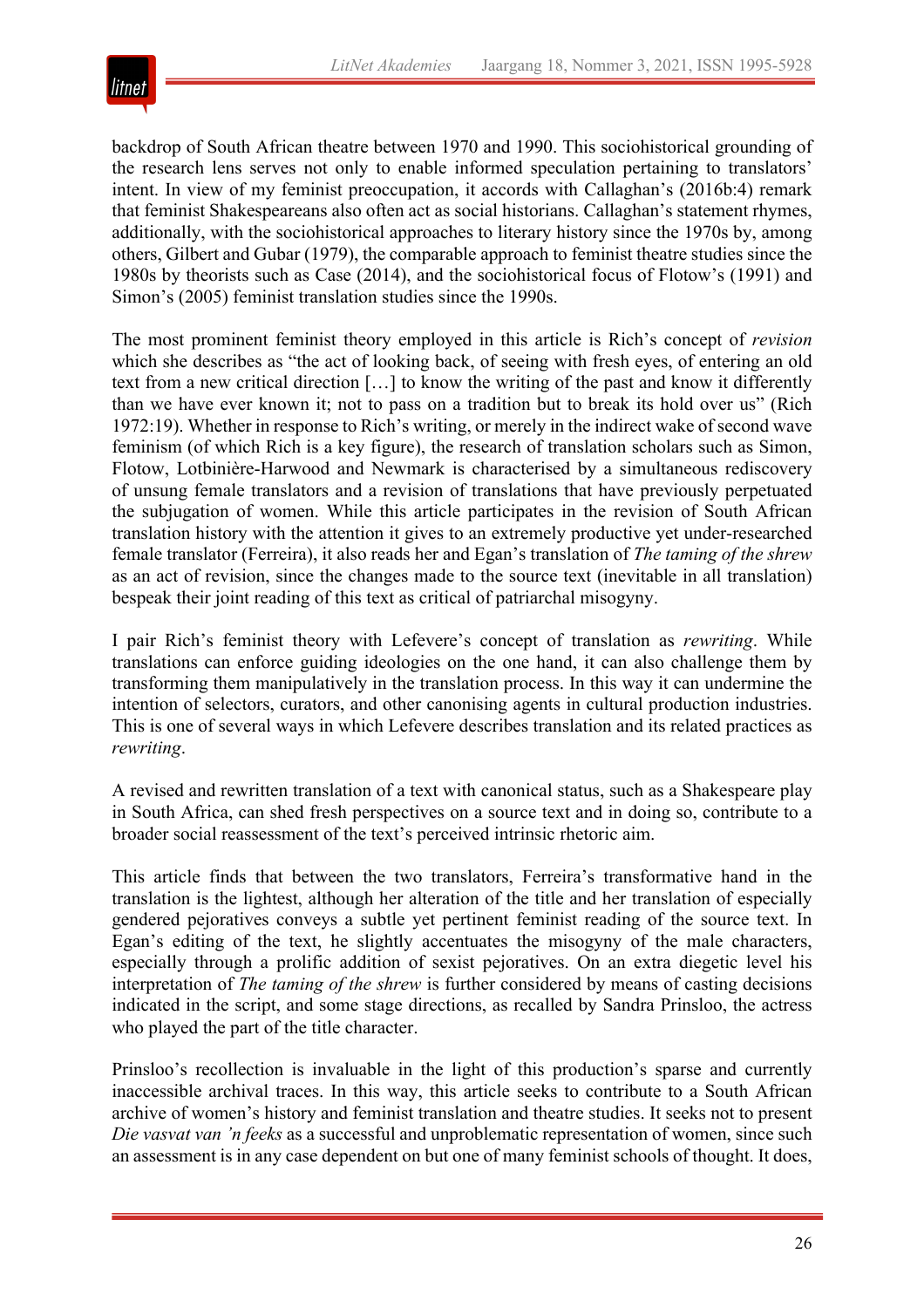

however, aim to identify this translation's specific feminist intention and to publicise a yet under-documented feminist project in South African theatre history.

**Keywords:** Afrikaans Shakespeare translations; William Egan; feminist revision; feminist theatre; feminist translation studies; interlingual and intersemiotic translation; Nerina Ferreira; South African and Afrikaans theatre translation; William Shakespeare

"I am a translation because I am a woman." – Susanne de Lotbinière-Harwood (1991:95)

"Ek was nou eenmaal nie geskape vir die huwelik nie." – Nerina Ferreira in gesprek met Hannelie Booyens (2002:5)

"Ek wou dit nie doen nie [*The taming of the shrew* vertaal nie]. Die hoë bome vang die meeste wind, en Shakespeare is 'n hoë boom – as ek daarin klim, waai ek dalk daar af. En toe't ek lank nee gesê, [maar] na ses maande het die dame wat dit vir my aangebied het, my omgepraat."

– Nerina Ferreira in gesprek met Sandra Prinsloo (Foxwood TV 2018)

**shrew**, wyf, kyfagtige *of* wys vrou, duiwelin, rissie, gifpil, raasbek; – (*-mouse*), spitsmuis; (*musk*) –, skeerbekmuis (Tweetalige woordeboek 1982:1664)

**shrewd**, skerpsinnig, skrander, slim, fyn (van begrip); listig, slu, skelm; - *reply*, snedige antwoord (Tweetalige woordeboek 1982:1664)

**feeks**, (-e). Bitsige, nydige vroumens; helleveeg (Odendal e.a. 1982:219)

**helleveeg**, (helleveë). Boosaardige, kwaai vroumens; feeks; *'n Helleveeg van 'n wyf.*  (Odendal e.a. 1982:374)

# **1. Inleiding**

*The taming of the shrew*<sup>1</sup> word soms beskryf as William Shakespeare se mees omstrede komedie (Hibbard 2005:vii; Dunton-Downer en Riding 2014:170). Losstaande van sy vertaalde weergawes ontlok hierdie toneelstuk reeds sedert die eerste produksies daarvan in die 1590's 'n verbysterende verskeidenheid ontledings – in die afgelope 40 jaar veral uit die oorde van genderstudies en feministiese kritiek.

Brown (2008:164) som die storie van *A shrew* op as dié van "a woman who needlessly endures physical and mental torture at the hands of a domestic tyrant". Rackin (2005:53) beskryf *The shrew* as 'n "prefigur[ation of] the most oppressive modern assumptions about women [and as a] validat [ion of] those assumptions as timeless truths". Shaw (2005:74) beskryf dit as 'n "vile insult to womanhood" en sê: "No man with any decency of feeling can sit [the final act] out in the company of a woman without being extremely ashamed".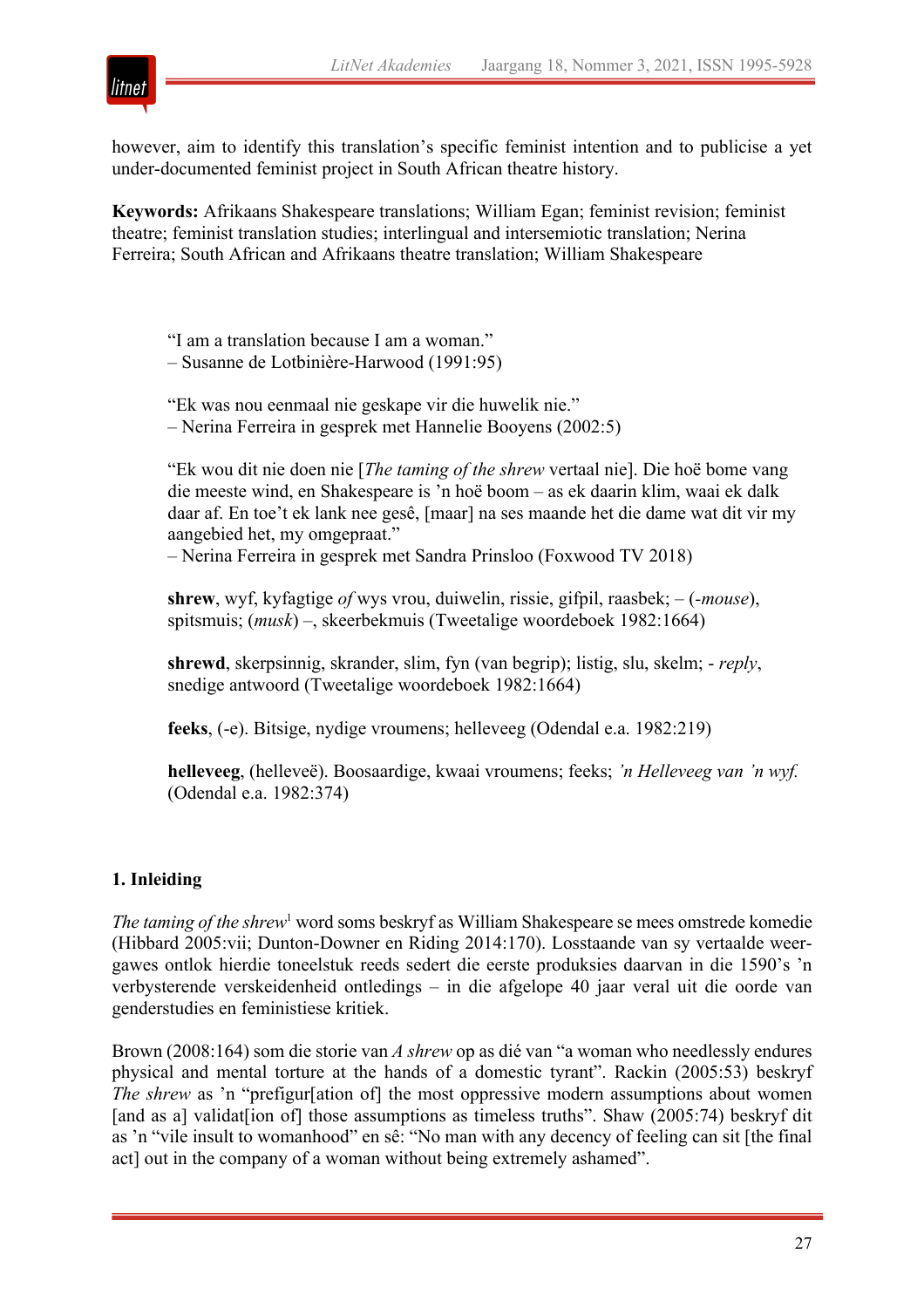

In 1983 voer TRUK (die Transvaalse Raad vir die Uitvoerende Kunste) 'n Afrikaanse vertaling van hierdie komedie op. Die teks word deur Nerina Ferreira vertaal as *Die vasvat van 'n feeks*<sup>2</sup> en die regie word behartig deur William Egan. My ondersoek na hierdie vertaling van *The shrew* word gerigsnoer deur die vraag na hoe Ferreira en Egan Shakespeare se omstrede klug vir 'n (Suid)-Afrikaanse gehoor aangebied het tydens die 1980's, toe Suid-Afrikaanse vroue 'n voorheen ongekende politieke sigbaarheid begin kry het (Hassim 2006:47).3

Kan of moet Ferreira en Egan beskou word as figure wat bekeer is tot die oortuiging van vroue se genooptheid tot patriargale onderdanigheid en as propageerders van hierdie imperatief? Neem Ferreira, met ander woorde, as vroulike vertaler deel aan wat feministiese teaterteoretici Dolan en Mulvey (in Dolan 2012:xxv) beskryf as die aanneming van die "male gaze to participate in our own [female] objectification"? Doen sy dit boonop as 'n vertaler wat, saam met vroue, volgens Simon (2005:1), geskiedkundig gesproke, ondergeskikte rolle beklee het as "handmaidens to authors"? Of kan Ferreira en Egan gelees word as "hersieners" in Adrienne Rich se feministiese terme en/of as "herskrywers" in ooreenstemming met André Lefevere se kultuurteorie?

Hierdie vrae ontstaan uit die aanname dat Ferreira se vertaalaanslag gevestig is in 'n genderpolitieke instelling (hetsy bewustelik of nie) en dat dít bespeurbaar is deur die bestudering van die opvoerteks van *'n Feeks*. Ongeag Ferreira se opsetlike bedoelings, redeneer Bassnett en Lefevere (1992:vii) dat alle vertalers "whatever their intension, reflect a certain ideology and a poetics" en ek beaam ook Simon (2005:ix) se beskouing van vertalers as "necessarily involved in a politics of transmission, in perpetuating or contesting the values which sustain our literary culture". Vertaling is nie 'n neutrale prosedure nie; dit is, soos Spivak (2000:398) dit stel, die intiemste leeswyse en dit is dan Ferreira en Egan se vertolkings van Shakespeare se komedie oor gender performance wat ek hier probeer peil.

*'n Feeks* is nie gepubliseer nie. Die teks se openbaarmaking het geskied uitsluitlik deur middel van TRUK se produksie daarvan. Die weergawe van die vertaling wat as die bron vir hierdie artikel dien, is die aktrise Jana Cilliers se opvoerteks.4 Daarin is Egan se verstellings aan die dialoog aangedui. *'n Feeks* is dus, in hoe klein 'n mate ook al, 'n vertaling in 'n verdubbelde sin. Hoewel Egan se ingrepe oënskynlik minimaal is, is die retoriese effekte daarvan akuut. Hierdie ondersoek tref dus eers 'n onderskeid tussen die intertalige vertaalstrategieë wat deur Ferreira toegepas is, voor Egan se redigerende aanpassings ontleed word. Egan se hand in die afronding van die teks vir uiteindelike opvoering behels onder meer 'n effense inkorting daarvan<sup>5</sup> en die herbewoording van sekere spreekbeurte.

Ten slotte bespreek ek enkele aspekte van Egan se intersemiotiese vertaling.

Daar word gebruik gemaak van Jakobson (1971:261) se term *intersemiotiese vertaling*, dit wil sê "translation or transmutation" as "an interpretation of verbal signs by means of signs of nonverbal sign systems". Bigliazzi, Kofler en Ambrosi (2013:3) redeneer dat "the performative turn [in vertaalstudies] has had the lasting merit of favouring the centrality of translation in the theatrical event as both a literary and a performative act to be looked at as a specific activity for the theatre in performance". Hierdie keerpunt, wat ook die sosiologiese keerpunt genoem word, het teweeggebring dat, soos Hanna (2016:1) dit stel:

[…] the alliances and oppositions among producers (drama translators) and co-producers (theatre directors, actors/actresses, publishers, reviewers, translation historians, etc.) of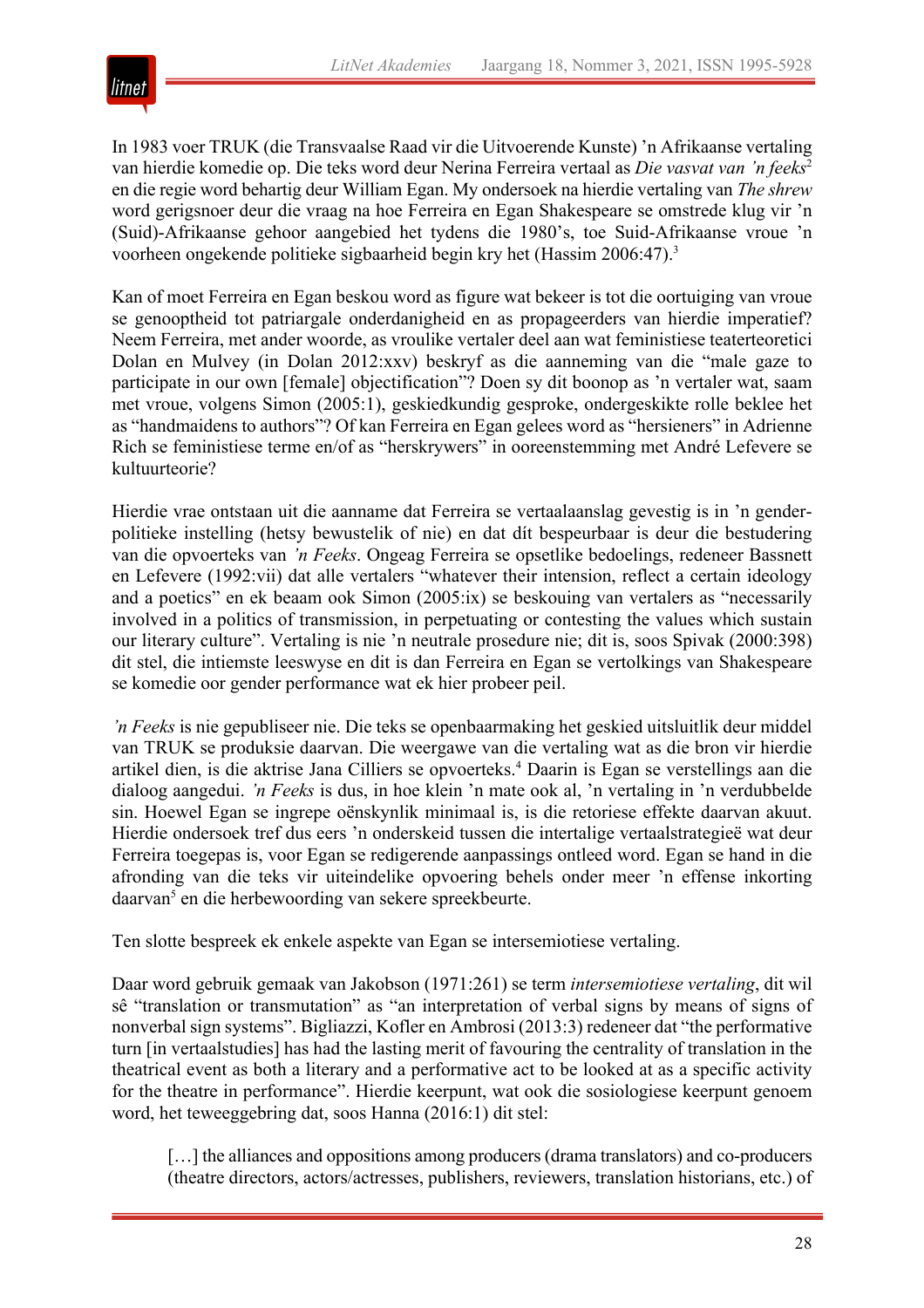

drama translation and the distribution of capital among them, whether in the form of economic success or cultural prestige

ook onder die loep geneem kan word in die bestudering van 'n vertaalde toneelteks en dit is dan so 'n insnyding wat hier toegepas word.

Terwyl daar 'n lang tradisie van bespiegeling aangaande Shakespeare se skrywersoogmerk met *The shrew* en die Elizabethaanse ontvangs daarvan bestaan, is die argivale voetspore van *'n Feeks* se produksie maar yl en vaag. Nóg NALN nóg NELM bevat knipsels van hierdie produksie en die TRUK-argief was tydens die skryf van hierdie artikel moeilik toeganklik vanweë Covid-verwante inperkings. Ook die KRUIK-argief bevat geen bronne aangaande hierdie projek deur Ferreira nie, al was Ferreira jare lank lid van genoemde geselskap. Gevolglik is 'n blik op die ontvangs van *'n Feeks* moeilik peilbaar en dus kan daar ongelukkig nie regmatig aandag geskenk word aan wat Dolan (2012:xxx) beskryf as "the complexities of audience reception and the movement of ideas and genres through systems of theatre production" nie – 'n aspek wat vir haar (Dolan), in teaternavorsing uit 'n feministiese invalshoek, van kardinale belang is. Hierdie artikel het dus slegs ten doel om die vertalersoogmerk uit die doelteks af te lei sonder om die veronderstelde bedoelings sinvol op te weeg teen resensies en ander vorms van verslaggewing en terugvoering, veral met betrekking tot die vraag na hoe die vertolking van genderverhoudings deur vertaling uitgebeeld is.

Ten einde tóg inligting te genereer uit wat Viljoen (2019:67) beskryf as die "niediskursiewe of tekseksterne vlak" van 'n literêre teks, word enkele opmerkings deur Sandra Prinsloo, wat die rol van Katherina vertolk het, aangehaal en bespreek om sommige fasette van veral 'n intersemiotiese vertalersoogmerk verder te verhelder.

Ander aspekte van die opvoering, soos die kostuums en rekwisiete, word dus nie bespreek nie. Verder is die neweteks van die intertalige vertaling ewe gestroop as die doelteks en die ingeskrewe verhoogaanwysings (deur Cilliers) openbaar nie meldenswaardige leidrade aangaande die vraagstuk onder bespreking nie.6 Benewens teksredigering sluit my bespreking van Egan se ingrepe daarom die volgende intersemiotiese aspekte in: sy rolverdeling van die karakters Nataniël en Grumio, en enkele verhoogaanwysings soos opgeroep deur Prinsloo.

Aangesien ek vertalersoogmerk sentraliseer, verwys ek, so heuristies sinvol as moontlik, na biografiese inligting aangaande Egan en Ferreira en ek kaats hulle werk ook teen 'n groter sosio-historiese agterdoek van Suid-Afrikaanse feministiese dramavertaling en teater tussen 1970 en 1990. Hierdie sosio-historiese begronding van my navorsingslens dien nie slegs as my poging tot ingeligte veronderstelling aangaande vertalersoogmerk nie. Gegewe my feministiese instelling, klop dit ook met Callaghan (2016b:4) se opmerking dat feministiese Shakespearenavorsers ook dikwels as sosiale geskiedskrywers optree. Callaghan se stelling akkordeer, aanvullend, met die sosio-historiese benaderings tot feministiese literatuurstudies sedert veral die 1970's deur, onder andere, Gilbert en Gubar (1979), die soortgelyke benadering tot feministiese teaterwetenskap sedert die 1980's deur onder andere Case (2014) en die sosiohistoriese insnyding van Flotow (1991) en Simon (2005) se feministiese vertaalstudies sedert die 1990's.

In 'n minder spesifiek feministiese sin volg ek ook die voorbeeld van sosiologies geïnflekteerde vertaalnavorsing in die geheel na wat, soos Munday (2016:237) aantoon, beïnvloed is deur die etnografiese en sosiologiese teorieë van Bourdieu. Dit sluit onder meer die volgende faktore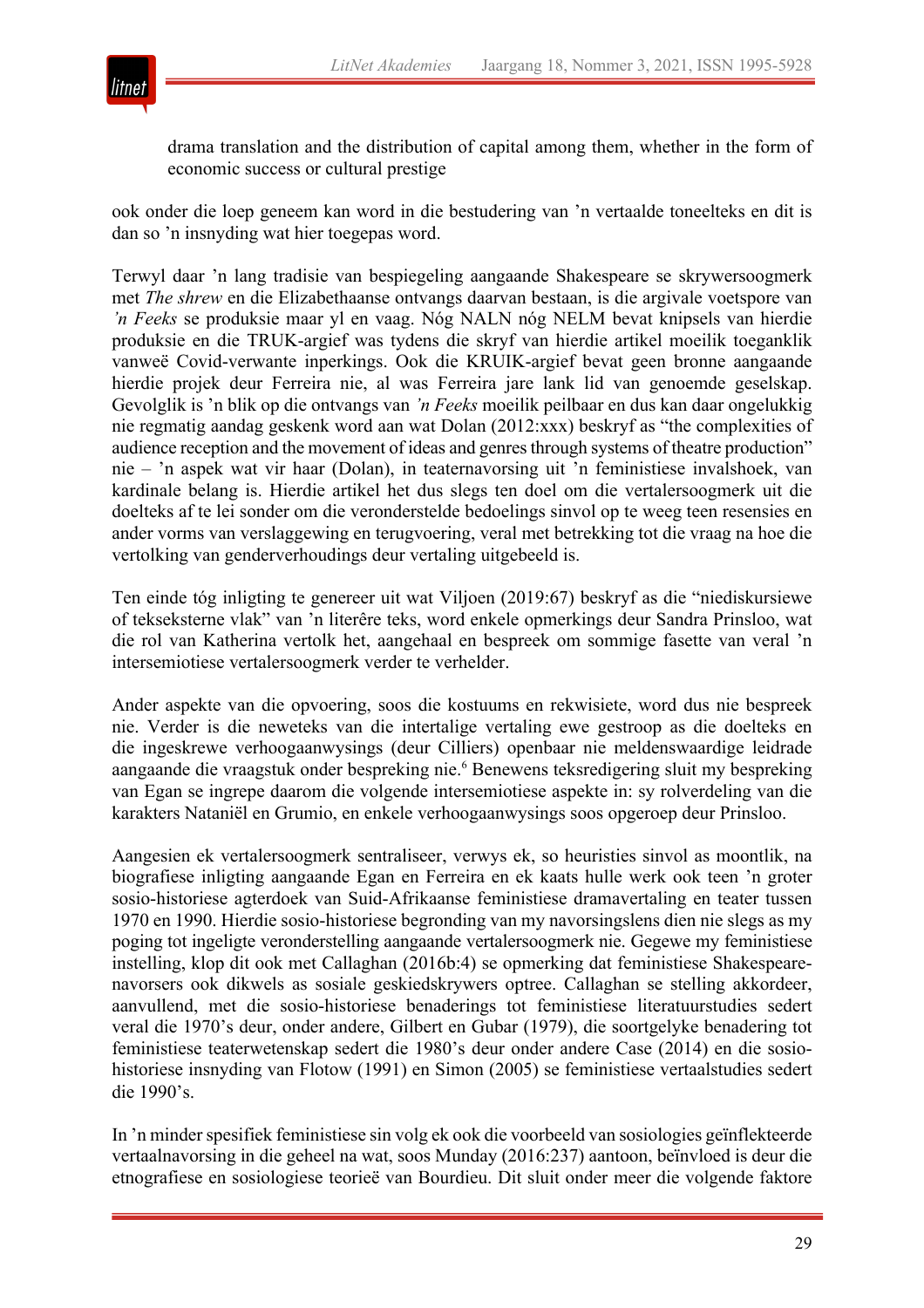

in: die *veld* waarin die agente onder bespreking (in hierdie geval vertalers) funksioneer, met ander woorde "the site of a power struggle between participants or agents"; en die *habitus*, oftewel "the broad social, identitary and cognitive make-up or 'disposition' of the individual" – weer eens in hierdie geval die vertaler(s) (237). Hierdie konseptuele kategorieë verbind die vertalers as individue met hulle breër sosio-kulturele konteks, en dit is binne hierdie wisselwerking dat ek *Die feeks* as 'n vertaling ontleed.

Hierdie ondersoek lewer dus hopelik 'n bydrae tot (Suid-)Afrikaanse feministiese vertaalstudies in die konteks van teatergeskiedenis deur middel van die vooropstelling van twee (intertalige en intersemiotiese) vertalers aan die hand van 'n dramavertaling wat in sy geheel ondergedokumenteer is, maar wat in diens van (Suid-)Afrikaanse feministiese (drama-)vertaling aandag verdien.

# **2. Feminisme en teater in Suid-Afrika: 1970 tot 1990**

Smit (2019:95) wys daarop dat daar vanaf die 1950's tot die laat 1970's 'n leemte in Suid-Afrikaanse feministiese diskoers in publikasie was, in teenstelling met die tweede feministiese beweging wat tydens die 1960's, '70's en '80's in die Verenigde State van Amerika, die Verenigde Koninkryk en Europa gefloreer het. Terwyl dit waar kan wees aangaande kritiese teorie en hoofstroom- politieke debat in veral Afrikaans, is dit moeilik om so iets met betrekking tot die uitvoerende kunste te beweer. Tog is nuutgeskrewe, eksplisiet feministiese dramatekste (tekste wat onreg ten opsigte van die posisie van vroue uitwys) in Afrikaans dun gesaai – en verder ook so in die breër Suid-Afrikaanse teaterlandskap van 1970 tot 1990.7

Waaraan daar egter op die plaaslike kultuurgebied van hierdie era geen tekort was nie, is vertalings en opvoerings van dramas uit wêreldletterkundekanons wat vroue se sosio-politieke status ondersoek en wat – af en toe – met onmiskenbare feministiese agendas op die planke gebring is, hetsy bewustelik of nie.<sup>8</sup> Dit sluit in produksies (deur streeksrade, teatergeselskappe en universiteite), publikasies, vertalings en verwerkings van die volgende dramas (ESAT s.j.): Sophocles se *Antigone* (441 v.C.) in 1970, 1973, 1974, 1975, 1981, 1985, 1988; Euripides se *Medea* (431 v.C.) in 1973, 1981, 1986 en 1990; Aristophanes se *Lusistrata* (411 v.C.) in 1974, 1980, 1986, 1987 en 1990; Friedrich Schiller se *Maria Stuart* (1800) in 1972 en 1987; Henrik Ibsen se *Et Dukkehjem* (1879) in 1975 en 1985 en sy *Hedda Gabler* (1890) in 1972 en 1974; August Strindberg se *Fröken Julie* (1888) in 1973, 1978, 1985, 1987 en 1989; George Bernard Shaw se *Pygmalion* (1912) in 1975; Federico García Lorca se *Yerma* (1934) in 1979 en sy *La Casa de Bernarda Alba* (1936) in 1973, 1978 en 1989; en Tom Eyen se *Women Behind Bars* (1975) in 1984.

Hierdie lys produksies en publikasies weerspieël natuurlik 'n veelstemmige en verwikkelde debat, soos die term *feminisme* en selfs nóg meer gefokusde denotasies – byvoorbeeld "tweede feministiese beweging" of "Suid-Afrikaanse feminisme" – ook funksioneer as versamelname van heterogene groeperings wat nie net gekant is teen 'n eenvormige uitdrukking en vertolking van patriargie nie, maar ook gebou is op die bevraagtekening van die gronddefinisies van begrippe soos *geslag*, *gender*, *seksualiteit* en so meer. Al die bogenoemde dramas (en enige drama met dieselfde strekking) kan natuurlik (deur vroue of mans) vertaal, verwerk of opgevoer word om (na gelang van die gehandhaafde feministiese lens) 'n ontmagtigende beeld van vroue te propageer.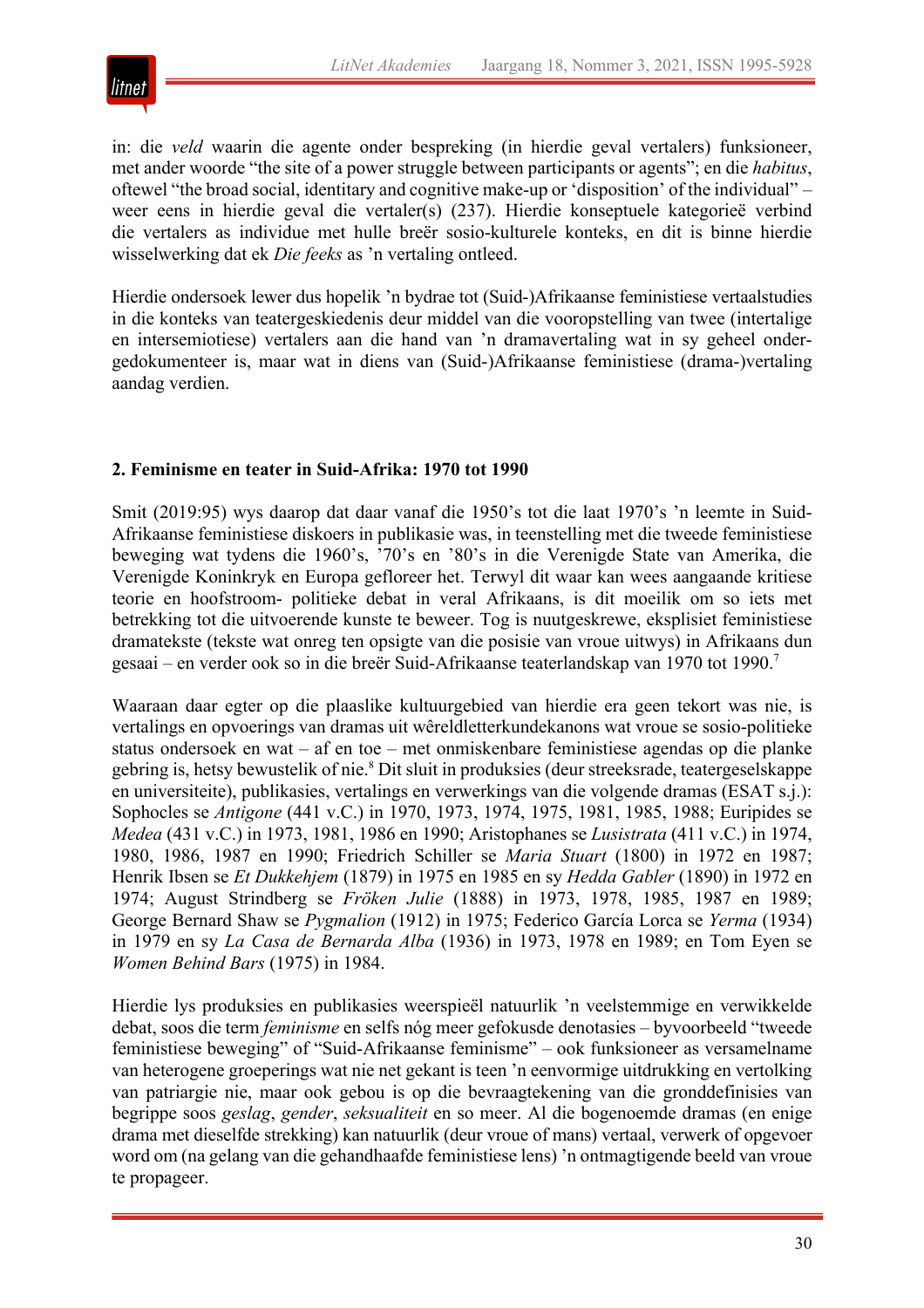

Hoe dit ook al sy, die hoeveelheid (Suid-)Afrikaanse vertalings en verwerkings van dramas wat tussen 1970 en 1990 die genderrolle van vroue sentraliseer, is noemenswaardig ter wille van die kontekstualisering van Ferreira se vertaling van *The shrew*. Dit dui daarop dat *'n Feeks*  deel vorm van 'n tydgreep in Suid-Afrika waarbinne vroue se sosiale status op 'n bemiddelende wyse ondersoek is; dit wil sê, deur middel van die vertaling en transponering van teatertekste uit transhistoriese en internasionale bronne.

# **3. (Suid-)Afrikaanse vroulike (teater-)vertalers**

Geeneen van die bogenoemde produksies, soos gelys in die *Encyclopaedia of South African Theatre, Film, Media and Performance (ESAT)*, is egter deur vroue vertaal nie, hoewel die (Suid-)Afrikaanse (teater-)vertaalgeskiedenis merkwaardige en produktiewe vroulike vertalers opgelewer het.9

Ten minste een vroulike vertaler van dramas het reeds diep spore op hierdie gebied getrap in 'n tydvak wat die een onder bespreking voorafgaan. Botha (2006:116–9) en Keuris (2020:8) verwys beide in hul geskiedskrywing van Afrikaanse teater en dramavertalings na die fassinerende mev. A.E. Carinus-Holzhausen wie se loopbaan en vertaaloeuvre yl opgeteken en geargiveer is. Sy het vir ongeveer 20 jaar (vanaf die 1920's tot die 1940's) talle dramas uit Duits, Frans en Engels vertaal en haar vertalings is deur Afrikaanse teaterpioniers soos Paul de Groot, Paul en Gezina Hanekom, André Huguenet en Jean Plaat-Sultjes op die planke gebring. Sy verdien daarom melding as 'n voormoeder van iemand soos Ferreira.

'n Meer gevierde dramavertaler en tydgenoot van Ferreira is Anna Neethling-Pohl. Haar vertaaloeuvre sluit onder meer die volgende titels in: *The tempest*, *A Midsummer night's dream*, *Antony and Cleopatra*, *The merchant of Venice*, *Othello* en *Julius Caesar*, hoewel slegs die laaste twee titels uiteindelik gepubliseer is.

Ook op akademiese gebied lewer 'n vrou baanbrekerswerk aangaande Afrikaanse dramavertaling. Behalwe vir haar bydrae as aktrise en regisseuse tot (Suid-)Afrikaanse teater, tree Hermien Dommisse (1984:i) noemenswaardig toe tot 'n kritiese diskoers oor dramavertaling met haar inleiding tot die reeks gepubliseerde Bartho Smit-vertalings, veral met haar opmerkings oor die rol van vertaling in Afrikaanse teater en haar beklemtoning van die feit dat "vertalings van toneelstukke [...] ander eise as dié op sommige ander vakgebiede [stel], want kommunikasie van die woord op die verhoog is onderhewig aan 'n komplekse wisselwerking tussen speler en gehoor wat op sy beurt bepaal word deur sosio-kulturele, sosio-politieke, selfs sosio-ekonomiese en historiese faktore wat moeilik definieerbaar is". Dommisse artikuleer dus kernaspekte wat teaterstudies en performance studies meer dikwels sedert die 1990's op die gebied van vertaalstudies te berde sou bring.

Afgesien van hierdie aktiewe rol wat vroue in die geskiedenis van (Suid-)Afrikaanse (drama-)vertaling speel, veral ten tyde van Ferreira se vertaling van *The shrew*, vind min vertalings deur haarself en haar sustervertalers hulle weg na publikasie. Daarteenoor bestaan daar byvoorbeeld meer as een gepubliseerde vertaling van *Hamlet* (almal deur mans), twee gepubliseerde Shakespeare-vertalings deur André Brink en verskeie gepubliseerde dramavertalings deur D. F. Malherbe, Uys Krige en Bartho Smit – almal tydgenote van Ferreira en almal minder produktief of meertalig.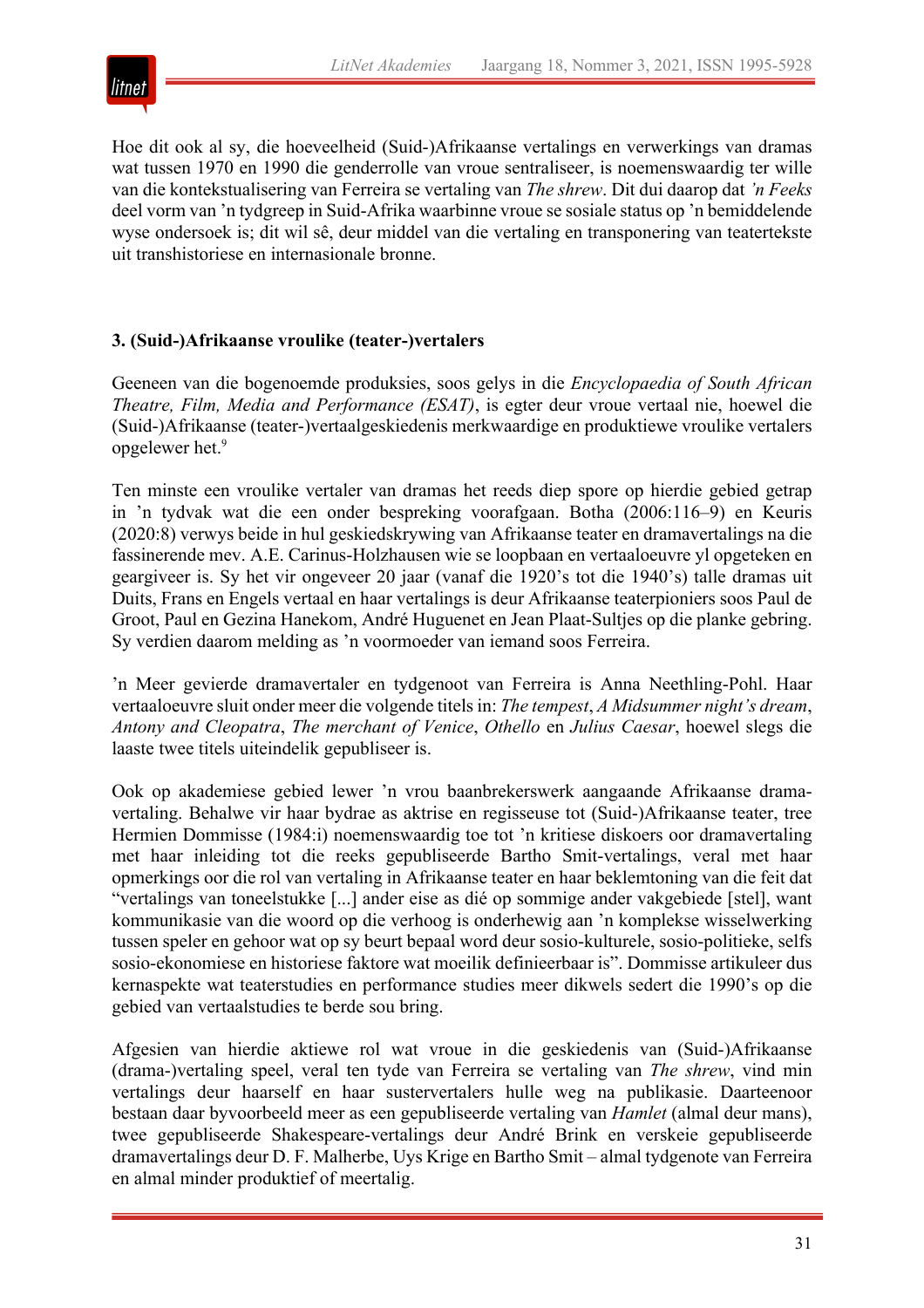

In 'n mansoorheersde bedryf van teater- en dramavertaling word die feit dat *The shrew* deur 'n vrou – in opdrag van 'n vrou – vertaal is, uitsonderlik boeiend; veral in die lig van hierdie teks se tematisering van gender en vertaling.

Die keuse van hierdie spesifieke teks vir vertaling is ook opmerkenswaardig omdat Shakespeare se volledige kanon tot op hede nog steeds nie in Afrikaans vertaal is nie. Hierdie drama wat gender tematies op die voorgrond stel, vorm dus deel van 'n beperkte vertaalde Shakespearekanon in Afrikaans.

#### **4.** *The taming of the shrew***: Shakespeare se omstrede komedie oor gender performance**

Die ongemaklikheid van selfs Shakespeare se manlike tydgenote word weerspieël in John Fletcher se drama *The woman's prize: The tamer tamed* (1611) waardeur Fletcher (Shakespeare se direkte opvolger as dramaturg vir die King's Men) 'n opvolg tot *The Shrew* skryf. Daarin tref die gehoor Petruchio aan wat, as wewenaar na Katherina se dood, hertrou en deur 'n selfgeldende vrou deeglik op sy plek gesit en as't ware "getem" word – soos hy Katherina "getem" het.

Interpreteerders van *The shrew* wat hierdie drama egter verdedig teen aantygings van seksisme, beklemtoon gewoonlik die komplekse funksionering van metadrama in die teks, ten einde 'n saak uit te maak dat Shakespeare by monde van veral Petruchio die teatrale en inderdaad performatiewe dimensies van gender aan Katherina belig. Die kernredenasie van onder meer Thompson (2003), Ramsey-Kurz (2007) en Slights (2008) is dat Petruchio nie soseer Katherina in alle letterlikheid "tem" om sy onironiese, onderdanige vrou te wees nie, maar haar eerder tot die besef bring dat sy groter sielkundige en sosiale vryheid kan bereik mits sy leer om in openbare kontekste saam te speel en lippediens te bewys aan dié met die hef in die hand, om daarmee 'n ondermynende, selfgeldende en uitbuitende sosiale akteur soos hy te kan word.

Kritici wat hierdie soort vertolking aanvoer, beklemtoon gewoonlik Shakespeare se status as akteur en dramaturg. Sy ervaring as teaterpraktisyn, meen Ramsey-Kurz (2007:265), beïnvloed die intensiewe omgang met metadrama in so te sê al sy teatertekste.10

Natuurlik heers daar nie konsensus oor die outeurskap van Shakespeare se dramas nie, sodat "Shakespeare" vir baie letterkundiges niks meer as 'n outeurfunksie (in die Foucaultiaanse sin van die woord) verteenwoordig nie. Die ywerigheid waarmee sy aanwending van metadrama egter so dikwels gekoppel word aan Shakespeare-die-akteur spruit uit die wyse waarop die metateks, soos teoretici van metatekstualiteit uitwys (Waugh 1984; Ommundeson 1993; Currie 2016a; Stott 2010), die leser se aandag outomaties op die teks se status as kunswerk vestig en, per implikasie, 'n biokritiese nuuskierigheid kan wek oor die intellektuele identiteit van die kunstenaar wat dit geskep het.

In hierdie sin belig metatekste, soos Stott (2010:45) dit stel, "a theory of writing fiction through the practice of writing fiction". Sodoende word die teks aangebied as wat Currie (2016a:2) 'n *grenslyn diskoers* noem, dit wil sê, "a kind of writing which places itself on the border between fiction and criticism, which takes the border as its subject". *The shrew* ondersoek op hierdie wyse die fiksies van die pligte van mans en vroue teenoor mekaar in renaissance-Engeland deur hierdie pligte teatraal voor te stel. Die dramaturg se selfbewustheid word gedupliseer in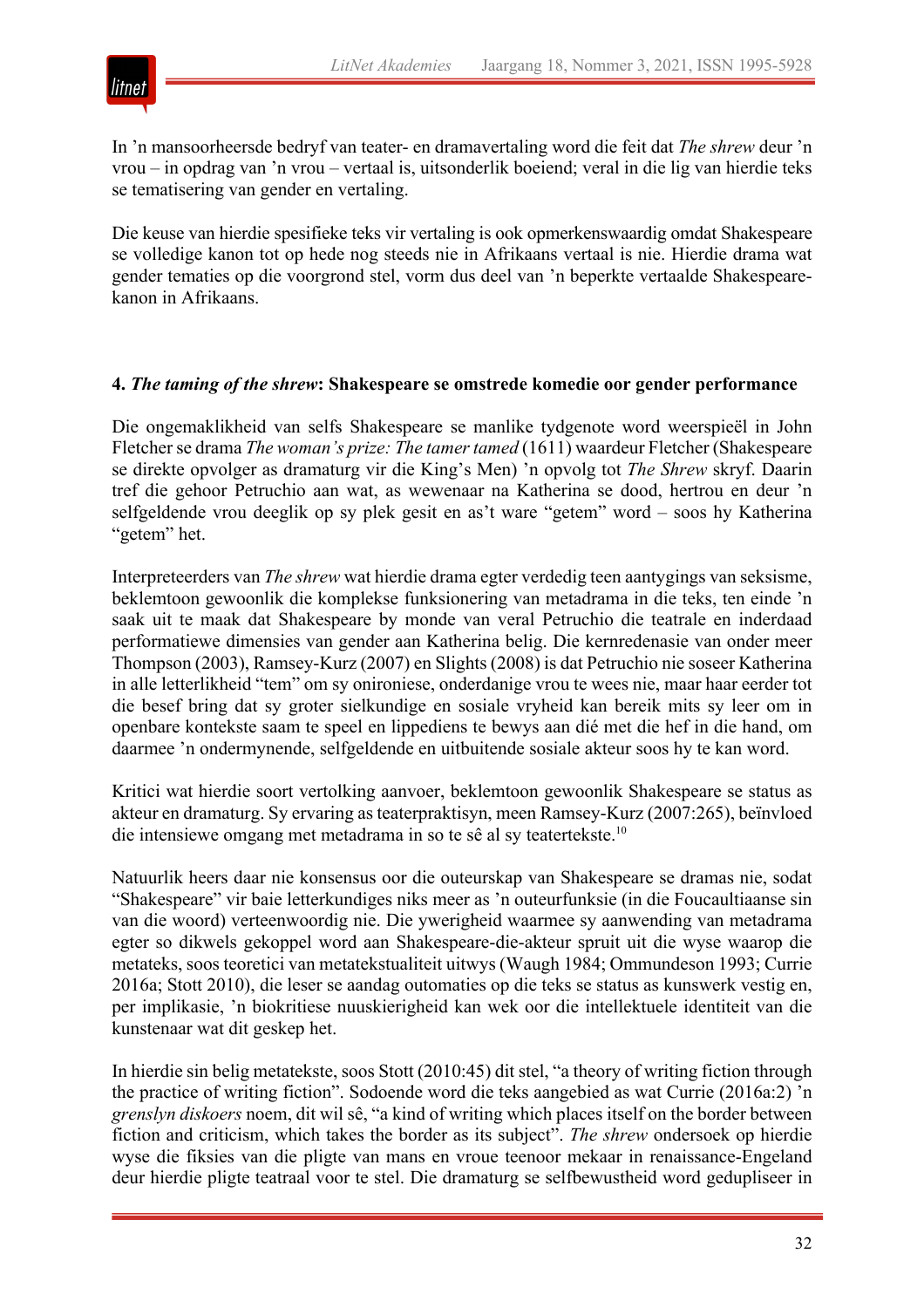

die karakters se bewustheid van hulself as sosiale akteurs, en dit weerspieël die Shakespeariaanse samelewing se aanvoeling dat sosiale rolle<sup>11</sup> (en genderrolle veral) iets is wat voortdurend ontgin moet word; dat hulle nie net kunsmatig is nie, maar ook inderdaad 'n kuns, soos dramaturgie en professionele toneelspel 'n kuns is.

Wanneer so 'n teks boonop ook vertaling tematiseer, en dus ook as 'n "grenslyndiskoers" 'n vertaalfilosofie daarstel, soos in die geval van *The shrew*, word die vertaalde teks met 'n ekstra laag metatekstualiteit gelaai. Hierdie artikel betoog dat *The shrew* eweneens oor die *performance* van gender handel as oor die werkinge van vertaling. Dit gaan so ver as om te redeneer dat hierdie twee temas nie gemeenskaplik eksklusief in *The shrew* voorkom nie, maar interafhanklik meewerk in dié komedie se retoriese oogmerke/uitkomste. Vertaling en genderoptrede (of dan *performance*) is in *The shrew* metonimies aan mekaar gekoppel.

#### **5. Intertalige vertaling as 'n narratiewe werktuig in** *The taming of the shrew*

Godard (2000:237) spreek 'n laat-20ste-eeuse neiging in vertaalstudies en performance- en teaterstudies aan om vertaling en teater/performance met mekaar te vergelyk: "What emerges as an issue in both spheres of representation is the problematic relation of truth-telling to action". Hierdie kwessie, die getroue oordrag van waarheid deur handelinge, is ook 'n kerntema in *The shrew*.

Dit is juis hierdie tema wat die voorkoms van metadrama en vertaling in *The shrew* aan mekaar knoop. Toneelspel in *The shrew*, hetsy professioneel, sosiaal of sielkundig, is vergelykbaar met die wyse waarop vertaling in hierdie komedie as 'n narratiewe werktuig funksioneer. Beide praktyke word deur opportunistiese karakters ingespan as instrumente van misleiding, hetsy ten einde beperkende sosiale reëls te transendeer, en/of die gek daarmee te skeer ten koste van diegene wat dit blindelings ondersteun of bewaak.

Die enigste toneel in *The shrew* waarin daar blatante intertalige vertaling tussen karakters plaasvind is in Bedryf 3, Toneel 1, wanneer Lucentio, vermom as Cambio, 'n Latyn-onderwyser, dele uit Ovidius se *Heroides* vir Bianca vertaal.

Die uittreksel (Ovidius *Her*. 1.33–34) lui: "Hic ibat Simois, hic est Sigeia tellus, / Hic steterat Priami regia celsa senis."12 In 'n voetnota in die opvoerteks vertaal Ferreira (1983: 49) dit in Afrikaans as: "Hier het die [rivier] Simios gevloei; hier is die Sigeïese land [Troje]: hier het die grootste paleis van Priamos gestaan".

Lucentio vertaal dit egter soos volg (3.1.31–5):

"Hic ibat," as I told you before, "Simois," I am Lucentio, "hic est," son unto Vincentio of Pisa, "Sigeia tellus," disguised thus to get your love, "Hic steterat," and that Lucentio that comes a-wooing, "Priami," is my man Tranio, "regia," bearing my port, "celsa senis," that we might beguile the old pantaloon.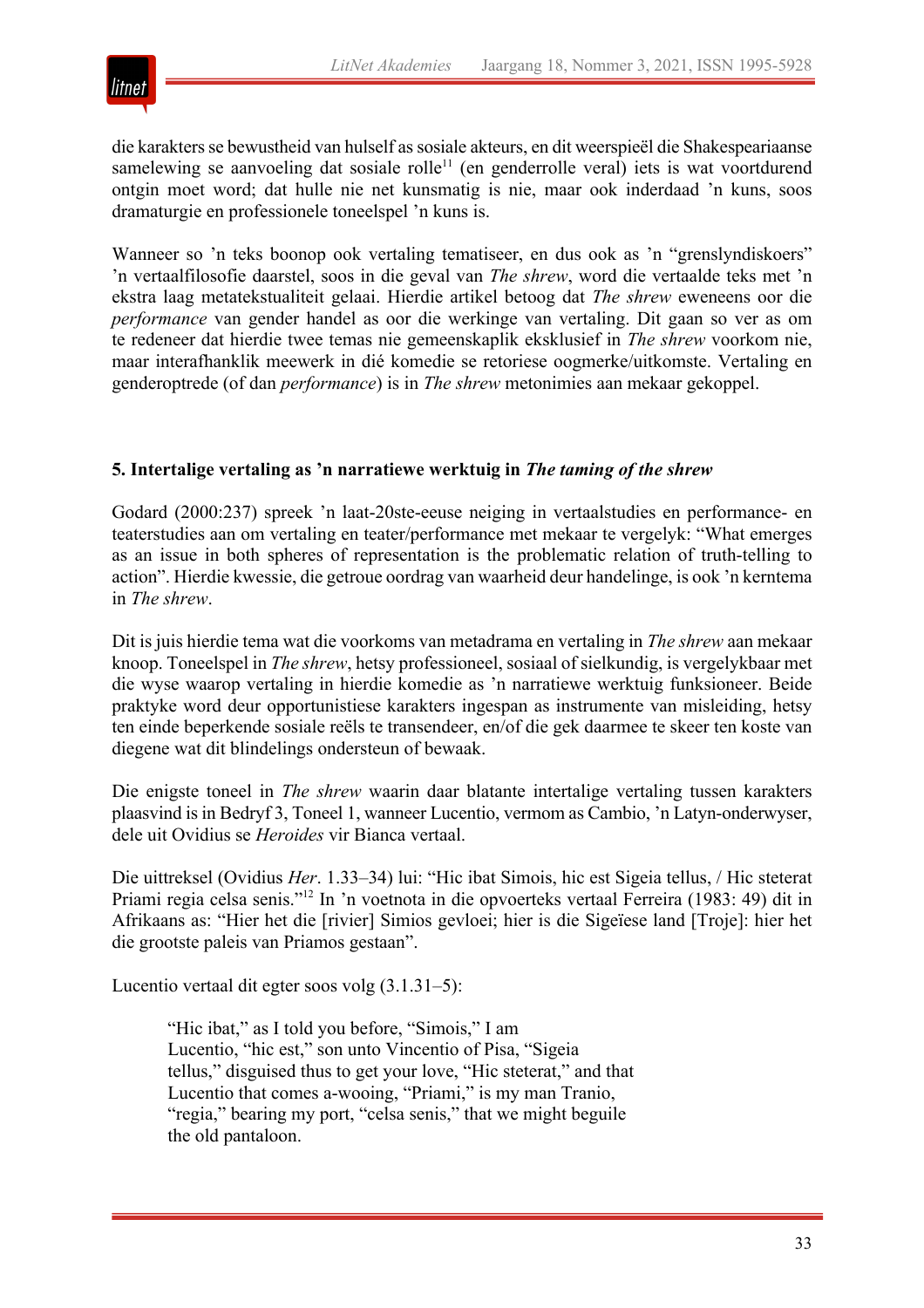

Ferreira vertaal die bogaande uittreksel:

"Hic ibat," soos ek gesê het, "Simios," ek is Lucentio, "hic est," seun van Vincentio van Pisa, "Sigeia tellus," vermom om jou liefde te wen, "hic steterat," en dié Lucentio wat jou die hof maak, "Priami," is my kneg, Tranio, "regia," en kastig ek, "celsa senis," om ou Gremio te uitoorlê.

Die woord *translate* word nooit in *The shrew* gebruik nie; Bianca vra dat Lucentio die passasie uit die *Heroides* vir haar "construe" – 'n woord wat in Elizabethaanse Engels nader is aan *translate* soos dit vandag in Engels gebruik word.13 In effek "*mis*construe" Lucentio dan die uittreksel uit die *Heroides*.

Sy wanoordrag van die ware betekenisinhoud van die teks strook dus met sy sosiale toneelspel. Vincentio se skuilnaam, Cambio, is waarskynlik afgelei van die Italiaanse werkwoord *cambio*; *cambio* beteken *om te verander*. Op 'n ooglopende vlak bied Lucentio, as sosiale toneelspeler en terselfdertyd as vertaler, valshede as waarhede aan. Tog wil dit voorkom dat Lucentio iets meer verwikkelds hier doen as om bloot die uittreksel "verkeerd" te vertaal en die eintlike teksinhoud te ignoreer. Hy stel eerder 'n veelvlakkige en verleidelike diskoers daar – moontlik 'n drogredenasie – oor waarheid en vervalsing.

Lucentio se "foutiewe" vertaling van die *Heroides* reflekteer nie sy gebrek aan kennis van Latyn nie. Sy besluit om 'n werk van Ovidius voor te skryf is strategies. Eerstens is Ovidius bekend vir sy filosofie oor die liefde (*Amores*, *Ars Amatoria*, *Remedia Amoris*) en vroulike skoonheidskuns (*Medicamina Faciei Femineae*). Die blote keuse van Ovidius se werk as onderrigmateriaal hul Lucentio se pedagogie in 'n sweem van hofmakery. Verder is die idiomatiese witleuen, veral oneerlikheid ter wille van die liefde – oftewel "pia mendacia fraude" – 'n idee wat oor die algemeen nagespoor word as die sentrale tema van Ovidius se epiese gedig *Metamorphoses*, 'n teks wat, getrou aan die titel, inderdaad 'n lang reeks gedaanteverwisselings dramatiseer.

Ook die narratiewe gegewe waaruit die aanhaling kom wat Lucentio in hierdie toneel vertaal, hou strategiese toepaslikheid op die omstandigheid in. Die narratiewe gegewe wat kom uit die aanhaling wat Lucentio in hierdie toneel vertaal, is ook strategies gepas in sy poging om Bianca te verlei.

Die betrokke versreëls is gehaal uit Penelope se brief aan haar man Odysseus. Penelope is ten tyde van haar skrywe omring deur 'n magdom mans wat na haar vry, ten spyte van haar toewyding aan Odysseus. Skynbaar poog Lucentio om Bianca so ver te kry om haarself in Penelope te herken (en Gremio en Hortensio in die ander vryers), en hom hopelik te beskou as haar beskore Odysseus-figuur. In Homerus se *Die Illias* en *Die Odyssee* wend beide Odysseus en Penelope hulle tot vermomming en oëverblindery – vorms van "pia mendacia fraude" – ten einde omstandighede te oorkom wat hulle uiteindelike versoening met mekaar verhinder.

Lucentio probeer dus waarskynlik, met sy behandeling van Penelope se brief in die *Heroides*, die valse voorwendsels waaronder hy toegang tot Bianca se geselskap bewerkstellig het, nie slegs aan haar voorhou as moreel regverdigbaar nie, maar boonop as heroïes. Hy insinueer immers dat hy haar sodoende van die bejaarde Gremio se toenadering gered het (3.1.31−5) – dit terwyl hy Gremio se idee om Ovidius met haar te behandel gesteel het.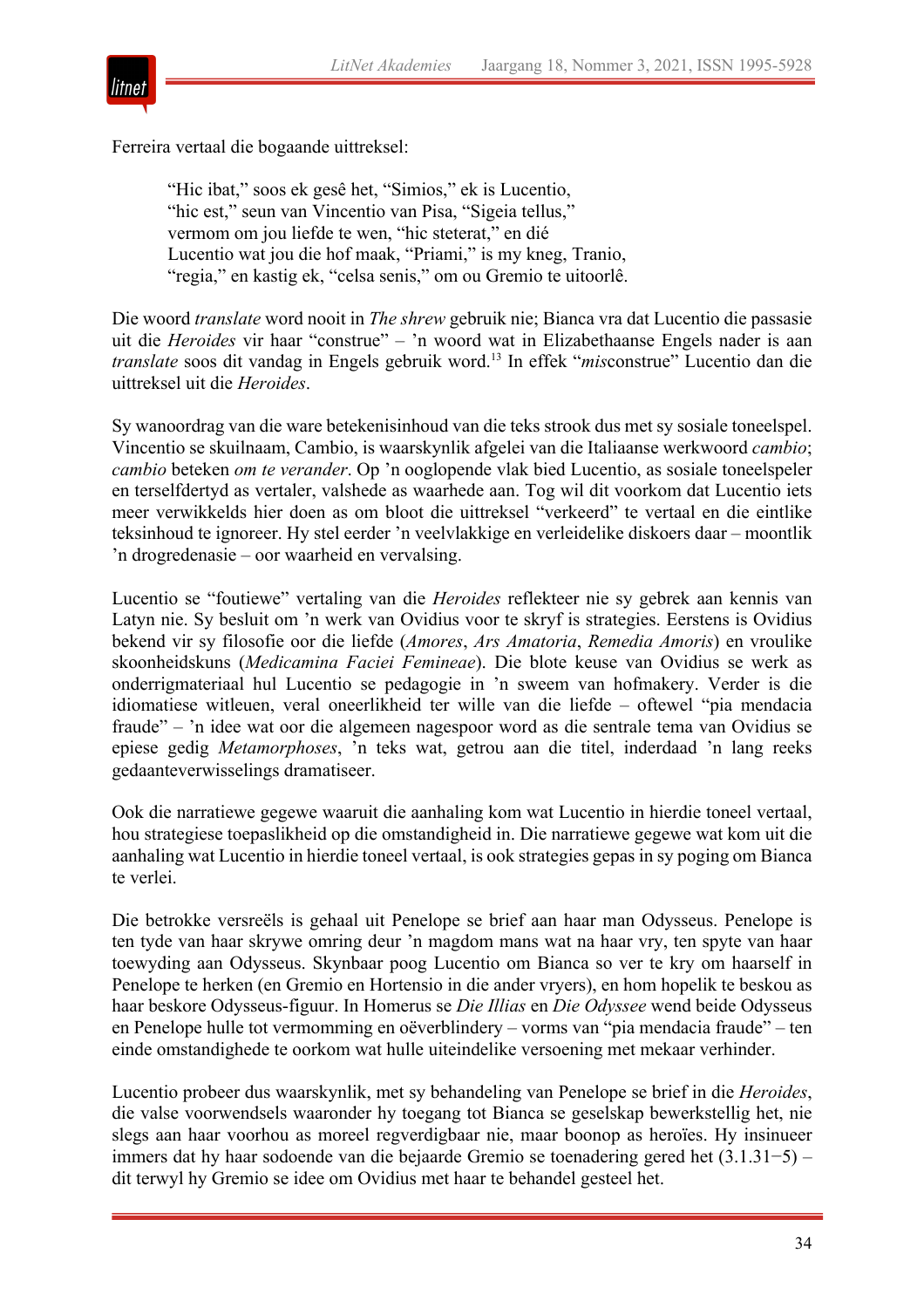

Dit is duidelik dat Bianca hierdie nuanses begryp. Die trant van haar dialoog met Lucentio suggereer dat hy hierdie gedeelte reeds met haar behandel en ingelei het (3.1.26), sodat sy nuwe uitleg voortbou op sy verheldering van die narratiewe inhoud van Penelope se brief. Bianca is ongetwyfeld vertroud daarmee, anders sou sy nie die verwysing na Ajax en Aeacides gesnap het nie – 'n verwysing wat Lucentio se hofmakery as 'n soort vertaling illustreer.

Lucentio se verwysing na die gegewe van Ajax wat soms ook op die naam van sy voorvader Aeacides genoem word, eggo die feit dat hy twee name het – Lucentio én Cambio – en hy staaf dit as motivering vir sy betroubaarheid. Bianca sou hierdie redenasie nie kon volg indien sy nie voldoende kennis van Latyn en die *Heroides* se mitologiese kosmos gedra het nie. Sy word immers hiermee suksesvol oorreed van Lucentio se betroubaarheid en sy willig kort daarna in om met hom te trou.

Bianca herken moontlik ook in Lucentio en in Penelope haar eie geneigdheid tot sosiale toneelspel. Met Bianca se eerste verskyning in Bedryf 1, Toneel 1, wil dit voorkom dat dit haar opregte onderdanigheid aan haar vader (en aan manlike gesag in die geheel) is wat haar van Katherina onderskei. Mettertyd skemer haar ooreenkomste met haar suster egter deur. In Bedryf 1, Toneel 1 ruk Katherina haar op wanneer haar vader haar aansê om Bianca se vryers geselskap te hou, wanneer hy met Bianca sy huis binnegaan (1, 1: 102−5): "What, shall I be appointed hours, as though belike / I knew not what to take and what to leave? Ha!". Vergelykbaar, wanneer Lucentio en Hortensio om Bianca se aandag meeding, laat geld Bianca haar (3, 1: 19−21): "I am no breeching scholar in the schools. / I'll not be tied to hours nor 'pointed times / But learn my lessons as I please myself".

Bianca se selfgeldende gedrag eggo Katherina s'n, maar Bianca is meer strategies in haar uitdrukking van opstandigheid as haar suster. In Baptista se afwesigheid hoef Bianca nie 'n onderdanige front voor te hou nie. Sy weet waarskynlik dat gehoorsaamheid aan manlike gesag aantreklik is vir mans in haar samelewing en dat sy met sulke gedrag 'n groot verskeidenheid vryers kan lok sodat sy in die finale keuringsproses kan bekostig om uiteindelik haar ware kleure te wys. Haar onderdanigheid word 'n valstrik vir Lucentio. Dit is juis hieroor wat Katherina Bianca in Bedryf 2, Toneel 1 konfronteer. Sy beskuldig Bianca daarvan dat sy, danksy haar swye oor haar ware gevoelens teenoor haar vryers, almal vir die gek hou (2.1.29).

Lucentio se vertaling van die *Heroides* met Penelope en Odysseus wat almal met sosiale toneelspel om die bos lei, omsluit die metonimiese koppeling van vertaling in *The shrew* met metadrama. Shakespeare gebruik die woord "translate" in sy dramas en gedigte afwisselend vir twee bykans teenoorgestelde betekenisse: eerstens, om jouself te verduidelik of verstaanbaar te maak, en tweedens, as 'n sinoniem vir "transformeer", oftewel herskep, hetsy dit 'n wesenlike herskepping of 'n skynherskepping is. Die eersgenoemde toepassing van die woord verskyn slegs een keer in Shakespeare se oeuvre (*Ham* 4.i.2). *Translation* as herskepping en selfs as voordoening en vermomming kom meer dikwels in sy dramas en poësie voor. In *A Midsummer night's dream* verwys die woord na uiterlike gedaanteverwisselings (1.i.191; 3.i.119; 3.ii.32), veral deur middel van kostumering, onder andere tydens die metadramatiese toneelstuk-binne-die-toneelstuk. In hierdie opsig sou daar in Shakespeariaanse Engels die volgende van Lucentio en Bianca gesê kon word: dat hy homself as Cambio die leermeester "translate", dat hy homself, in dieselfde proses, as 'n mitologiese held "translate" en dat Bianca haarself as 'n onderdanige en dus hubare vrou "translate". Om jouself te "translate" is om 'n persona aan te neem, om 'n rol te speel, hetsy in letterlike toneelspel of in die sosiale toneel.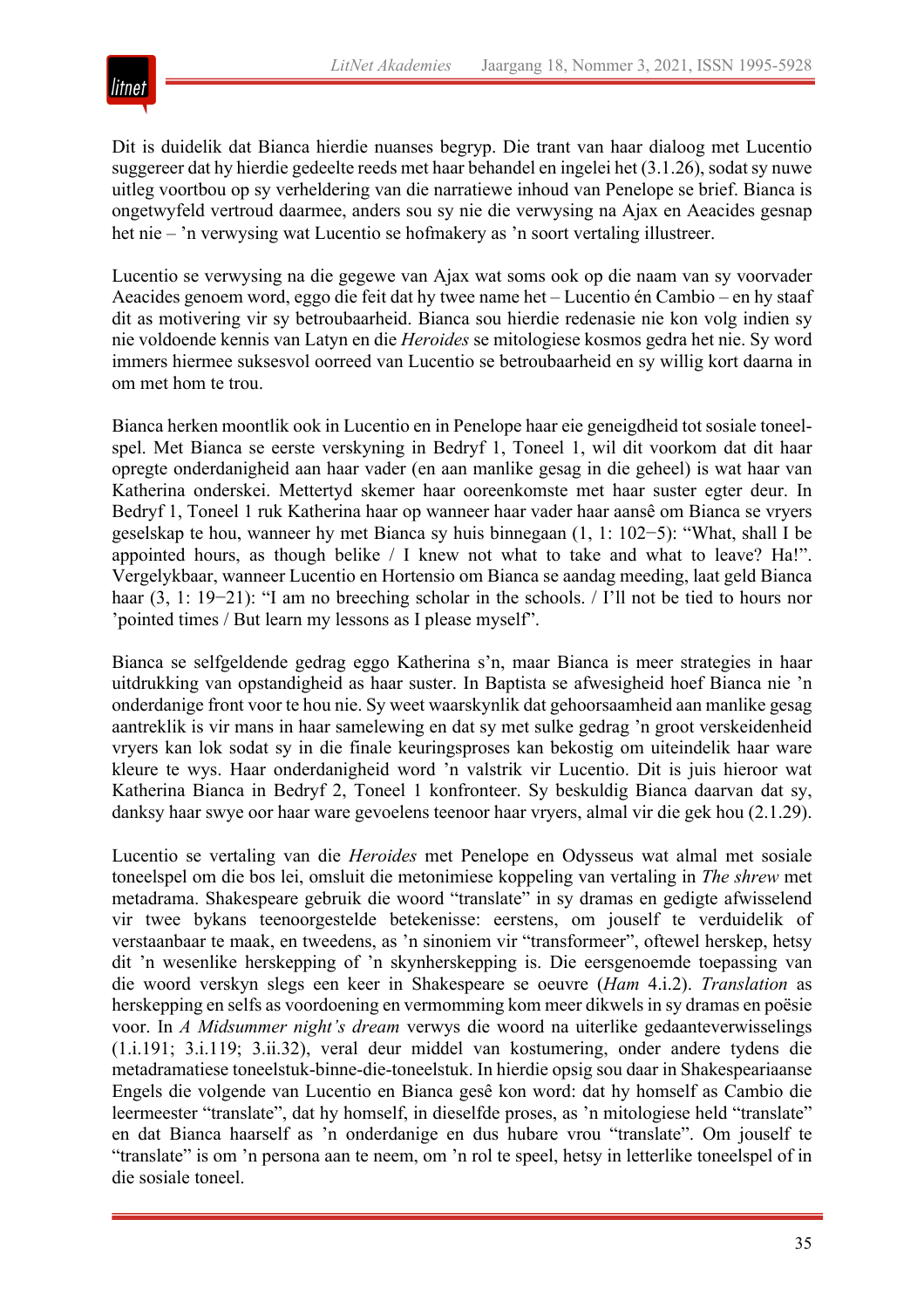

#### **6. Vertaling as gender performance en andersom in** *The taming of the shrew*

'n Belangrike afleiding wat hieruit gemaak kan word, is om Bianca se gender performance uit te wys as 'n vorm van vertaling en uiteindelik om "taming" as Shakespeariaanse "translation" te lees. Hierdie skakel word versterk deur die motoriese moment in die Induksie (die eerste twee tonele wat die res van die komedie omraam): die opdaag van die rondreisende toneelgeselskap by die Landheer se huis. Godard (2000:332) verduidelik immers dat die woord "translate" onder meer afgelei is van "the Latin *translatare*, a term for metaphor as well as for transportation, a conveyance for transcending any boundary".

Een van die vele moontlike funksies van die Induksie is om by die gehoor 'n volgehoue bewustheid te vestig van die algehele teatrale aard van die sosiale konvensies (soos hofmaaketiket) wat *The shrew* tematiseer. Die Landheer en al sy knegte speel, saam met die besoekende akteurs, toneel met die doel om die blikslaer, Christopher Sly, te laat glo dat hy iemand is wat hy nié is nie, en as deel van die weelde waarmee hy oorlaai word, vermaak die rondreisende akteurs hom met 'n opvoering van 'n klug oor 'n kneg en sy meester wat hulle as mekaar vermom en 'n vrou wat moet leer om die rol van 'n onderdanige eggenoot te speel. Uiteindelik is daar geen akteur op die verhoog wat nie die rol van 'n karakter vertolk wat nie ook binne die narratiewe raamwerk van *The shrew* deurgaans toneelspeel nie.

Boonop handel die omraamde klug ook oor mense wat 'n ander taal praat en die Italiaanse frases waarmee Shakespeare hulle dialoog besprinkel (1.i.95; 1.ii.24–6; 4.i.59; 4.iv.88) herinner die gehoor voortdurend aan die kunsmatigheid van die omraamde klug; dit skep en verbreek die werklikheidsillusie om die beurt en voortdurend, sodat daar 'n subtiele vergelyking getref word tussen intertalige tolking en metadramatiese vertolking. Daarom is die kort gesprek oor toneelspel tussen die Landheer en die Eerste Toneelspeler so fundamenteel tot die begrip van die hele toneelstuk.

Wanneer die Landheer sy poets aan die Eerste Toneelspeler verduidelik, eis hy van die akteurs versekering dat hulle hulle lag sal hou wanneer Sly ontwaak en verward optree. Die Eerste Toneelspeler verseker die Landheer: "Fear not my lord, we can contain ourselves" (1.i.97).

Dit is die eerste en moontlik belangrikste beskrywing van die werk en kuns van die akteur. Sy gebruik van die uitdrukking "to contain oneself" is semanties doeltreffend omdat dit onmiddellik sy professie in ooreenstemming bring met die algemene sosiale mandaat om jou "in" te "hou" – die opsig waarin daar van alle mense verwag word om in alledaagse omstandighede hulle gevoelens te verberg en ter wille van fatsoenlikheid en dus daagliks toneel te speel.<sup>14</sup> Dit is 'n vermoë wat, soos reeds bespreek is, Bianca bykans vervolmaak het, en wat Katherina aanvanklik weier om aan te leer.

Ferreira vertaal dit as: "Heer, wees gerus, ons kan ons goed beheer" (1.i.97). Deur haar vindingryke gebruik van polyptoton – wat kenmerkend van Shakespeare se skryfwerk is (Brady 2014:190) – beklemtoon Ferreira die tematiek van selfbeheersing ten einde totale oorheersing deur sosiale meerderes te ontduik en verbind sy dié twee aspekte subtiel met mekaar. *The shrew*  is al beskryf as 'n "play [that] records [...] the gradual squelching of [Katherina's] vitality, identity, and voice" (Brown 2008:166). Brown beskou *The shrew* as 'n weerspieëling van vroue in die algemeen se verlies aan 'n gesaghebbende stem in die openbare, politieke en kulturele domein; die heteroseksuele huwelik as 'n spreekwoordelike doofpot vir die vrou. Tog omraam Shakespeare hierdie verhaal met 'n situasie waarin 'n ander karakter ook moet leer hoe om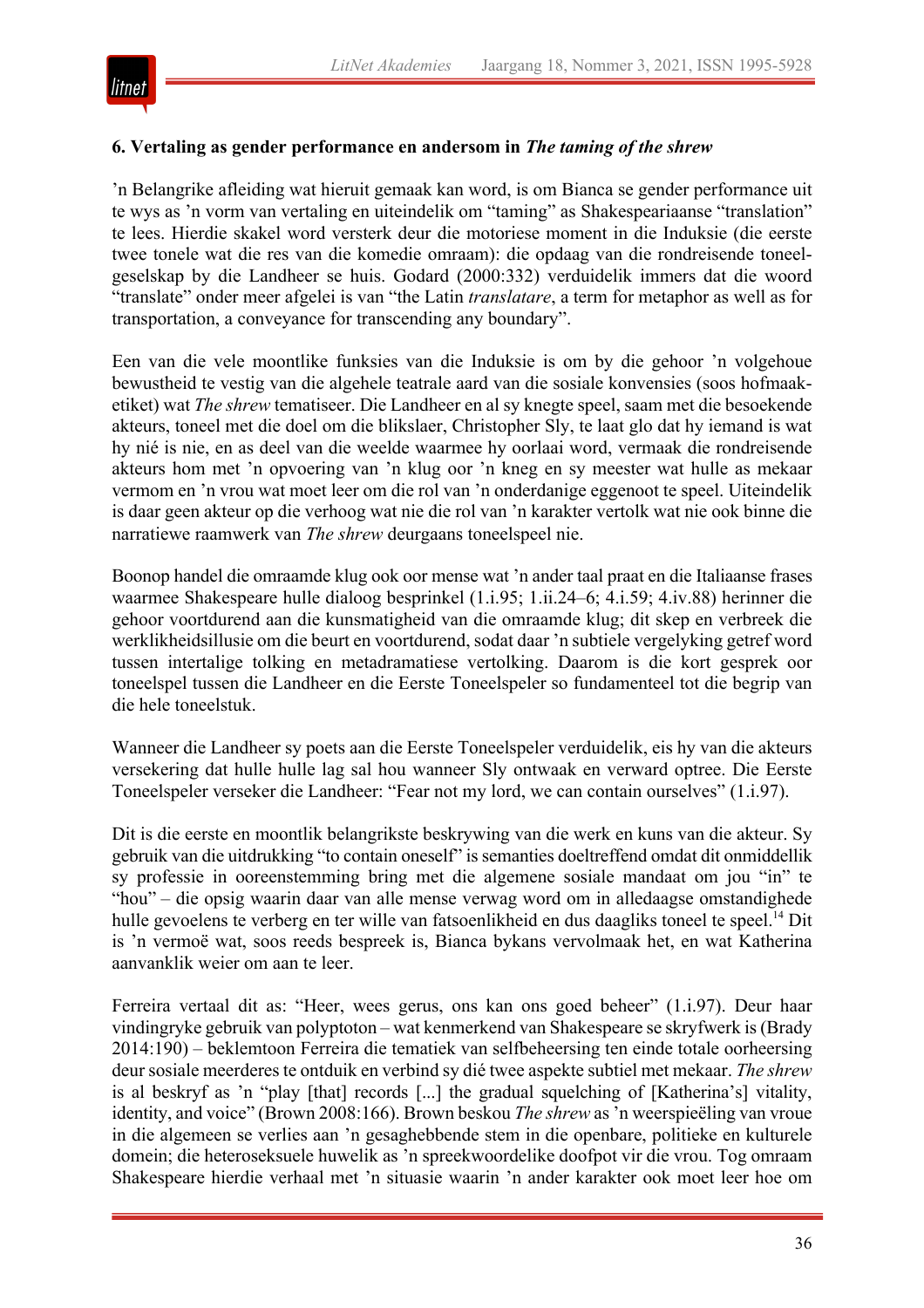

oortuigend soos 'n konvensionele vrou op te tree, daarin slaag en sodoende die manlike seksis, Sly, voor almal vir die gek hou. Die karakter wat dit vermag is die Landheer se edelknaap, Bartholomew.

Shakespeare se besluit om die Landheer sy edelknaap te laat inspan (waarom nie eerder 'n diensmeisie nie?) is veelseggend. Die primêre funksie van 'n Elizabethaanse edelknaap was juis om sy sosiale genderrol aan te leer; deur sy knegskap in diens van 'n landheer leer hy die etiket van mans en vroue in sy klasposisie. Deur Shakespeare se besluit om Bartholomew die bedrewe vertolker van vroulike onderdanigheid in die Induksie te maak, belig hy ook die kunsmatigheid van hierdie genderrol en skep hy 'n beeld van 'n groep karakters wat deeglik van hierdie kunsmatigheid bewus is en wat die stelsel wat dit performatief daarstel tot hulle eie voordeel buig ten koste van 'n karakter soos Sly – wat dit nie bevraagteken nie.

Uit die Landheer se instruksies aan Bartholomew is dit duidelik dat hy sy edelknaap, as deel van sy opleiding, se aandag daarop vestig om nie net sy eie voorbeeld te volg nie, maar ook fyn te let op die gedrag van vroue in hulle stand (I.1.106–115):

Behandel hom met agting; [...] En jy [...] [m]oet [...] jou net so adellik gedra Soos al die dames wat al hier as gas By ons met hul' hoogedelmanne was Só fyn moet jy die dronklap ook hanteer – Hom saggies aanspreek, nederig-beskaafd, En sê: "Wat is dit wat my goeie heer Nou van sy dame en sy vrou begeer, Sodat sy hom uit liefde kan vereer."

Dit is waarskynlik ook nie Bartholomew se eerste oefening in fopdossery nie, in die lig daarvan dat die Landheer spog: "Ek weet my knaap het oorgenoeg talent / Om met sy stem en houding en sy stap / Die hoogste edeldame na te aap" (I.1.129–131). Egan verander in die opvoerteks egter die Landheer se gebruik van die woord "knaap" in hierdie uittreksel na "kneg". Hy vestig moontlik sodoende klem op die vergelykbare knegskap van sowel 'n edelknaap as 'n getroude edelvrou aan 'n Landheer. Hierdie ooreenkomste kom na vore wanneer Sly, wat duidelik nie genoegsaam blootgestel is aan die huishoudelike gedrag van gades in die adelstand nie, verwar word deur die genderetiket wat Bartholomew handhaaf deur hom as "heer" aan te spreek:

| SLY:       | Is jy my vrou? Maar noem my dan "ou man"!<br>Die knegte kan sê "heer"; maar ek's jou eggenoot! |
|------------|------------------------------------------------------------------------------------------------|
| EDELKNAAP: | Ek is u vrou, gehoorsaam en getrou. (I ii. $101-3$ )                                           |

Bartholomew se daarstelling, in sy vermomming as getroude dame, van die verband tussen die vroulike eggenoot en 'n kneg se onderdanigheid aan 'n Landheer, word in Katherina se laaste monoloog geëggo wanneer ook sy, soos Bartholomew, die "regie" (sogenaamd) van haar heer (in dié geval, Petruchio) volg en aan Bianca en die Weduwee sê (5.iii.176–9):

Lê voor u man se voet u hande neer, As hy wil trap, lê ek my hand as blyk Van diens voor hom: mag dit sy vreug' verryk.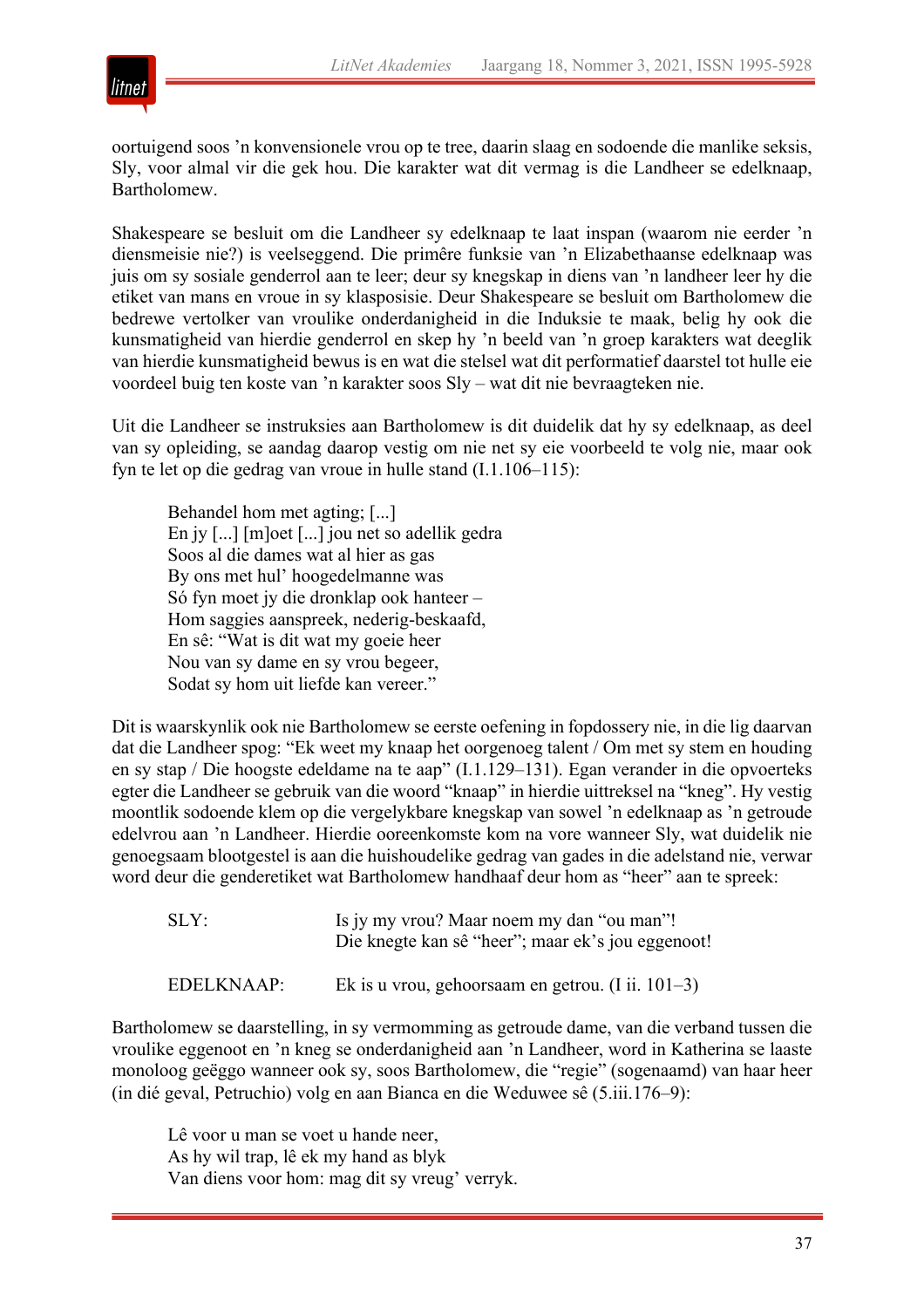

Die feit dat al die karakters by die bruilofsfees teenwoordig (behalwe Petruchio) Katherina se grotesk-oordrewe nabootsing van 'n masochisties-onderdanige vrou glo (Petruchio wen immers 'n weddenskap op grond van Katherina se optrede), dien as die bron van humor in die slottoneel. Dit roep die Landheer se uitspraak op wanneer hy, nadat hy Bartholomew op sy optrede voorberei het, teenoor die Eerste Toneelspeler opmerk:

Ek smag al om te hoor hoe hy die dronklap "Manlief" noem! En hoe my knegte ooit Hul lag gaan hou terwyl hul' so 'n stuk Verderf bedien, dit weet ek nie!

Hoe meer Sly die illusie begin glo dat hy 'n landheer is, hoe lagwekkender word die omstandigheid vir die ander karakters op die verhoog – en waarskynlik ook vir Shakespeare se modelgehoor. Tussen Sly en sy vrou/kneg het die laasgenoemde die hef in die hand. En boonop kan hierdie vernedering beskou word as 'n straf vir Sly se wangedrag teenoor Marian Hacket, die waardin van 'n plattelandse bierhuis, net soos Petruchio en Katherina se voordoen van hulself as 'n tradisionele egpaar met die magsverhouding wat so 'n huwelik kenmerk, vir hulle op Bianca se troue geld en status in die sak bring ten koste van hulle opreg konvensionele eweknieë.

Egan belig hierdie tema van selfbeheersing ten einde oorheersing te ontduik, met intersemiotiese vertaling, naamlik deur die wyse waarop hy die 1983-rolverdeling skik: Bartholomew is vertolk deur dieselfde akteur (Tobie Cronjé) wat die rol gespeel het van Grumio, Petruchio se lyfkneg.

Petruchio en Grumio se status as voortdurende sosiale akteurs kom reeds aan die bod met hulle eerste toetrede tot die verhoog. Ramsey-Kurz (2007:269–70) bied 'n oortuigende redenasie dat die gekibbel tussen Petruchio en Grumio (1.2.1–43) ooglopend speels en ironies van aard is; hulle gestryery parodieer die meer voorspelbare wedersydse minagting tussen 'n onredelike meester en 'n vertrapte kneg; dit is boonop verstommend hoe verdraagsaam Petruchio is ten opsigte van Grumio se voorbarige en beledigende teëpratery. Petruchio is hier vergelykbaar met die Landheer wie se verhouding met sy knegte, soos Slights (2008:141) uitwys, "exhibits gracious familiarity". Hierdie buitengewone vrymoedigheid van 'n kneg teenoor sy meester – wat vermom word as 'n tweestryd tussen 'n tiran en sy slagoffer – modelleer dan die soort verhouding wat Petruchio met Katherina wil vestig: een met 'n skynhiërargie in die openbare oog, maar met 'n interne gemaklikheid en skalksheid.

Net soos Bartholomew se skynonderdanigheid as vrou en kneg 'n voorafskaduwing van Katherina s'n in die slottoneel is, so word Grumio en Petruchio se spitsvondige woordewisseling later geëggo in die passievolle dialoog tussen Petruchio en Katherina.

#### **7. Die staatsbefondsde streeksrade se "Petruchiaanse vasvat" van apartheid-hegemonie**

Die bogenoemde uitleg van *The shrew* is natuurlik betwisbaar, maar dit stel die moontlikheid daar dat 'n Afrikaanse produksie die patriargaal-seksistiese vertolkings ondergrawe.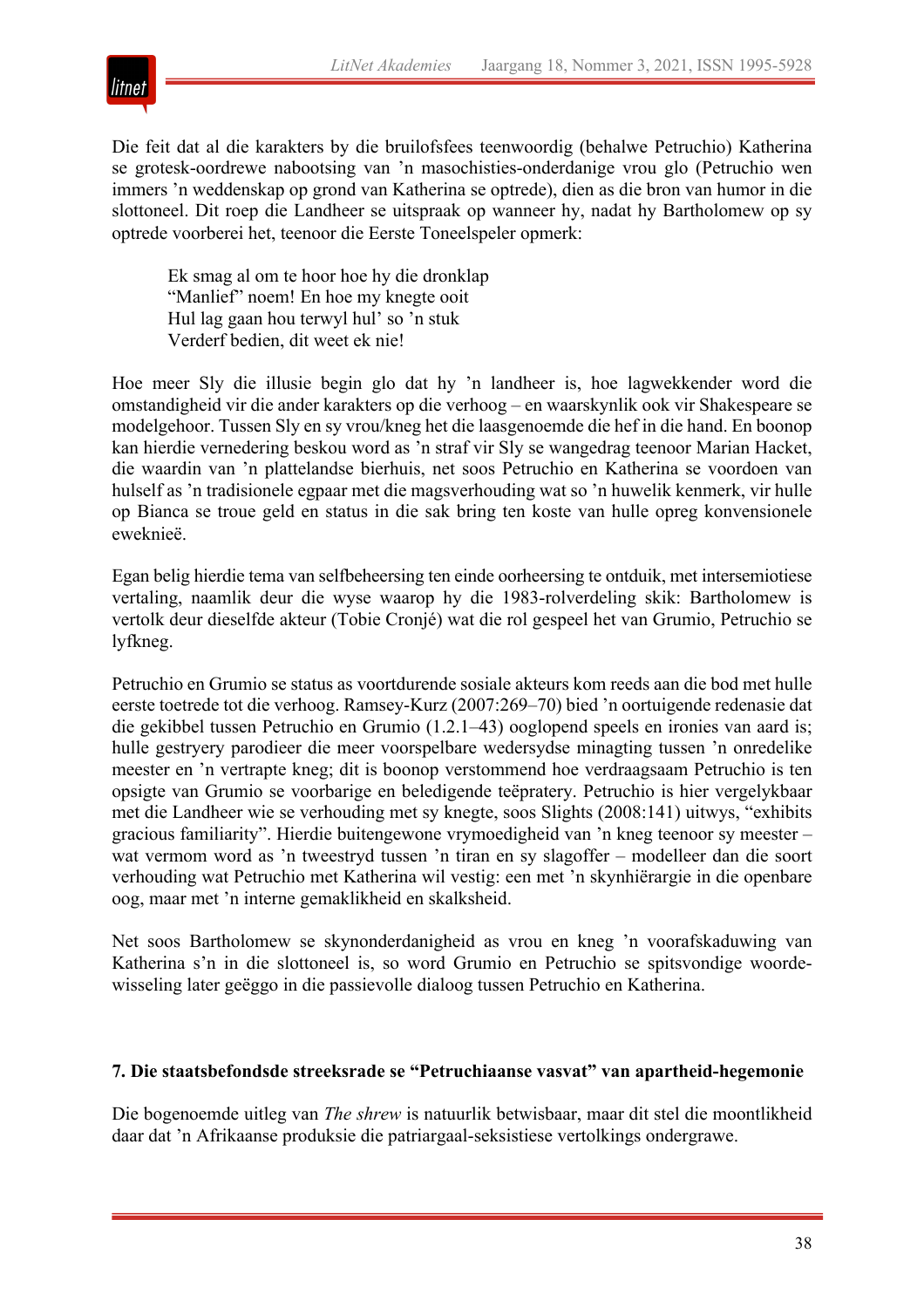

In *Shakespeare against apartheid* (1987) lug Orkin (1987:11) sy mening dat Shakespeare se oeuvre in Suid-Afrikaanse skole en tersiêre opvoedingsinstellings in die 1980's oorwegend behandel is op wyses wat 'n passiewe aanvaarding van die apartheidstelsel aangemoedig het en hy beskou die staatsbefondsde teaterorganisasies (soos TRUK) as aandadig hieraan (182).

Orkin se uitspraak oor die streeksrade se benadering tot hulle aanbieding van Shakespeare in produksie is aanvegbaar. In Amber Fox-Martin en Philip Theron se dokumentêr *Feast in time of plague* oor die geskiedenis van KRUIK (die Kaapse Raad vir die Uitvoerende Kunste) – waar Ferreira sedert 1965 voltyds as aktrise en vertaler gewerk het – word daar in die besonder gefokus op die wyse waarop Shakespeare-dramas ingespan is om kritiek op die apartheidsregime te lewer.

Hoewel internasionale boikotte en plaaslike sensuurwette die keur van nie-Suid-Afrikaanse dramas vir produksie aansienlik beperk het, is die opvoer van Shakespeare-tekste inderdaad, soos Orkin uitwys, aangemoedig vanweë die regering se beskouing daarvan as hegemonies bruikbaar. Die omstrede KRUIK-regisseur, Dieter Reible, het hierdie eng beperkinge egter beskou as 'n geleentheid om toneeltekste uit wêreldletterkundekanons só aan te bied dat die Suid-Afrikaanse politiek op kritiese wyse aangespreek is. In 1970 bring KRUIK 'n produksie van Shakespeare se drama *Titus Andronicus* op die planke. Hierdie produksie was die eerste om seks oor die rasgrens op 'n Suid-Afrikaanse verhoog uit te beeld (alhoewel Aaron die Moor vertolk is deur 'n wit man in swartgesig-grimering of dan "blackface"). 'n Jaar later is die Nico Malan-teater geopen met 'n produksie van Uys Krige se vertaling van *King Lear*. Reible se regie het onthutsend gewelddadige beelde ingesluit: "white bodies bound up on stage, and apartheid-like homelands divided the kingdom" met die gevolg dat die "Afrikaans press and government were outraged", in só 'n mate dat dit tot Reible se emigrasie gelei het (Fox-Martin en Theron 2020). Eertydse KRUIK-regisseur, Marthinus Basson, merk in *Feast in time of plague* op dat KRUIK: "brought a kind of theatre that was challenging and really shook things up" (in Fox-Martin en Theron 2020).

Met verwysing na die dramaturg Pieter Fourie wat in daardie stadium die kreatiewe direkteur van KRUIK was, spreek Basson hom soos volg uit:

He had to play a political game, but he also challenged the political game, constantly. He would sneak in work that would buckle the system and challenge the politics. If you can't address something directly, you have to think a little round the corner. He was exceedingly good at putting on something and then saying "Well, it's not South African, it is not about South Africa" (Fox-Mart en Theron 2020).

Oor sy eie navolging van Fourie en Reible se voorbeelde sê Basson: "You could play all kinds of games with the powers that be," en "it was astounding what we got away with".

Basson se formulering van die spel wat KRUIK-regisseurs en -vervaardigers met die sensuurrade gespeel het, herinner juis aan die magspeletjies wat die Landheer en Bartholomew, Petruchio en Grumio, en uiteindelik Petruchio en Katherina speel om hulself te verlos van die eng beperkinge van sosiale konvensie en die wyse waarop hulle die bewakers daarvan straf en verneder deur ondermynend daarop in te speel. Die opvoer van 'n Shakespeare-toneel kan retrospektief beskou word as 'n veilige en onderdanige besluit wat strook met die dunvelligheid van apartheidsensuurrade, maar die aanbieding daarvan kon maklik verwagtinge ondergrawe.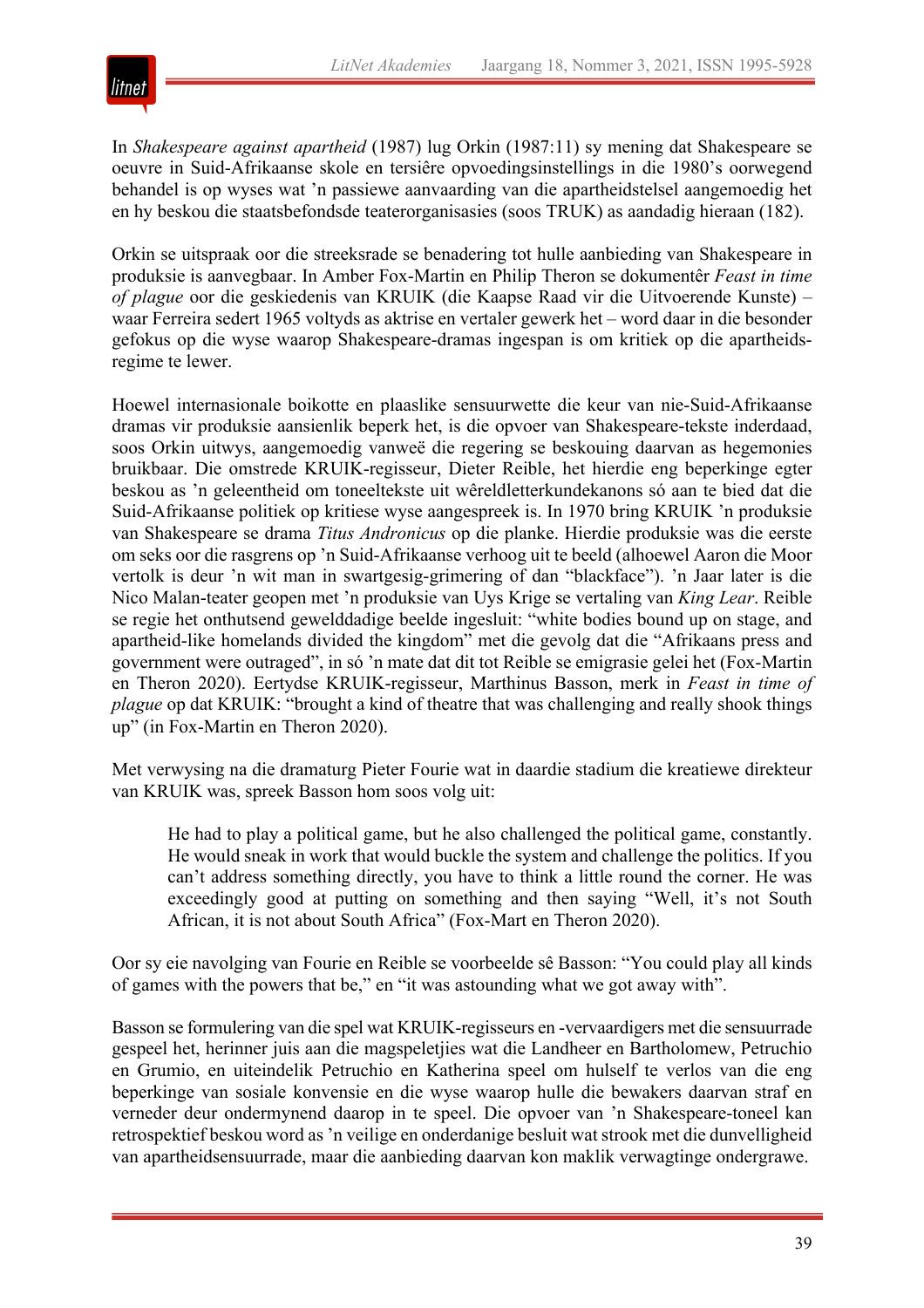

Dit is egter nie my betoog dat *'n Feeks* landspolitiek so heftig aanspreek as wat dit Afrikanernasionalistiese huishoudelike gendernorme bevraagteken het nie.

Hierdie vertolking van 'n teks ten einde die teenoorgestelde uitkoms te bewerkstellig as wat die keurders daarvan beoog het, kom ter sprake in Lefevere se kultuurteorie waarvolgens hy vertaling as 'n vorm van *herskrywing* definieer.15

Die vertaling van 'n teks kan aan die een kant heersende ideologieë bekragtig deur die bronteks in die vertaalproses só te omvorm, of te *manipuleer*, soos Lefevere dit stel. Daarenteen kan 'n vertaler eweneens die bronteks manipuleer om die keurder se oogmerk met die voorskrif daarvan te ondergrawe. Lefevere beklemtoon hierdeur nie slegs die skeppende agentskap van vertalers nie, maar ook die vertaler as sosio-politieke betrokkene. Deur die bronteks manipulerend te vertaal (oftewel te *herskryf*) om hegemoniese waardes te weerspreek, neem die vertaler deel aan die vorming en omvorming nie slegs van die teks nie, maar potensieel ook van die samelewing waarin hierdie teks (her)aangebied word.

Só 'n herskryfde vertaling van 'n teks met kanonieke status, soos dié van 'n Shakespearetoneelstuk in Suid-Afrika, kan vars perspektiewe werp op die bronteks en sodoende bydra tot 'n breër sosiale heroorweging van die teks se inherente retoriese oogmerk. Dit kan sodoende ook die teenoorgestelde impak teweegbring as dit wat die keuring vir die vertaal en opvoer in die eerste plek gemotiveer het.

Indien 'n vertaling en (her)produksie van *The shrew* goedgekeur is omdat die bronteks skynbaar hoofstroomwaardes onderskryf, kan dit in die hande van vertalers-as-herskrywers met 'n feministiese instelling ook oorvleuel met 'n ander belangrike feministiese projek, naamlik *hersiening*.

In 1972, elf jaar voor TRUK se Afrikaanse produksie van *'n Feeks*, publiseer Adrienne Rich haar essay "When we dead awaken: Writing as re-vision", 'n skrywe wat geweldige invloed uitoefen op veral kanonstudies, geskiedkunde en letterkunde regdeur die Engelssprekende kontekste van die kunste en die geesteswetenskappe. Rich beskryf *hersiening* soos volg:

[...] the act of looking back, of seeing with fresh eyes, of entering an old text from a new critical direction […] We need to know the writing of the past and know it differently than we have ever known it; not to pass on a tradition but to break its hold over us (Rich 1972:19).

Hetsy in reaksie daarop, of bloot in die indirekte nastroom van die tweede feministiese beweging (waarvan Rich se essay 'n kernteks is), word die navorsing en teorie van onder meer Sherry Simon, Luise von Flotow, Susanne de Lotbinière-Harwood en Peter Newmark gekenmerk aan sowel die herontdekking van onbesonge vroulike vertalers as die hersiening van vertalings wat, deur patriargaal-geïnflekteerde benaderings, die onderwerping van vroue herhaal.

Hersiening is soveel 'n skeppende praktyk as wat dit 'n ondersoekende bedryf is. Dit behels intellektuele inisiatief en 'n vrymoedige, retrospektiewe verbeelding ten einde nuwe moontlikhede uit die verlede in sowel argiefbronne en geskiedskrywings as letterkundige tekste op te diep.

Vanweë die geweldige kulturele gesag wat Shakespeare se oeuvre, veral sedert die 19de eeu, op die Westerse samelewing uitoefen, is die hersiening van sy werk in die vorm van verwerkings,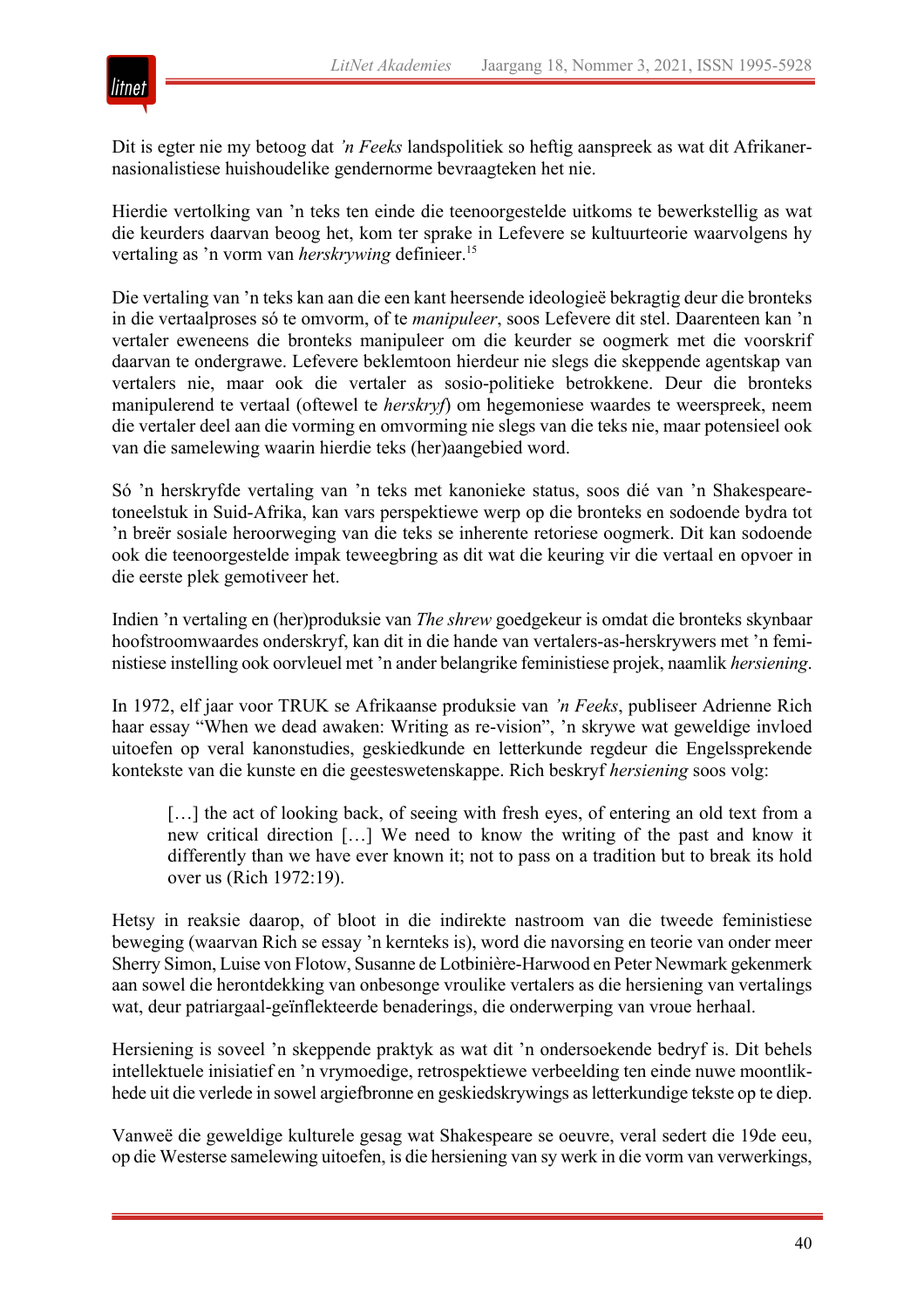

aanpassings en letterkundige en geskiedkundige navorsing een van die grootste doelwitte van hierdie imperatief wat Rich daargestel het.

Tot op hede word die werk van regisseurs en akteurs in hierdie soort hersiening moontlik onderbespreek, en daarvan is *'n Feeks* 'n sprekende voorbeeld.

Buiten die uitleg van *The shrew* se inherente kritiek op patriargie, en my bespreking van Egan se intersemiotiese toeligting daarvan deur regie, bly die vraag steeds hoe Ferreira se vertaling van *The shrew*, tesame met Egan se redigerende aanpassings daarvan, tekens toon van feministiese hersiening. Hermans (2014b:11) wys daarop dat vertalings "may be used as 'primary' polemical weapons to challenge the dominant poetics, or they may shore up and reinforce the prevailing conventions". Verklap die opvoerteks, as 'n vertaling, enigsins die vertalers se agendas om Shakespeare as 'n polemiese wapen in te span? My ondersoek na Ferreira en Egan se benaderings tot vertaling, bevorder hierdie laasgenoemde aanname.

#### **8. Nerina Ferreira se vertaalbenadering tot** *The taming of the shrew*

Ferreira (1921–2012) tree, interessant genoeg, in 'n laat stadium in haar lewe tot die domein van dramavertaling toe. Haar professionele teaterloopbaan word voorafgegaan deur opleiding en ervaring as joernalis, onderwyseres en voetheelkundige. Die professies waarvoor sy egter onthou word, naamlik vertaling en toneelspel, beoefen sy eers sedert die vroeë 1960's (toe sy al in haar veertigs was) op 'n professionele vlak en sy ontvang ook geen amptelike opleiding op hierdie gebiede nie.

Die presiese getal tale waaruit sy vertaal het, moet nog vasgestel word, maar beramings wissel van 11 tot 14. Ook die presiese getal tekste wat sy vertaal het, is nog nie beslissend bepaal nie, maar haar kinder- en jeugboekvertaaloeuvre (meestal vir Human & Rousseau) bevat ongeveer 70 titels en haar dramavertalings (oorwegend vir KRUIK, in opdrag van Pieter Fourie) meer as 40.

Fourie (in Stander 2021a) prys haar, onder meer, vir haar kreatiwiteit en "vreesloosheid" as vertaler en vir wat hy beskryf as haar "wonderlike aanvoeling vir die dubbele innuendo van 'n woord".

'n Voormalige protégé en kollega, die vertaler en oorklanker Kobus Geldenhuys (in Stander 2021b), beklemtoon Ferreira se weersin in taalpurisme en haar voorkeur vir kreatiewe, spitsvondige en verstaanbare vertaaloplossings. Haar dikwels speelse vertalersaanslag word weerspieël in haar vertaling van titels soos Oscar Wilde se *The importance of being Earnest* as *Erns in luim*, Tennessee Williams se *Cat on a hot tin roof* as *Katvoet oor die kole* en Tirso de Molina se *Don Gil de las calzas verdes* as *Don Dinges met die groen broek*. Maar buiten die titel laat Ferreira haarself nie uitermatige vryhede toe met haar vertaling van *The shrew* as *'n Feeks* nie.16

Daar kan redeneer word dat 'n ondersoek na 'n vertaler-as-interpreteerder makliker haalbaar is in gevalle waar vertalers 'n vry-appropriatiewe benadering handhaaf, soos in gevalle waar die vertaler nie getrou bly aan die metriek of geskiedkundige milieu van die bronteks nie. Ferreira het egter blykbaar getrou probeer bly aan sowel die tegniese aspekte van die teks (byvoorbeeld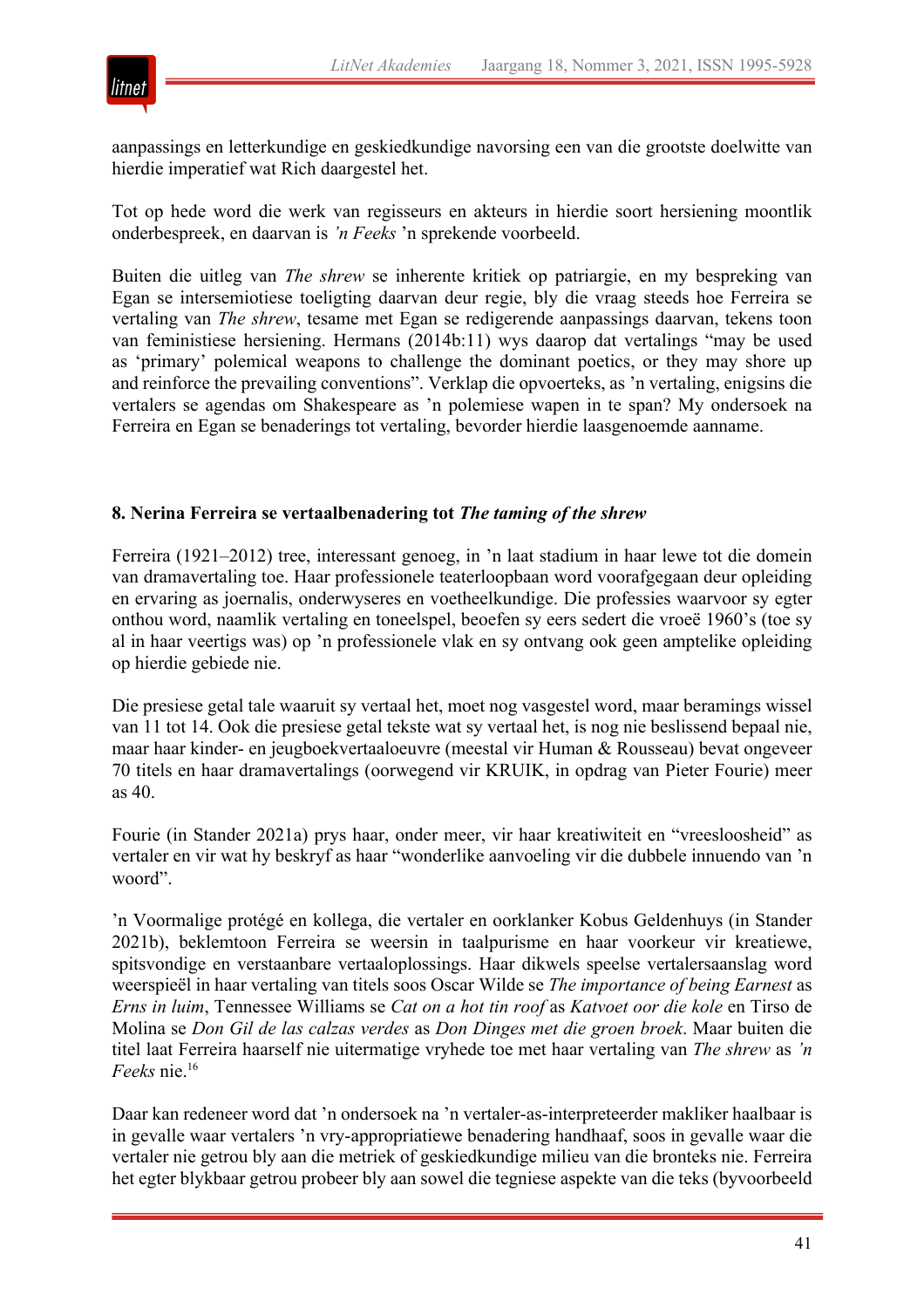

die jambes-prosa-wisselinge) en die chronotope waarbinne *The shrew* afspeel. Sy verafrikaans bykans geeneen van die Engelse of Italiaanse name nie en sy behou ook al die Italiaanse uitings waarmee Shakespeare die omraamde toneelstuk besprinkel (1.i.95; 1.ii.24–6; 4.i.59; 4.iv.88) ten einde die kontinentale plasing daarvan te kontrasteer met die plattelandse Engelse milieu van die raamtoneel, oftewel die Induksie. *'n Feeks* is moontlik so na aan 'n "getroue" vertaling van 'n Shakespeare-toneel as wat moontlik is – alhoewel volmaakte ekwivalensie natuurlik altyd 'n onhaalbare ideaal is.

Tog is die vertaling van die titel noemenswaardig begripgerig eerder as letterlik. Shakespeare se titel is treffend in vele opsigte. Om van die makmaak van 'n mens te praat is komieshiperbolies en tog was en is dit steeds nie gebruiklik om "spitsmuise" (1982:256) letterlik te tem of dan mak te maak nie. So 'n dubbelsinnige Afrikaanse idiomatiese persoonsnaam wat kan dien as 'n direkte gelykstelling vir 'n kyfagtige vrou wat met 'n dier vergelyk word, is moeilik te vinde.17 Ferreira het waarskynlik probeer om 'n titel te bedink wat deur middel van welluidende alliterasie vergoed vir die verlies aan spitsvondige dubbelsinnigheid.

Ferreira se noemenswaardigste afwyking van die Engelse titel is egter nie haar keuse van werkwoord-gebaseerde selfstandige naamwoord (*vasvat*) en persoonsnaam (*feeks*) nie, maar eerder van die lidwoord wat hulle bind. Shakespeare se gebruik van die bepalende lidwoord "the" maak dit duidelik dat die "shrew" in die titel na Katherina verwys en na geen ander vroulike karakter nie. Dit is moeilik om te aanvaar dat Ferreira sonder veel oorleg besluit het om "the" met die onbepaalde lidwoord "'n" te vervang.

Dit sou daarop kon dui dat Ferreira die semantiese klem skuif – naamlik van die abstrakte selfstandige naamwoord (vasvat) na die persoonsnaam (feeks). Sodoende word die "vasvat" meer spesifiek en die naamwoord vervaag daarteenoor. Die vertaalde titel beklemtoon met ander woorde die handeling eerder as die behandelde karakter. Hierdie klein maar gewigtige verstelling weerspieël en/of bevorder moontlik 'n vertolking van *The shrew* as 'n komedie wat meer gemoeid is met die psigososiale meganismes (in J.L. Austin se terme, "performatiewe spraakhandelinge") waarvolgens vroue in onderdanige rolle gesosialiseer word, eerder as wat dit ingestel is op die afwykende rebelse aard van 'n spesifieke karakter. Die gebruik van die veralgemenende onbepaalde lidwoord "'n" stel die moontlikheid onmiddellik daar om feekse as algemene, universele wesens te sien, eerder as die sosiale frats waarvolgens Katherina deur die manlike karakters in die teks beskryf word.

Ferreira voer haar besluit om "shrew" in die titel as "feeks" te vertaal redelik konsekwent in haar vertaling van die dialoog deur. Die woord "shrew" verskyn nege maal in die bronteks (2.i.306; 3.ii.29; 4.i.18; 4.i.76; 4.i.196; 4.ii.58; 5.ii.28; 5.ii.64; 5.ii.187) en Ferreira wyk slegs een keer daarvan af.

Wanneer Curtis van Petruchio sê: "By this reckoning he is more shrew than she" (d.w.s. Katherina), vertaal Ferreira dit as: "Dit klink my hy's venyniger as sy" (4.i.76). Brown (2004:165) wys daarop dat, alhoewel die woord "shrew" teen die laat 16de eeu toenemend as 'n skelwoord vir vroue gebruik is, dit soms ook van toepassing op mans gemaak is, soos dit meer algemeen in die Middeleeue en in die gedigte van Geoffrey Chaucer was. Aangesien "feeks" in Afrikaans slegs na 'n vrou kan verwys, is Ferreira se afwyking pragmaties.

Buiten die nege kere wat "shrew" in *The shrew* se dialoog voorkom, verskyn dit ook vier maal as 'n morfeem in die byvoeglike naamwoord "shrewd" (1.i.177; 1.ii.59; 1.ii. 69; 1.ii.89). In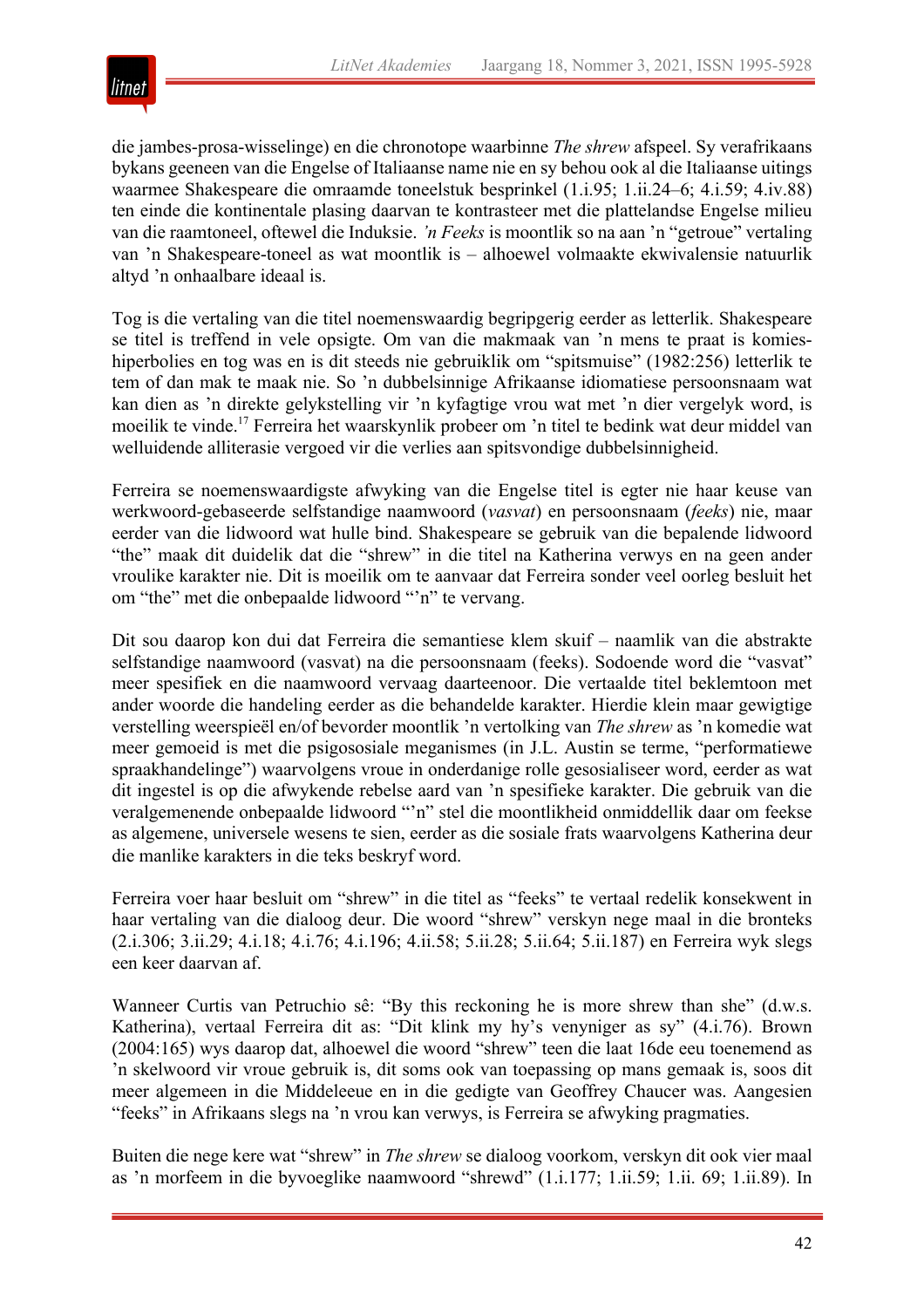

plaas van die ongemaklike opsie "feekserig", en waarskynlik ten einde haar vertaling binne die reëlmatigheid van vyfvoetige jambes te hou, vertaal Ferreira "shrewd" onderskeidelik as "dwars en kwaai" (1.i.177), "kwaai en dwars" (1.ii.59), "giftig" (1.ii. 69); en laastens, as "knaks en koppig" (1.ii.89).18 Die fonetiese weerklank tussen die persoonsnaam (*feeks*) in die titel en in die dialoog word dus aansienlik gedemp in die vertaling vanweë die gebrek aan fonetiesekwivalente sinonieme daarvoor in Afrikaans.

Daar is egter 'n belangrike oomblik waar Ferreira 'n skelwoord as "feeks" vertaal, waar dit nie ooreenstem met "shrew" in die bronteks nie. Wanneer Hortensio na Katherina verwys as "Katherina the curst" (1.2.126), reageer Grumio geskok: "Katherina the curst, / A title for a maid of all titles the worst" (1.2.127–8). Ferreira vertaal dit as: "Katherina die feeks! / Dis vir 'n nooi die naarste skelnaam in die hele reeks!"

Katherina word inderdaad 'n "hele reeks" skelname toegesnou en vir die meeste hiervan vind Ferreira Afrikaanse ekwivalente. Sy vertaal "devil" as "satan" (1.i.66), "wildcat" as "tierkat"  $(1.ii.192)$ , "hell" as "helleveeg"  $(1.1.124)$ , "fiend of hell"  $(1.1.88)$  en "devil's dam"  $(3.ii.149)$ as "duiwelstelg", "wrangling pedant" as "krenterige skoolvos" (3.i.4), "hilding of a devilish spirit" as "duiwelskind" (2.i.26) en Petruchio se beskrywing van haar as 'n "irksome brawling scold" word "muitsiek en balsturig" (1.ii.183).

Die gewelddadigheid en onvertaalbaarheid van die woord "curst" word in die volgende inskrywing in Frankie Rubenstein se *A dictionary of Shakespeare's sexual puns and their significance* gedemonstreer:

Curse, curst 1. A penis. Pun on horn (penis - P), and Gk keras (horn). Sometimes the pun includes SPIRIT, Gk keres, and GRACE, Gk charis. Ado, u.i.21. If Beatrice is too curst, has too much spirit or keres, God will not send her a keras, a horn, i.e. a penis or man: "for it is said, 'God sends a curst cow short horns;' but to a cow too curst he sends none" – "So, by being too curst, God will send you no horns" (and none of his grace, charis). Beatrice concurs happily: "Just, if he send me no husband". If no husband, no horns of cuckoldry ("an old cuckold, with horns on his head" – 46). And for that "blessing" or favour or grace from God, that charis, she is on her knees every morning. As for a husband with a beard, she prefers to "lie in the woollen" – another pun, on the kersey, a coarse woollen cloth (mentioned in LLL, MM, TSh), that a curst woman of her spirit (keres) prefers to the horn of a husband and the horn of cuckoldry. 2. To prick or screw the enemy (Rubenstein 1984:67).

'n Minimale kompensasie vir die vertaling van die onvertaalbare "curst" na "feeks" is Ferreira se invoeging van uitroeptekens in Grumio se tweereëlige spreekbeurt.

Een retoriese effek van die vertaling van "curst" as "feeks", is die uitbouing en versterking van die betekenisimplikasies van die vertaalde titel. Grumio se kommentaar dat "feeks" die "naarste skelnaam" "vir 'n nooi" is, lê 'n gewelddadiger uitwerking aan die woord op.

Ferreira bou die woord "feeks" ook twee maal in waar daar geen skelwoord in die bronteks was nie (1.ii.180; 5.ii.33). In soortgelyke trant vertaal sy Baptista se aanspreek van Katherina as "dame" na "draak" (2.1.23), Gremio se beskrywing van Katherina as "such a wife" na "so 'n raasbek" (1.ii.191) en sy waarskuwing aan Petruchio: "you will curse your wooing" na "jy gaan trane huil oor daardie wyf" (2.1.74).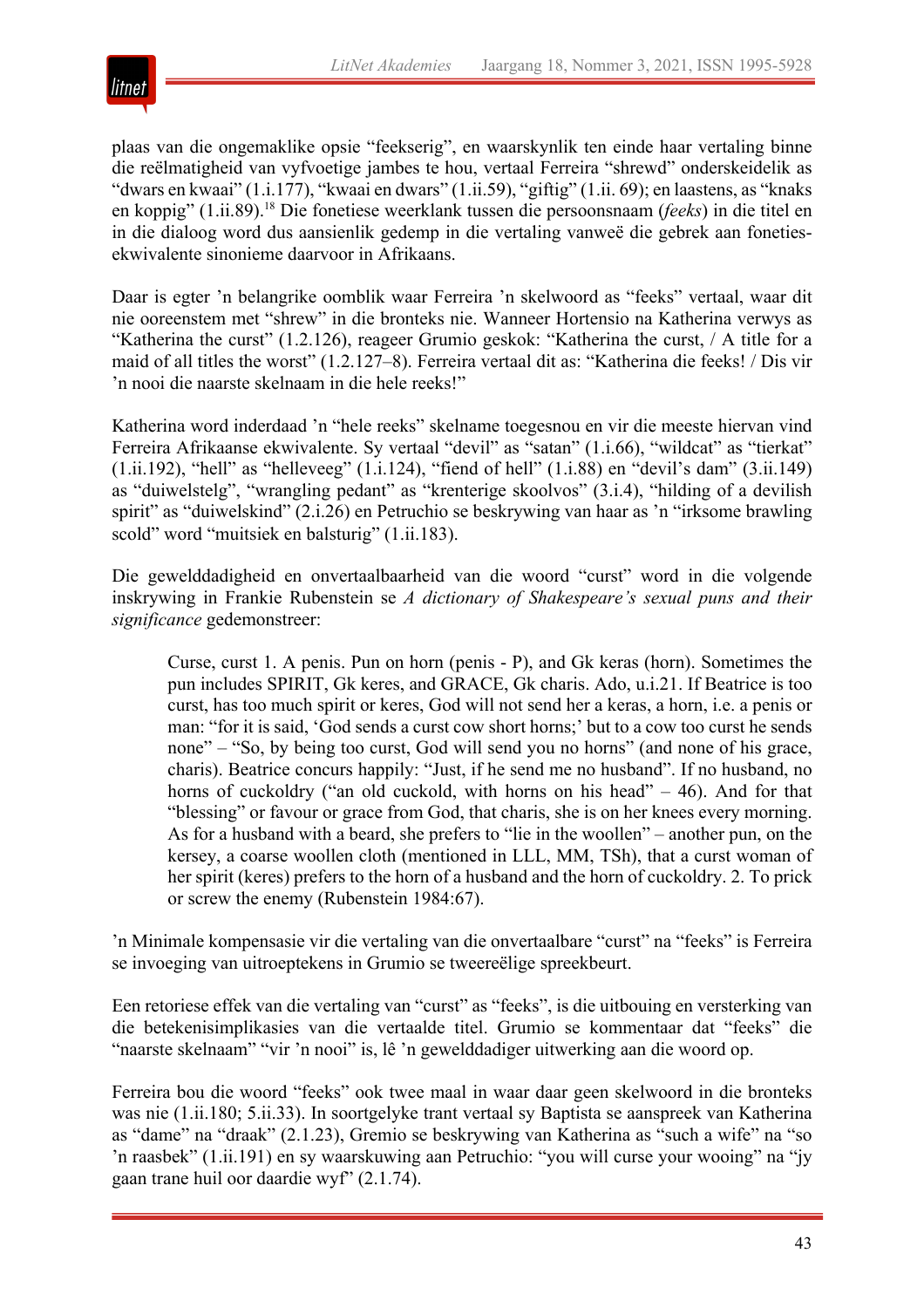

Mens sou kon redeneer dat Ferreira deur die vermeerdering van skelname in haar vertaling die algehele seksisme van die manlike karakters effens verkras en Katherina in 'n ietwat meer ooglopend simpatieke lig plaas. Tog is hierdie ingryp ekonomies en subtiel in Ferreira se vertalende hand en sou dit nie juis in Luise von Flotow se feministiese vertaalteoretiese terme as 'n vorm van "supplementing" beskryf kon word nie, 'n strategie wat Egan egter in sy redigering van Ferreira se vertaling klaarblyklik aan die dag lê.

# **9. Egan se ingrepe: Intensivering van seksistiese haatspraak**

Optekening van William ("Billy") Egan (1944–1992) se lewe en loopbaan is tans nog gebrekkig en dus ontoereikend. Hy het vanaf die 1960's tot die vroeë 1990's bekendheid en sukses verwerf as 'n akteur, regisseur, vertaler en oorklanker vir die werk wat hy vir SUKOVS, TRUK en die SAUK gelewer het.

Met betrekking tot *'n Feeks* is dit noemenswaardig dat hy in 1982, 'n jaar voor die TRUKproduksie, met 'n Artes vir taalregie en oorklanking bekroon is. Die vennootskap tussen Egan en Ferreira is dus 'n vennootskap tussen twee teaterpraktisyns wat beide hulself as vertalers, oorklankers, regisseurs en akteurs onderskei het en hierdie projek aangepak het.

Egan se aanpassings sluit aan by die funksionering en semantiese omvorming van die woord "feeks" as die vertaling van "shrew" in Afrikaans. Kortom: Egan vervang verskeie vertaalde skelname met "feeks". Hy vertaal palimpsisties oor Ferreira se vertaling soms selfs woorde wat geen inherente beledigende gewig dra nie as "feeks".

Die opmerklikste voorbeelde hiervan verskyn in die Induksie. In die Engelse bronteks verskyn die woord "shrew" nooit in hierdie deel van die toneelstuk nie. Dit is eers in die handelinge wat in Padua afspeel wat die woord "shrew" opduik – altyd met verwysing na Katherina.

Garber (1974:28), Oliver (1982:40) en Bloom (2005b:xxxiii) redeneer (in verskillende grade en uit verskillende oogpunte) dat dit een van die Induksie se kernfunksies is om die akute seksisme van die sentrale handelinge in die omraamde klug te distansieer van die omramende Induksie en sodoende vir die gehoor te versag. Teenoor die redenasie van Sir Arthur Quiller-Couch (in Thompson 2003:25), William Winter (in Bloom 2005a:102), Edmund K. Chambers (in Bloom 2005a:105), William Empson (in Bloom 2005a:128) en Slight (2008:157) dat *The shrew* se komiese sukses juis berus op die modelgehoor se patriargaal-seksistiese ingesteldheid wat sogenaamd kenmerkend sou wees van die tydsgewrig waarbinne dit geskryf is, meen Brown (2004:165) en Thompson (2003:22) die teendeel: hulle wys daarop dat vroue in Elizabethaanse Engeland spoedig besig was om drasties meer kulturele en politieke agentskap te verkry as hulle Tudor-voormoeders, ten spyte van die "agterlikheid" daarvan uit die perspektief van 20ste- en 21ste-eeuse Westerse geslagspolitiek. Gedwonge huwelike was byvoorbeeld teen die 1590's oudmodies. In hierdie lig beskou, kan daar betoog word dat *The shrew* geskryf is vir 'n gehoor met 'n gesofistikeerde aanvoeling vir subteks en ironie en 'n veel komplekser houding teenoor gendernorme as wat meer dikwels retrospektief aanvaar word.

Deur die Induksie se plasing in Warwickshire, Engeland, terwyl die res van die klug in Italië afspeel, word die manlike karakters se geweld teenoor Katherina geprojekteer as kenmerkend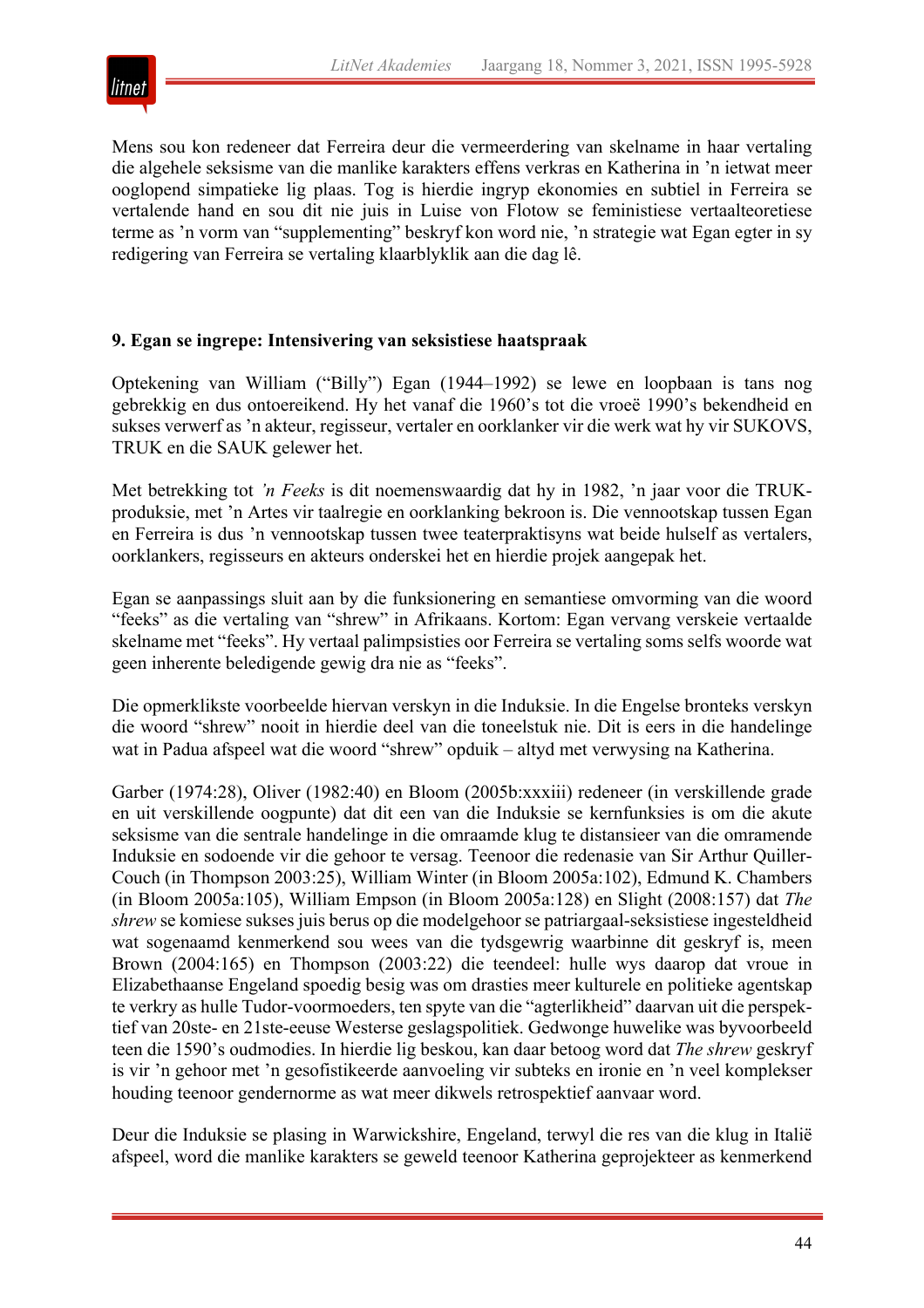

van die Mediterreense temperament – Italië word in *The shrew* Engeland se donker en klugtige Ander.

Onder die redigerende hand van Egan word hierdie blaamverskuiwing egter opgehef deur die oordrag en inwewing van die "naarste skelnaam in die hele reeks" na die Induksie.

Die verguisde vroulike karakters in die Induksie is Marian Hacket, die waardin van 'n plattelandse bierhuis, en haar dogter, die kelnerin Cecily Hacket. By die aanvang van die toneelstuk verjaag Marian 'n dronk en verontwaardigde blikslaer, Christopher Sly, uit 'n kroeg en dreig hom met die polisie. Buiten Sly se belediging van haar as 'n "baggage" (I.1.3), wat Ferreira vertaal as "skaruit", word daar nie weer na haar en Cecily met skelwoorde verwys nie. Elders in die Induksie verwys die Eerste Dienskneg na Marian bloot as die "hostess" (I.2.85), Sly verwys na haar as "the woman" ( I.2.89) en die derde dienskneg verwys na Cecily as 'n "maid" (I.2.90). Ferreira vertaal hierdie benamings getrou as "waardin", "vrou" en "kelnerin". In die finale opvoerteks verander Egan egter al drie hierdie woorde na "feeks". Hy skep sodoende 'n Engeland wat bewoon word deur ewe seksistiese karakters as die Italië wat kort daarna deur Engelse akteurs uitgebeeld word. In Egan se hande is vroulike karakters in Shakespeare se dramatiese kosmos oral in hierdie teks onderdruk. Die beledigings word, met ander woorde, moontlik so geïntensiveer ten einde simpatie vir Katherina by die modelgehoor te wek.

| SLY:                     | Haai! Wil jy my nou mal maak? Is ek dan nie               |
|--------------------------|-----------------------------------------------------------|
|                          | Christopher Sly nie? Seun van ou Sly van Burton-Heath;    |
|                          | na geboorte 'n smous, na opleiding 'n wolkam-maker en na  |
|                          | verandering in beer-wagter, en na my huidige beroep       |
|                          | h blikslaer!<br>Daar's dik Marian Hacket, die ou biervrou |
|                          | van Wincot: gaan vra vir haar of sy my nie ken nie!       |
|                          | Veertien pennies! Net bier, g'n kos nie! En as            |
|                          | sy dit nie opgeskryf het nie, kan julle my opskryf as     |
|                          | die grootste liegbek in die christendom.                  |
|                          | (h Dienskneg bring h beker bier.)                         |
|                          | jibberish                                                 |
| EERSTE DIENSKNEG:<br>Gys | <0 nee, my heer, u't koeterwaals gepraat!                 |
|                          | Want selfs hier in die weelde van u bed                   |
|                          | Het u geskree die vieslike waardin- ou feeks              |
|                          | Het u alweer die taphuis uitgejaag,                       |
|                          | En u gaan haar nou voor die regbank daag,                 |
|                          | Qmdat sy bekers waterbier bedien;                         |
|                          | Didi En u het Cic'ly Hacket ook geroep.                   |
|                          |                                                           |
| SLY:                     | $f_{\text{eclcS}}$<br>Aha, die vrou se kelnerinnetjie!    |
|                          |                                                           |
| <b>DERDE DIENSKNEG:</b>  | 4.0 ken geen taphuis, heer, geen kelnerin!                |
| Leonard<br>Cobus         |                                                           |
|                          | Soos Stephen Sly, en ou John Naps die Griek,              |
|                          | En Peter Turph, en Henry Pimpernell,                      |
|                          | En twintig ander sulke drinkebroers                       |
|                          | Wat deur u siek verstand geskep is, heer.                 |
|                          |                                                           |

**Figure 1 en 2. Skermgrepe uit die opvoerteks van** *Die vasvat van 'n feeks* **waarin sommige van Egan se redigerende ingrepe sigbaar is**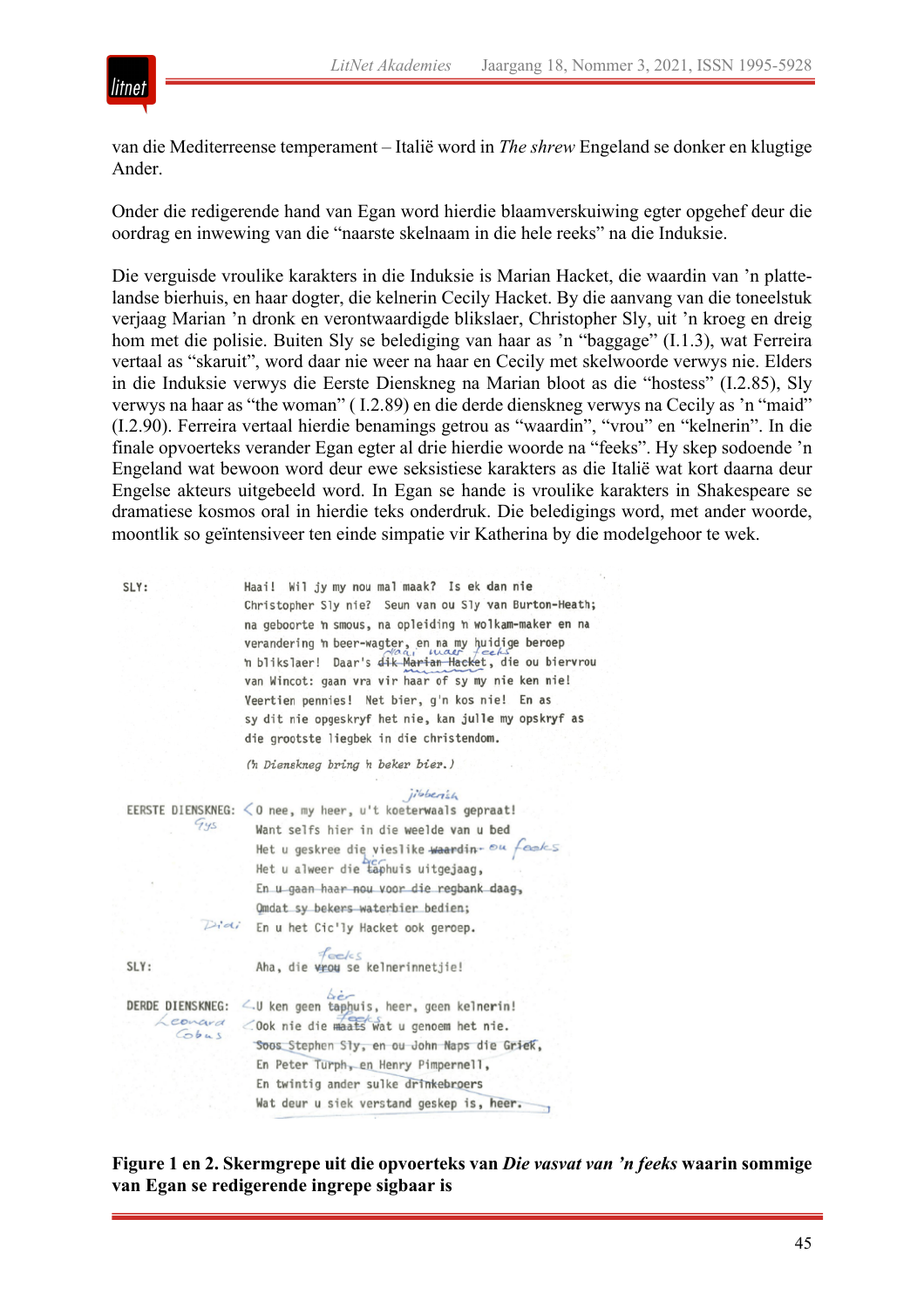

Nog 'n effek van hierdie verstelling is dat Katherina as "feeks" in die waardin van die plattelandse bierhuis 'n eweknie kry. Die herhaaldelike verwysing na Cecily Hacket en haar dogter as feekse nooi die woordgevoelige modelgehoorlid van *'n Feeks* om 'n vergelyking te tref tussen die verbale geweld wat hulle en Katherina op die lyf loop, asook die gedrag wat dit ontlok: selfverdedigende opstand teen manlike afknouers.

Sly se eerste spreekbeurt – eweneens die eerste spreekbeurt van die ganse toneelstuk: "Vir jou gaan ek nog regsien, hoor jy?" en sy daaropvolgende toesnouing van haar as 'n "gifpil" – 'n gestandaardiseerde sinoniem vir "feeks" (Bosman, Van der Merwe en Hiemstra 1982:1664) herinner aan die titel: Die "regsien" van 'n "gifpil" is parafraseerbaar as "die vasvat van 'n feeks".

Uit die gehoor se perspektief is daar geen rede om Marian as 'n "feeks" te beskou nie. Sy berispe slegs die besope Sly vir sy vandalistiese gedrag in die kroeg (I.i.6). Sy doen bloot haar werk. Die beskonke manhaftigheid waarmee Sly hom onsuksesvol teenoor Cecily laat geld, is hier die toneel se bron van humor.

So ook is dit moeilik om Katherina se snedigheid as ongeldig te beskou. Die gehoor se eerste kennismaking met haar behels Baptista se uitleg van die voorwaardes wat hy aan Bianca se vryers stel. Haar vader is duidelik desperaat om van sy oudste dogter ontslae te raak. Sy moet oorhaastig "afgetrou" word voordat die konvensioneel aantreklike en gesogte Bianca mag trou (1.1.48−54). Boonop word Baptista se voorwaardes beantwoord met Gremio se uitgesproke en beledigende afkeer van Katherina (1.1.56) – dit alles in haar teenwoordigheid. Katherina se pleidooi by haar vader (ook haar eerste spreekbeurt) dat hy haar "opvysel" "as lêding onder sulke growwe goed" (1.1.57−8) is dus verstaanbaar. Haar selfverdedigende verset teen die oorweldigende patriargale milieu waarin sy haar bevind, brandmerk haar egter as 'n feeks.

Natuurlik is hierdie tematiese ooreenkomste tussen die Induksie en die res van die toneelstuk reeds interpreteerbaar in *The shrew*; hierdie ontleding van *'n Feeks* betoog bloot dat Egan se verstellings dit deur middel van vertaling versterk.

#### **10. Ekstra-diëgetiese faktore wat met die opvoerteks gepaardgaan: die getuienis van Sandra Prinsloo**

Hierdie bespreking van Egan se besluite aangaande rolverdeling en sy verstellings aan die dialoog, soos vertaal deur Ferreira, is uiteraard maar twee komponente van sy hand aan die *vertaling* (in die breër sin van die woord) van die Shakespeariaanse bronteks na Suid-Afrika in die 1980's.

Per slot van rekening word dramatiese studies juis aangevul deur teaterwetenskap en uiteindelik ook *performance studies*, vanweë 'n groeiende inagneming van al die ekstra-diëgetiese faktore wat nie slegs met 'n gepubliseerde toneelteks gepaardgaan nie, maar dit ook in die eerste plek help vorm, soos Fischer-Lichte (2014:12) uitwys.

Soortgelyke prosesse kom aan die bod in die bestudering van 'n opvoerteks wat intertalig vertaal is deur 'n beroepsaktrise en verbaal aangepas is deur die regisseur (oftewel, die intersemiotiese vertaler) daarvan.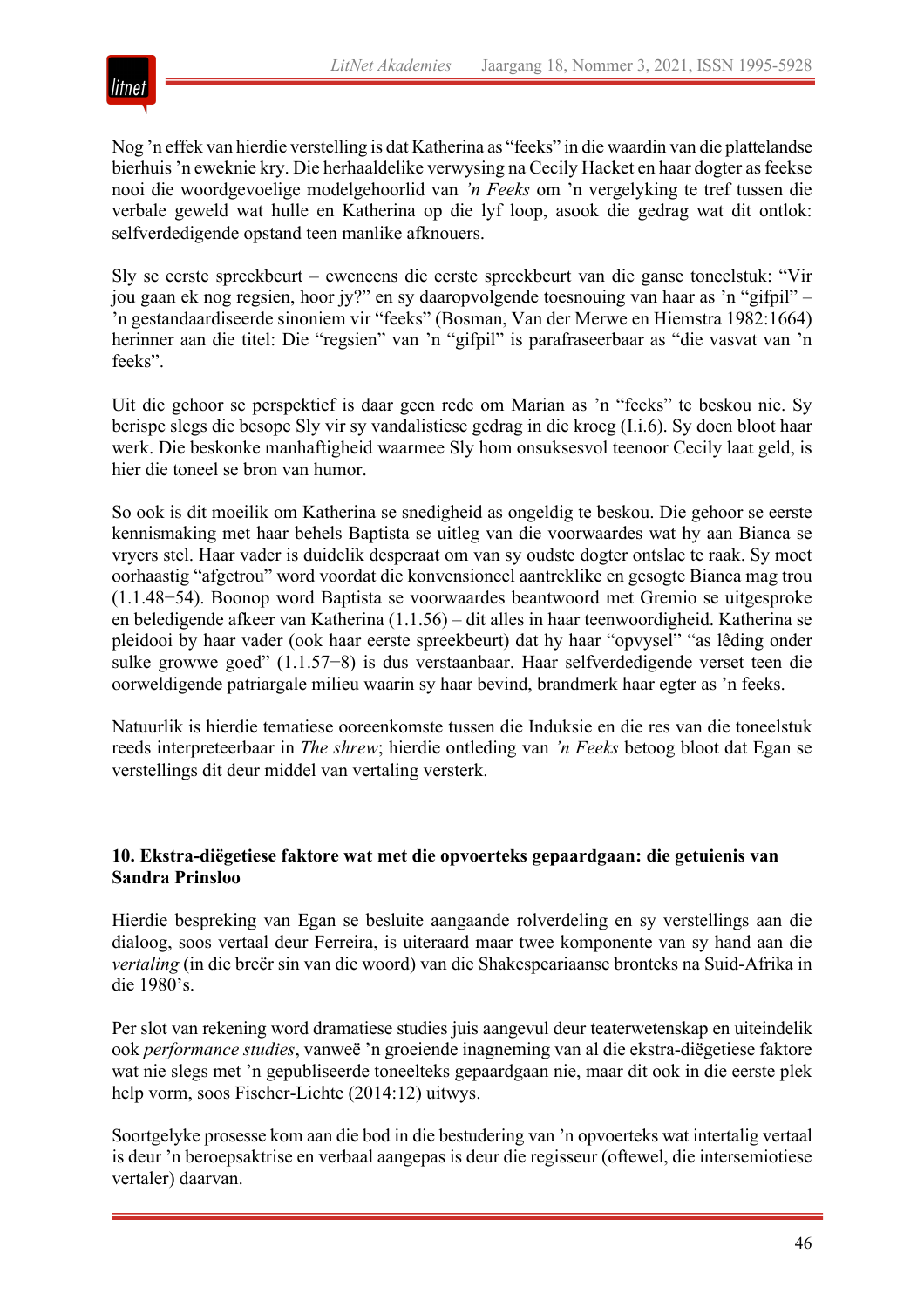

Ongelukkig, soos reeds vermeld, is hierdie paratekstuele aspekte van TRUK se produksie van *'n Feeks* skraps gedokumenteer of ten minste in hierdie stadium nie maklik argivaal toeganklik nie.

Die getuienis van Sandra Prinsloo, wat die rol van die vroulike protagonis vertolk het, is daarom waardevol, minstens omdat sy in 'n televisie-onderhoud in 2000 dit uitgesonder het as die gunstelingrol wat sy tot in daardie stadium in die loop van 'n teaterloopbaan van meer as dertig jaar vertolk het (Smuts 2016).

In 'n onderhoud gevoer op 23 Oktober 2020 brei Prinsloo uit op haar uitsondering van hierdie rol bo ander gesogte Shakespeare-karakters wat sy al vertolk het, soos Vrou Macbeth en Desdemona, en maak sy die volgende stelling: "Ek dink Katherina is heel waarskynlik die eerste bevryde vrou in Shakespeare, so, dit was nooit vir my 'n groot probleem om die rol te vertolk nie" (Stander 2020).

Hoewel dit 'n aanvegbare stelling is, laat geld Prinsloo, deur middel van die laaste sinsnede, deur insinuasie, haar vereenselwiging met die kwessie van geslagsgelykheid en dit is ook hierdie aspek van haar omgang met die vertolking van Katherina, wat as volg te berde gebring word.

Benewens Prinsloo se lof vir wat sy beskryf as die "veerkragtigheid" van Ferreira se vertaling, staaf sy haar uitsondering van *Die feeks* se Katherina as een van haar gesogste karakters om te vertolk aan die hand van nog twee aspekte: Prinsloo se belewenis, as aktrise, van Katherina se sielkundige veelkantigheid en ook haar vertolking van Katherina as 'n aktiewe agent in die bepaling van haar eie lot.

Wat die eerste aspek betref, redeneer Prinsloo (Stander 2020):

Sy [Katherina] is nie net een ding nie. Sy's regtig 'n volronde vrou en dít is wat dit vir my so lekker gemaak het om haar te vertolk. Ek dink so dikwels beklee die vrouekarakters [in Shakespeare se teateroeuvre] ondergeskikte rolle en is die rolle baie kleiner as die manlike karakters s'n.

Sy skryf dit onder meer daaraan toe dat die vroulike karakters vir seunsakteurs geskryf is en dat daar met 'n vroulike Shakespeare-karakter, daarom, soos sy aflei, nie "altyd die fasette [is] waarmee 'n mens kan speel" nie (in vergelyking met 'n manlike Shakespeare-karakter wat ook deur 'n manlike akteur vertolk sou word).<sup>19</sup>

Op hierdie noot is dit noemenswaardig dat Case (2014:26) in *Feminism and theatre*, een van die baanbrekertekste in Engelstalige teaterstudies en teaterfeministiese diskoers, juis uitgebreid skryf oor die problematiek van Shakespeare se toneelstukke, gegewe die afwesigheid van tydgenootlike vroulike dramaturge en die feit dat vroulike karakters deur mans geskep en vertolk is.<sup>20</sup>

'n Deel van hierdie twispunt berus op die aanname dat daar in Engelse renaissance-teater 'n meer dinamiese verhouding bestaan het tussen die akteur, die dramaturg en die regisseur as in hedendaagse teaterkontekste oor die algemeen. Só byvoorbeeld, wys Hornback (2004:312) en Wiles (1987:vii) op die diksieverskille onder Shakespeare se narre ten einde 'n betoog te maak dat die akteurs wat hierdie rolle sou vertolk, insette sou lewer wat die dialoog betref.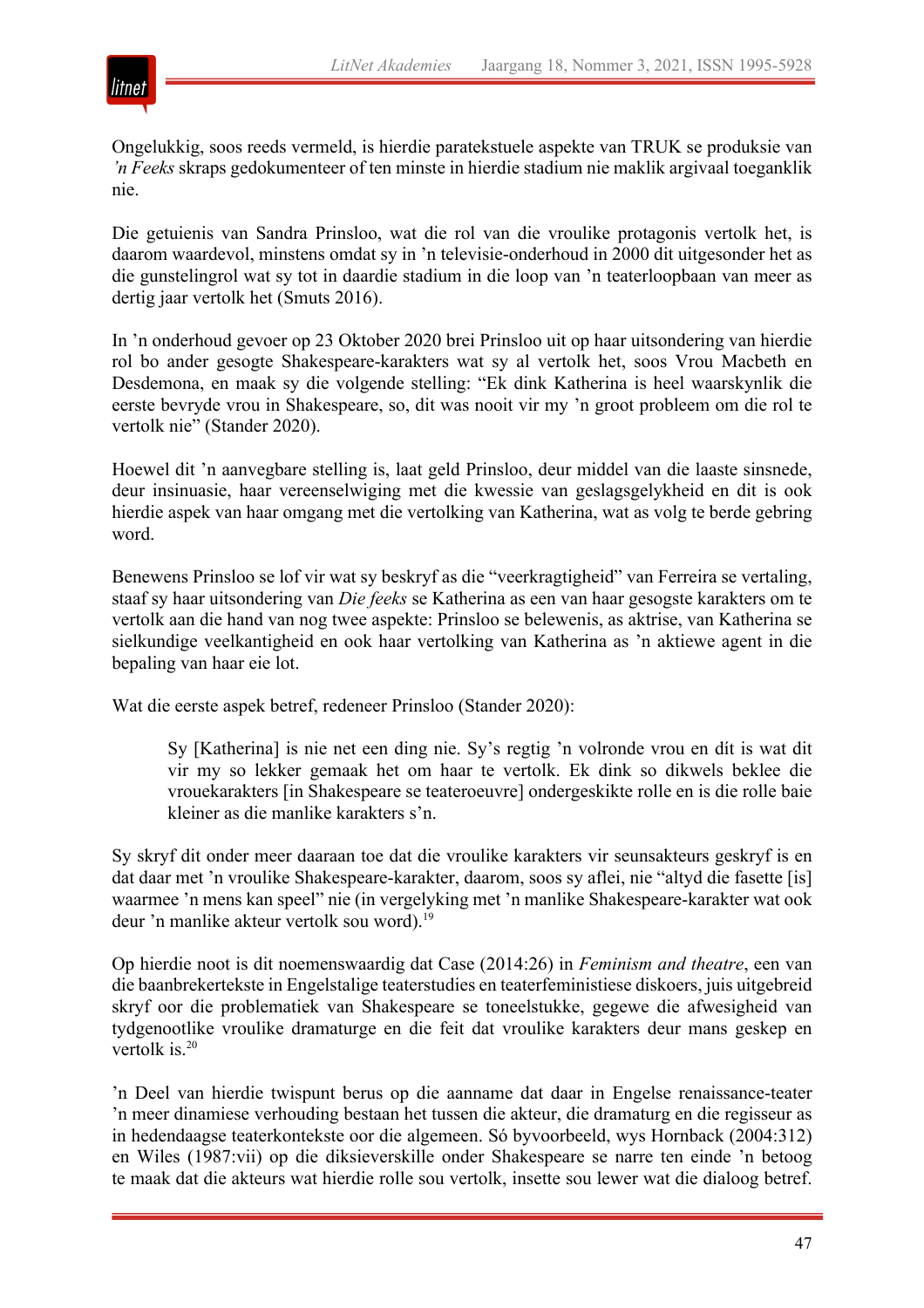

Uit 'n gender-geskiedkundige oogmerk lui die argument dus soos volg: indien daar aktrises in Shakespeare se geselskap was, sou die vroulike karakters moontlik anders uitgebeeld gewees het.

Prinsloo (Stander 2020) vertoon dan só 'n begrip vir die vennootskap tussen dramaturg en akteur wanneer sy bespiegel dat die seunsakteur wat Katherina vertolk het "'n fantástiese jong akteur" moes wees "want Katherina het so baie fasette". Sy insinueer dus (met 'n merkwaardige mate van verbasing) haar geloof in hierdie seunsakteur se vermoë om die kompleksiteit van 'n (spesifieke) vrou se belewenis in Shakespeare se samelewing te vertolk en te vertoon.

Hoewel Prinsloo – met haar uitgesproke fassinasie met die insette van die seunsakteur wat Katherina vertolk het – nie 'n blatante verband lê tussen die kenmerkende wisselwerking tussen akteur, regisseur en teks van die Engelse renaissance en dié van *'n Feeks* se (Suid-)Afrikaanse opvoerkonteks in die 1980's nie, blyk dit dat sy dit tog op 'n indirekte wyse doen.

In reaksie op die vraag na hoe die genderdinamika wat *Die feeks* tematiseer in produksie uitgebeeld is, verwys Prinsloo (Stander 2020) na haar onderhandelinge met Egan:

Die toneel waar sy [Katherina] voor Petruchio moes kniel en so voorts, het my baie dwars in die krop gesteek. So, saam met Billy Egan het ek toe besluit om die toneel op te stuur en dit met die gehoor te deel. Dit het die toneel komies gemaak en die gehoor het presies geweet wat aangaan. Só was die angel effe uitgehaal!

Prinsloo en Egan se intervensie blyk egter, minstens afleibaar uit Prinsloo se getuienis, nie 'n laat-20ste-eeuse ideologiese imponering op die vertaalde Shakespeare-teks te wees nie. Met spesifieke verwysing na die slottoneel, brei Prinsloo uit op haar beskouing van die optrede van Petruccio en Katherina teenoor mekaar, die bruilofsegpaar en hul gaste as 'n "spel":

Dit is 'n spel tussen die twee van hulle [Katherina en Petruccio]. Dis wérklik 'n spel. Dis nie dat sy skielik onderdanig [aan Petruccio raak nie]. Aan die einde ook, wanneer sy kamma-kamma onderdanig is, wanneer sy vir haar suster sê: "Dís wat jy moet doen en dís hoe jy teenoor jou man moet optree ..." Dis nie wérklik so nie. Dit is 'n spel wat hulle twee [Katherina en Petruccio] speel tussen die twee van hulle.

Buiten Prinsloo se vertolking van Katherina as iemand wat "te eerlik" teenoor haarself is om "hierdie wilde kat" te wees wat omskep word in "hierdie onderdanige vroutjie wat vir haar suster 'n les leer" oor vroulike onderdanigheid aan mans, benadruk Prinsloo (Stander 2020) ook:

Daar's g'n manier wat ons, selfs in die tagtigerjare dit só sou kon uitbeeld nie.

So, ons het dit gespeel: baie tong-in-die-kies, báie tong-in-die-kies, en die gehoor amper genooi om deel te word van daai spel. Want: "Kýk wat doen ek. Hý weet wat ek doen. Ék weet wat ek doen, maar ons is besig om die ánder mense te mislei hierso." So, ja, vir mý was dit nooit werklik 'n probleem nie.

Prinsloo (Stander 2020) insinueer dus dat, buiten haar begrip van die teks se inherent ironiese omgang met seksisme, 'n letterlike vertolking daarvan nie in die 1980's se (Suid-)Afrikaanse opvoerkonteks sou tuishoort nie. Sy lewer dan ook kommentaar op gehoorreaksie en -interaksie: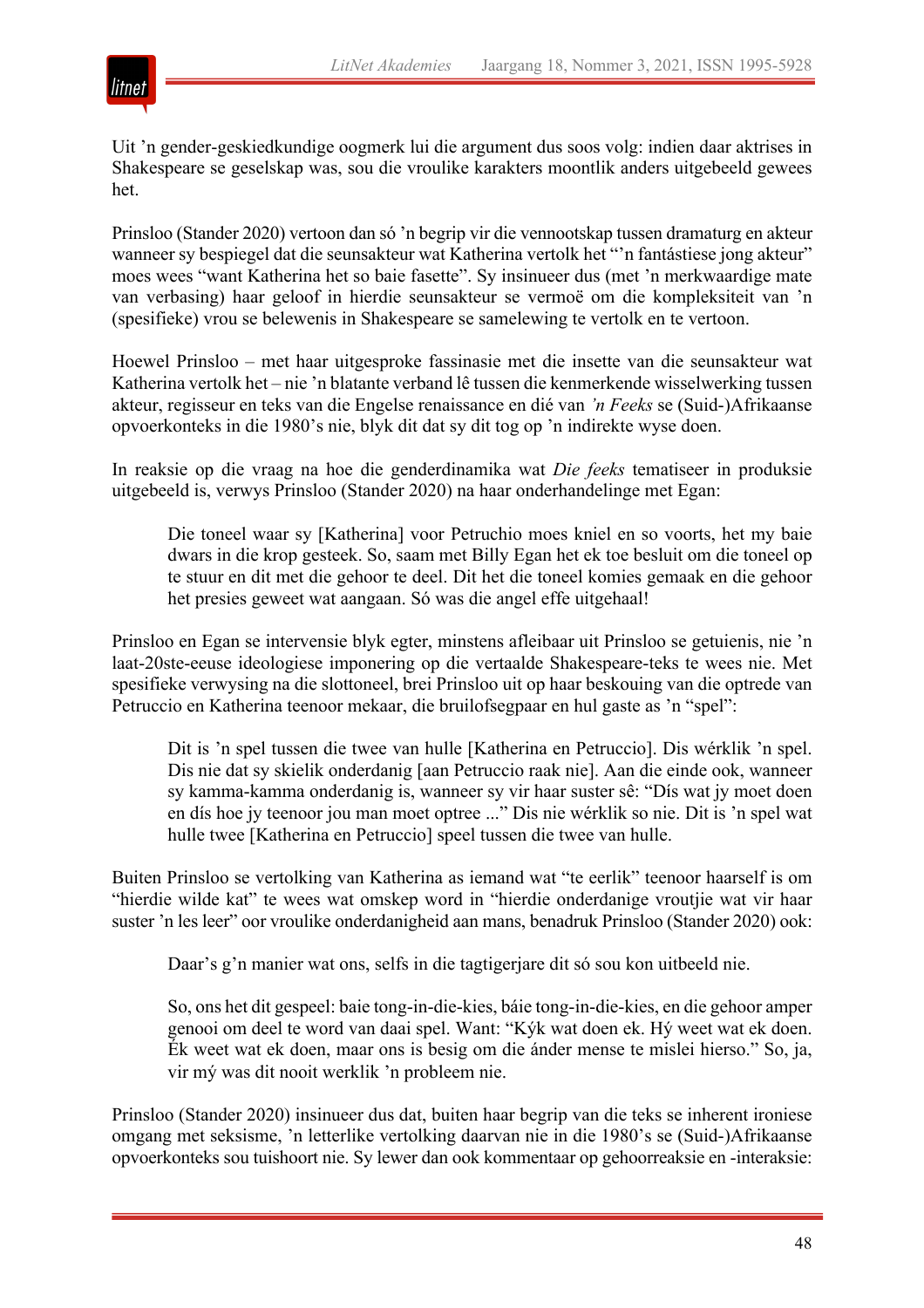

En dit is wérklik snaaks. Ek onthou hoe die gehore dit geniet het. Die gehore was mál daaroor. Hulle het dit werklik elke aand geniet. Dis so lekker as 'n gehoor saam met jou aan die spel begin deelneem en begin lag en hulle voel ook die lekkerheid van die taal en van die situasie en van die karakters.

Hoewel Prinsloo die hoofrol in *'n Feeks* vertolk het en self 'n vrou is wat geslagsgelykheid ondersteun, word haar getuienis hier nie vereenvoudigend voorgehou as 'n beslissing oor die sukses van *'n Feeks* as 'n feministiese hersiening deur vertaling nie. Daar is eerstens, soos Appignanesi, Holmes en Orbach (2013:4) aantoon, "no one kind of feminism and no one kind of feminist" en natuurlik kan een feminis nie alle feministe verteenwoordig nie. Uit die oord van feministiese Shakespeare-studies waarsku Callaghan (2016b:3) byvoorbeeld dat so dikwels "women, no less than men, inhabit and implement the social and conceptual structures of the patriarchal order". Prinsloo se bewysvoering dien egter as 'n staafbare bevestiging van die aanname en gevolglike afleiding dat Egan en Ferreira se vertalersingrepe tog gegrond is op 'n poging om *The shrew* aan te bied as 'n teks wat patriargale seksisme subtiel aan die kaak probeer stel, eerder as om dit onkrities te herhaal.

# **11. Samevatting: Egan en Ferreira as "feministiese vertalers"**

Dit is opmerkenswaardig dat, onder die twee vertalers van *The shrew*, Ferreira, die vroulike agent, se hand soverre feministiese ingryping betref, die ligste is. Dit sou natuurlik problematies wees om aan te neem dat 'n man outomaties minder gevoelig sou wees vir die vraagstuk rondom die bemagtigende of ontmagtigende potensiaal van 'n produksie van hierdie teks. Egan se repertoire as regisseur sluit immers in produksies van Arthur Miller se *The crucible* in 1981 en Pieter-Dirk Uys se *The rise and fall of the first Empress Bonaparte* in 1983, dramas wat indringende vrae oor mans se oorheersing van vroue stel. Inligting oor Egan se houding aangaande *The shrew* en feminisme is egter skaars.

Daarenteen bied Hannelie Booyens se onderhoud met Ferreira in 2002 bruikbare insigte in dié verband. Daarin benadruk Ferreira haar status as kleinkind van Rachel Steyn, vrou van president M.T. Steyn, en ook as 'n verwant van Gladys Steyn, "die eerste vroulike advokaat" in Suid-Afrika (Booyens 2002:3) en die lewensmaat van Petronella van Heerden, die eerste Suid-Afrikaanse vroulike dokter. Sodoende kommunikeer Ferreira moontlik haar siening van haarself as 'n afstammeling uit 'n familie met (vir hulle tyd) geëmansipeerde vroulike rolmodelle.

Tog blyk dit uit opmerkings wat sy in dieselfde onderhoud maak dat sy as kind 'n beklemmende indruk van voorbeeldige vroulikheid uit haar familie ontleen en geïnternaliseer het:

Ek was 'n kind sonder grasie, [...] Met swak enkels, knopknieë, dun haartjies, 'n silwerraambrilletjie en 'n boepens wat al my rokke voor laat opwip het. Ek het 'n verskriklik mooi ouer suster gehad en sy was nog intelligent ook. Ek het maar baie nederig grootgeword, met 'n swak selfbeeld (Booyens 2002:3).

Ferreira merk verder op dat sy "nou eenmaal nie geskape vir die huwelik" was nie, en dat sy na haar egskeiding "gevoel [het] asof ek uit 'n hok gevlug het" (Booyens 2002:5). Sy beklemtoon die invloed van die spesifieke gay subkultuur waarin sy haarself ondergedompel gevind het via teatervriende om haar 'n meer vloeibare begrip van romantiese verhoudings,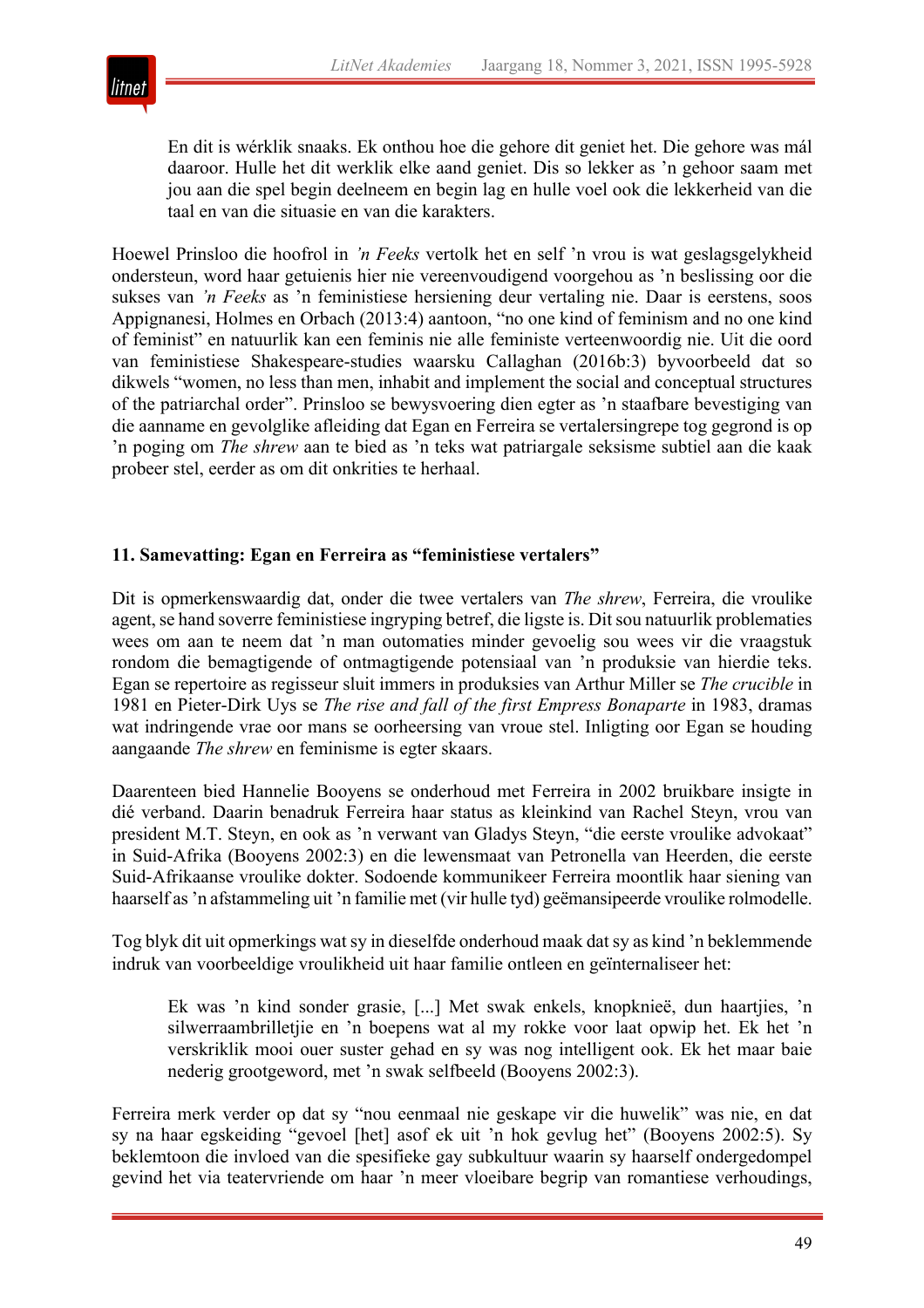

seks en die huwelik te help formuleer (Booyens 2002:6). Ferreira se uiteindelike sin van eiewaarde en ideologiese selfstandigheid word ten sterkste verwoord in haar uitspraak wat haar vriend Henry Mylne herroep: "Darling, ek is *onrondneukbaar*" (Smuts 2016).

Haar beskouing van haarself as 'n onideale vrou (wat betref die perke van haar samelewing se konvensies) manifesteer in haar tong-in-die-kies-beskrywing van haar selfstylering wanneer sy in haar jeug gaan klub het: "Dit was die dae toe ek sulke groot goue sigeuner-oorringe aan my motorfiets se valhelm vasgewerk het sodat ek darem vroulik lyk wanneer ek stad toe ry" (Booyens 2002:3). Op 'n letterlike en spitsvondige wyse laat blyk sy haar beskouing van die teatrale aard van gender. Ferreira bring dit vervolgens ook in verband met haar werk as aktrise en veral haar sukses as komiese aktrise:

Die toneelwêreld het [my] behoorlik laat blom. As aktrise kon [ek] wegbreek. Ek het ekspressief geword. Ek het skoon *camp* geword! Sien, ek het lang dun bene, breë skouers, 'n lang gesig en geen heupe nie en boonop 'n sleeptong. [...] As ek op die verhoog stap, begin die mense al lag. Geen heldin-rolle vir my nie! [...] Ek het altyd verkies om komiese rolle te speel. Ek speel uit die maag uit; dramatiese rolle gee my slegte spysvertering (Booyens 2002:4).

Ferreira verwoord haar ervaring van die bevrydende potensiaal van humor, selfspot en performance, veral in verband met haar aanvanklike lae selfbeeld wat haar genderidentiteit betref – kernelemente van die tematiese gemoeidheid van *The shrew*.

Ferreira se beklemtoning van die liggaam en van performance is hier ook van kardinale belang in die waardering van haar besluit om *The shrew* met so 'n getroue aanslag te vertaal, ten spyte van moontlike aanklagtes van versweë ondersteuning van patriargie wat sy sodoende op die lyf kon loop. In die bogenoemde uitspraak laat geld sy die belangrikheid van die akteur se stem en die liggaam in die opvoerruimte om die teks te animeer, komiese betekenis en ironiese diepgang daaraan toe te skryf. Ferreira, moontlik meer as Egan, toon sodoende 'n optimistiese vertroue in die kontrak wat die akteur met die gehoor sluit om subteks te skep en oppervlakkige uitsprake en dogmas te ondergrawe. Dit is juis hierdie beklemtoning van die opvoering as sodanig self wat Prinsloo ook in haar getuienis van *'n Feeks* se produksie benadruk het.

In 'n publisiteitsbiljet vir "NERINA: 'n Teateraanbieding vir die Foxwoodfees" skryf Ferreira se susterskind, Pieter de Vos:

Sy het dikwels gespot dat sy tale aangeleer het om met haar talryke minnaars te kon kommunikeer, sommige van hulle in vlietende oomblikke van liefde oornag. Maar die waarheid was dat sy haar verset het teen die stereotipering van die ou nasionale konsep van Vrou en Moeder, voorbeeldig in diens van ander (De Vos 2020).

Deel van die feministiese projekte van Simon en Flotow in vertaalteorie is om die onbesonge werk van vroulike vertalers aan die lig te bring en te vier.<sup>21</sup> Piper (2006:120) se stelling sou kon dien as 'n doelstelling van feministiese hersiening in vertaalstudies: "The more we uncover about women's writing and the important position that translation has played as both a practice and an idea within it, the more translation becomes a space to recover, not lose, women's voices". Binne 'n (Suid-)Afrikaanse konteks is die werk van Ferreira in dié verband nog onderontgin in vertaalstudies.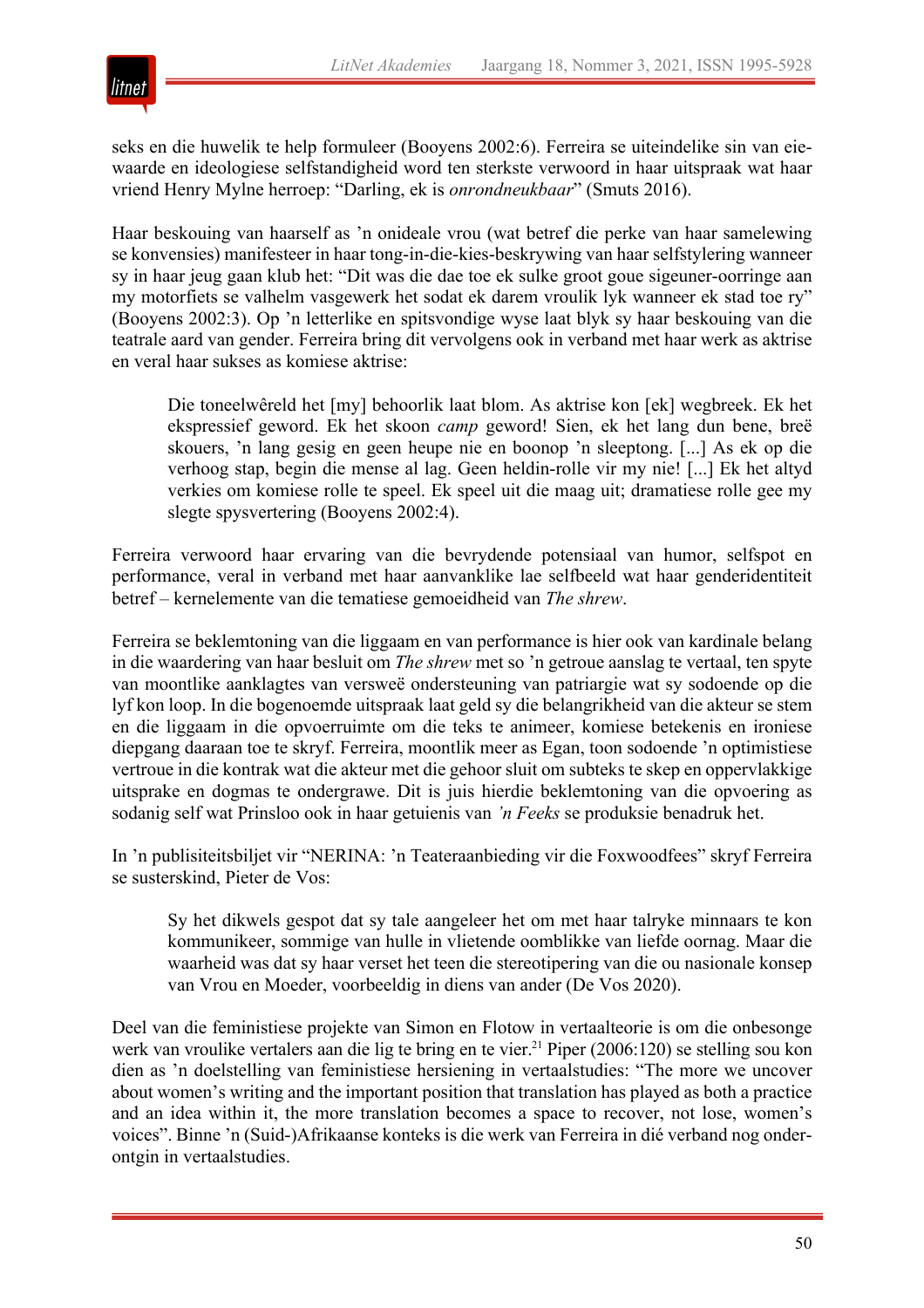

Hierdie artikel slaag hopelik daarin om 'n vars blik te bied op drie ineenskakelende onderwerpe: op Nerina Ferreira, 'n tot nog toe onderverteenwoordigde intertalige dramavertaler; op William Egan, 'n skraps gedokumenteerde regisseur (as intersemiotiese vertaler) én op die vennootskap tussen hierdie twee figure in die feministiese hersiening, in die Suid-Afrika van die 1980's, van 'n Shakespeare-toneelstuk wat so dikwels vertolk word as patriargaal-seksisties.

# **Bibliografie**

Abel, L. 1963. *Metatheatre: A new view of dramatic form*. New York: Hill & Wang.

Appignanesi, L., R. Holmes en S. Orbach (reds.). 2013. *Fifty shades of feminism*. Hachette digital.

Atwell, D. en D. Attridge (reds.). 2012. *The Cambridge history of South African literature*. New York: Cambridge University Press.

Aucamp, H. 1993. Inleiding: "Omdat ek loof". In Blignault 1993:11–7.

Austin, J.L. 1962. *How to do things with words*. Oxford: Clarendon Press.

Bassnett, S. en A. Lefevere. 1990. General editor's preface. In Lefevere 1990:vii–viii.

Bigliazzi, S., P. Kofler en P. Ambrosi (reds.). 2013. *Theatre translation in performance*. New York: Routledge.

Blignault, A. 1993. *Die eindelose avontuur*. Pretoria: Protea Boekhuis.

Bloom, H. (red.). 2005a. *Bloom's Shakespeare through the ages: The taming of the shrew*. New York: Infobase.

—. 2005b. Introduction. In Shakespeare 2005:xix–xxxv.

Boose, L. 1991. Scolding brides and bridling scolds: Taming the woman's unruly member. *Shakespeare Quarterly*, 42(2):179–213.

Booyens, H. 2002. Formidabele Nerina se lewe lees soos 'n roman. *Die Burger*, 10 Augustus,  $h1.2$ 

Bosman, D.B., I.W. van der Merwe en L.W. Hiemstra. 1982. *Tweetalige woordeboek*. 7de uitgawe. Kaapstad: Tafelberg.

Botha, D. (red.) 2006. *Voetligte en applous! Die beginjare van die Afrikaanse beroepstoneel*. Pretoria: Protea Boekhuis.

Brady, L. 2014. The language of *The taming of the shrew*. In Shakespeare 2014:186–90.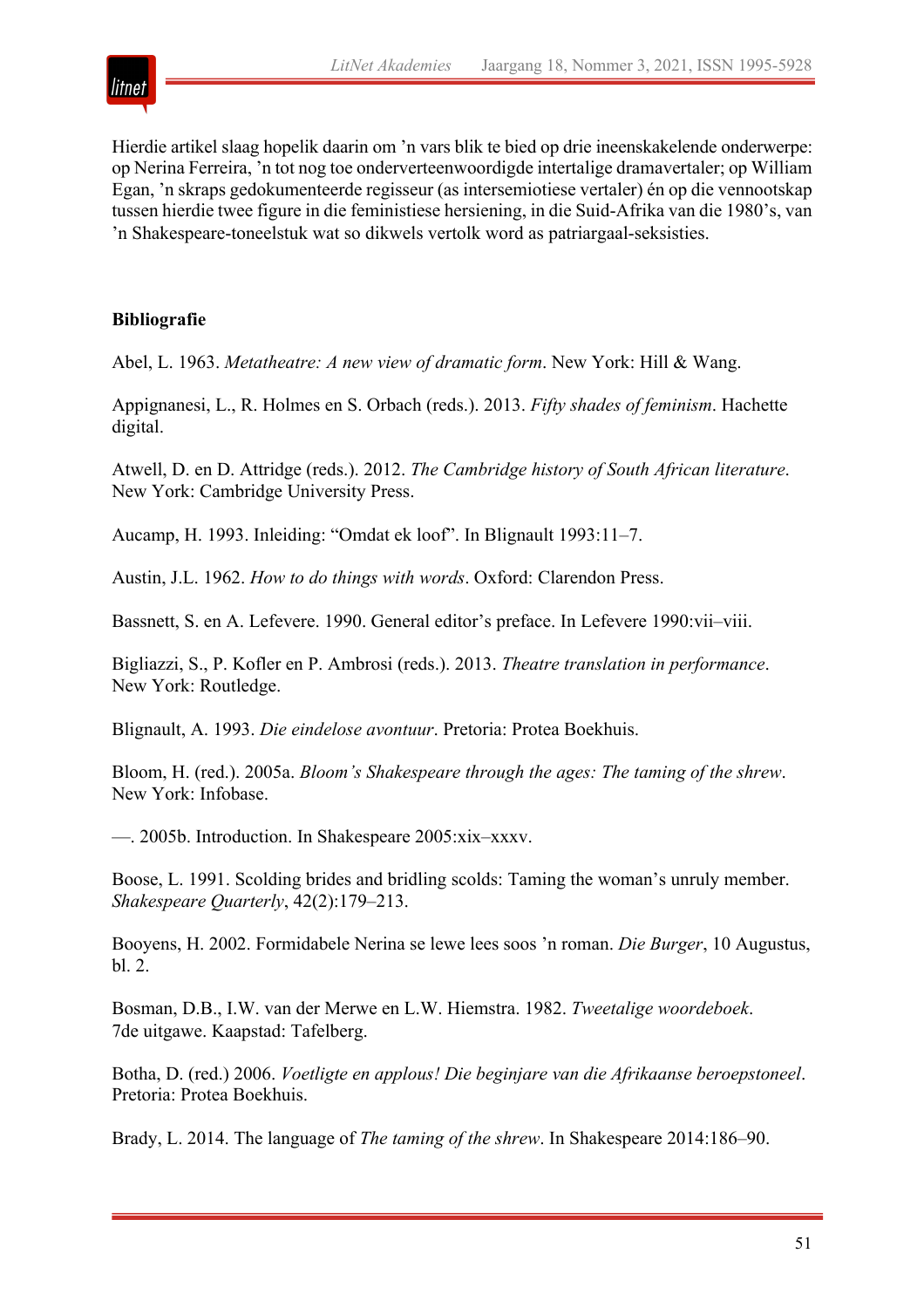

Brown, C. 2005. "Bianca and Petruchio: 'The veriest shrew[s] of all'", from *Re-Visions of Shakespeare: Essays in honor of Robert Ornstein*. In Bloom 2005a:163–82.

Callaghan, D. (red.) 2016a. *A feminist companion to Shakespeare*. 2de uitgawe. Sussex: John Wiley & Sons, Ltd.

—. 2016b. Preface to the second edition. In Callaghan (red.) 2016a:xvii–xix.

Case, S. 2014. *Feminism and theatre*. Londen en New York: Routledge.

Chambers, E.K. 2005. "*The taming of the shrew*", from *Shakespeare: A survey*. In Bloom 2005a:103–8.

Currie, M. (red.). 2016a. *Metafiction*. Londen en New York: Routledge.

Currie, M. 2016b. Introduction. In Currie (red.) 2016a.

De Kock, L. 2012. "A change of tongue": questions of translation. In Atwell en Attridge (reds.) 2012:739–56.

de Lotbinière-Harwood, S. 1991. *Re-belle et infidèle. La traduction comme pratique de réécriture au féminin/The body bilingual: Translation as a rewriting in the feminine*. Montreal en Toronto: Les Éditions du remue-ménage en Women's Press.

De Vos, P. 2020. NERINA: 'n Teateraanbieding vir die Foxwoodfees.

Dolan, J. 2012. *The feminist spectator as critic*. 2de uitgawe. Michigan: University of Michigan Press.

Dommisse, H. 1984. Voorwoord. In Smit 1984:1–3.

Dunton-Downer, L. en A. Riding. 2014. *Essential Shakespeare handbook*. Londen: DK.

Empson, W. 2005. "The strengths of the shrew", from the *Times Literary Supplement*. In Bloom 2005a:122–8.

ESAT (Encyclopaedia of South African theatre, film, media and performance). s.j. Dramas waarna verwys word. https://esat.sun.ac.za/index.php/Main\_Page (26 Julie 2020 geraadpleeg).

Fischer-Lichte, E. 2014. *The Routledge introduction to theatre and performance studies*. Vertaal deur M. Arjomand. Londen en New York: Routledge.

Fox-Martin, A. en P. Theron. 2020. *Feast in time of plague*. https://vimeo.com/444082130 (3 Oktober 2020 geraadpleeg). Kan met toestemming van die regisseurs geraadpleeg word.

Foxwood TV. 2018. Sandra op 'n drafstap: Nerina Ferreira. https://www.youtube.com/ watch?v=1FNyU1DyxNoent=1162s (26 Julie 2020 geraadpleeg).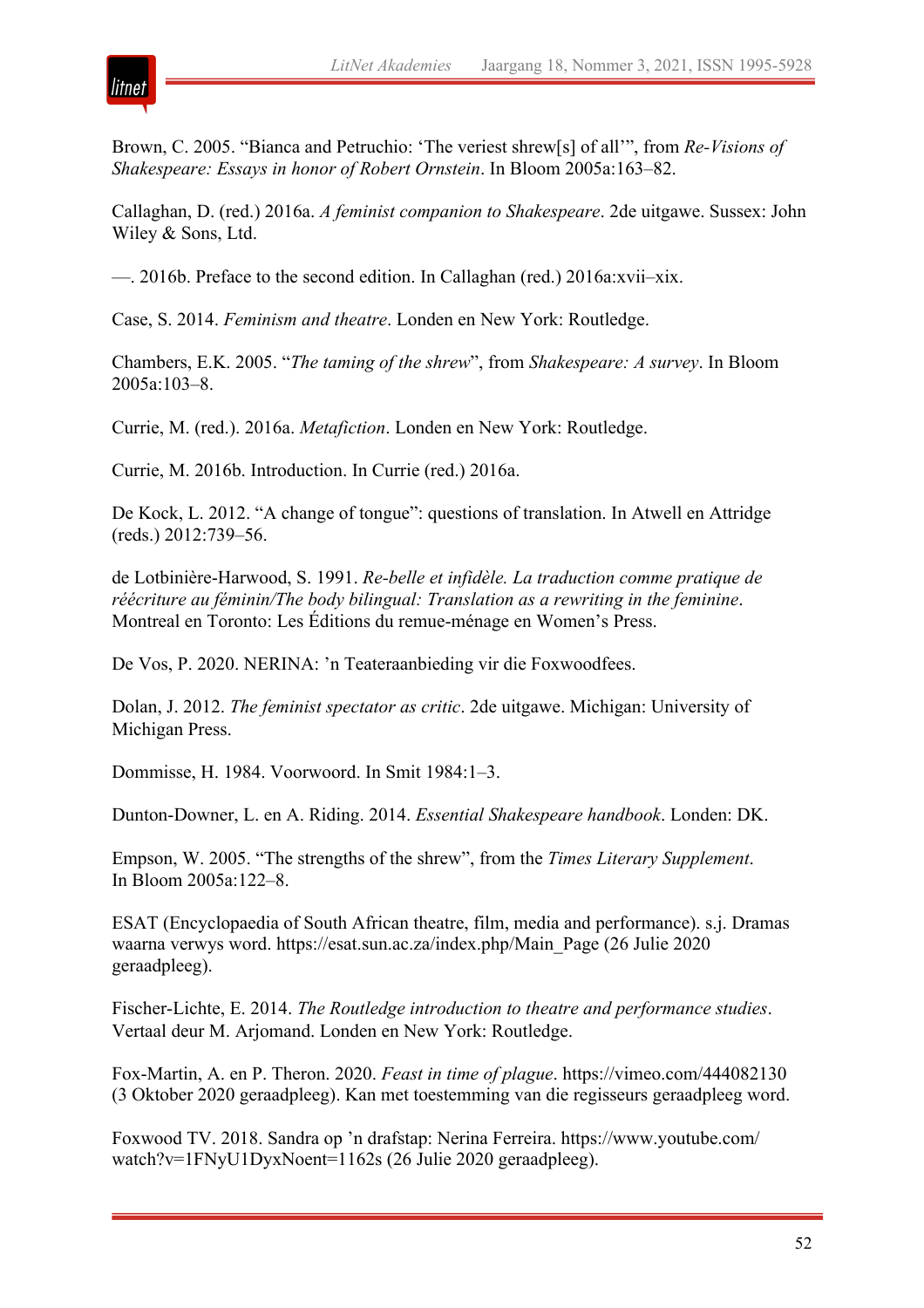

Garber, M. 1974. *Dream in Shakespeare: From metaphor to metamorphosis*. New Haven, CT: Yale University Press.

Gilbert, S. en S. Gubar. 1979. *The madwoman in the attic: The woman writer and the nineteenth-century literary imagination*. New Haven en Londen: Yale University.

Godard, B. 2000. Between performative and performance: Translation and theatre in the Canadian/Quebec context. *Modern Drama*, 43:327–58.

Hanna, S. 2016. *Bourdieu in translation studies: The socio-cultural dynamics of Shakespeare translation in Egypt*. New York: Routledge.

Harvey, E.D. 1992. *Ventriloquized voices: Feminist theory and English renaissance texts*. Londen en New York: Routledge.

Hassim, S. 2006. *Women's organizations and democracy in South Africa: Contesting authority*. Madison: University of Wisconsin Press.

Hermans, T. (red.). 2014a. *The manipulation of literature: Studies in literary translation*. Oxon: Routledge.

Hermans, T. 2014b. Introduction. In Hermans (red.) 2014a.

Hibbard, G.R. 2005. Introduction. In Shakespeare 2005.

Holderness, G. en B. Loughrey (reds.). 1992a. *Shakespearean originals: First editions. A pleasant conceited historie, called "The taming of a shrew"*. New York: Harvester Wheatsheaf.

Holderness, G. en B. Loughrey. 1992b. General introduction. In Holderness en Loughrey (reds.) 1992a.

Hornback, R.B. 2004. The fool in Quarto and Folio *King Lear*. *Studies in Shakespeare*, 34(3):306–38.

Jakobson, R. 1971. *Selected writings*. Parys: Mouton.

Keuris, M. 2020. Die veranderende wêreld van Afrikaanse dramavertalings en verwerkings: enkele opmerkings / The changing world of Afrikaans drama translations and adaptations: a few remarks. *Tydskrif vir Geesteswetenskappe*, 60(1):3–15.

Kraft, H. en M. McCarthy (reds.). 2006. *Women in German Yearbook 22*. Lincoln: University of Nebraska.

Lefevere, A. 1992. *Translation, rewriting, and the manipulation of literary fame*. Londen en New York: Routledge.

Munday, J. 2016. *Introducing translation studies: Theories and applications*. 4de uitgawe. Londen en New York: Routledge.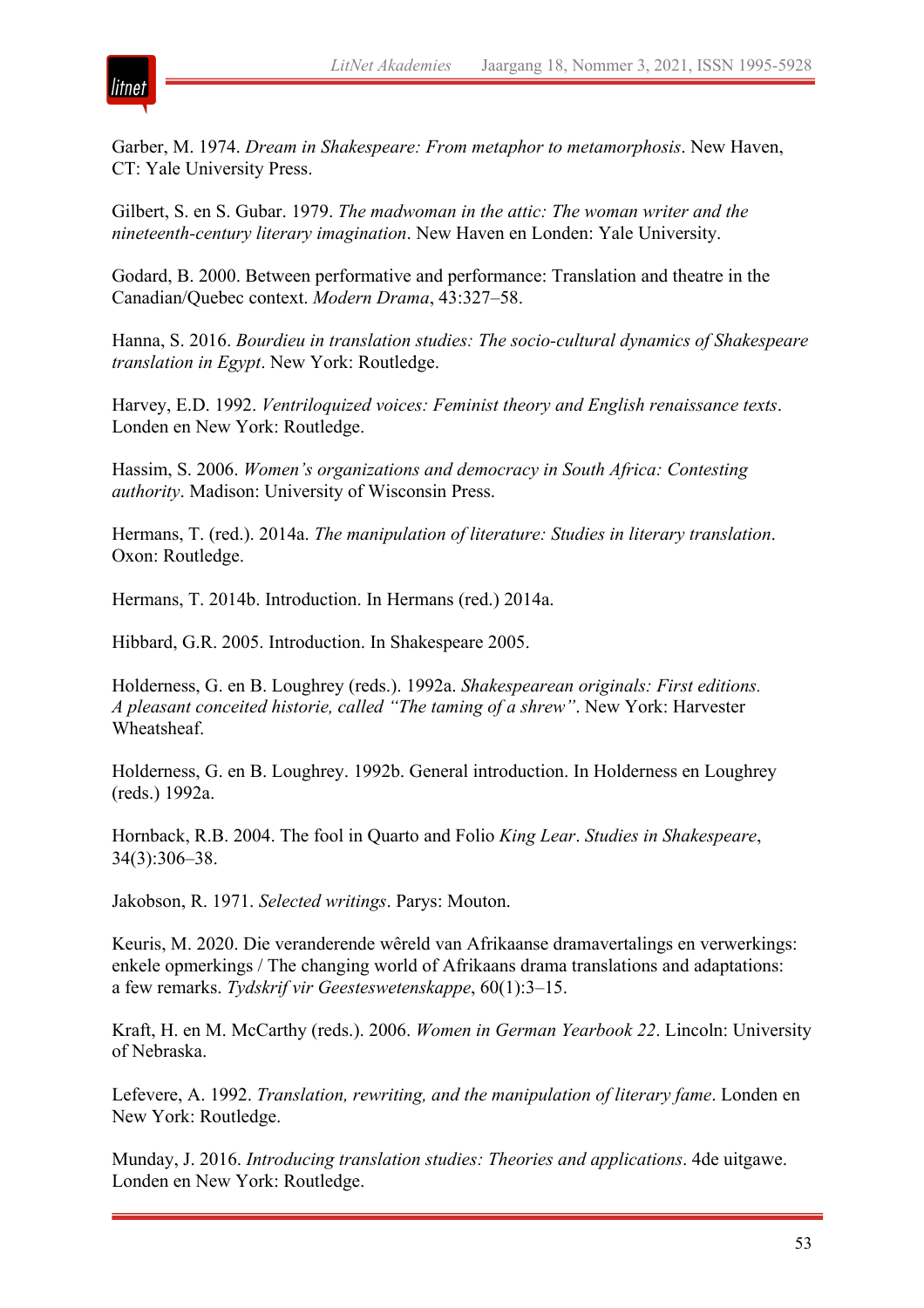

Odendal, F.F., P.C. Schoonees, C.J. Swanepoel, S.J. du Toit en C.M. Booyse. 1982. HAT (Verklarende handwoordeboek van die Afrikaanse taal). 2de uitgawe. Midrand: Perskor.

Oliver, H.J. (red.). 1982. *The taming of the shrew*. The Oxford Shakespeare. Oxford: Oxford University Press.

Ommundeson, W*.* 1993. *Metafictions? − Reflexivity in contemporary texts*. Melbourne: Melbourne University Press.

Orkin, M. 1987. *Shakespeare against apartheid*. Johannesburg: AD. Donker.

Ovidius, 2017. *Heroides*. Vertaal deur P. Murgatroyd, B. Reeves en S. Parker. Oxon: Routledge.

Piper, A. 2006. The making of transnational textual communities: German women translators, 1800–1850. *Women in German Yearbook 22*. In Kraft en McCarthy (reds.) 2006.

Rackin, P. 2005. *Shakespeare and women*. Oxford: Oxford University Press.

Ramsey-Kurz, H. 2007. Rising above the bait: Kate's transformation from bear to falcon. *English Studies*, 88(3):262–81.

Rich, A. 1971. When we dead awaken: Writing as re-vision. *College English*, 34(1):18–30.

Rubenstein, F. 1989. *A dictionary of Shakespeare's sexual puns and their significance*. Londen: Macmillan.

Shakespeare, W. 2001. Hamlet. Londen: Penguin.

- —. 2002. *Antony and Cleopatra*. Londen: Penguin.
- —. 2003. *The taming of the shrew*. Cambridge: Cambridge University Press.
- —. 2005. *The taming of the shrew*. Londen: Penguin.
- —. 2006. *A Midsummer night's dream*. Londen: Penguin.
- —. 2005. *The taming of the shrew*. New Haven en Londen: Yale University Press.
- —. 2006. *Die vasvat van 'n feeks.* Vertaal deur N. Ferreira. Ongepubliseerd.
- —. 2014. *The taming of the shrew*. Cambridge: Cambridge University Press.

Shaw, G.B. 2005. "Chin, Chon, Chino", from *The Saturday Review*, from *Journal of English and Germanic Philology*. In Bloom (red.) 2005a.

Simon, S. 2005. *Gender in translation: Cultural identity and the politics of transmission*. Londen en New York: Routledge.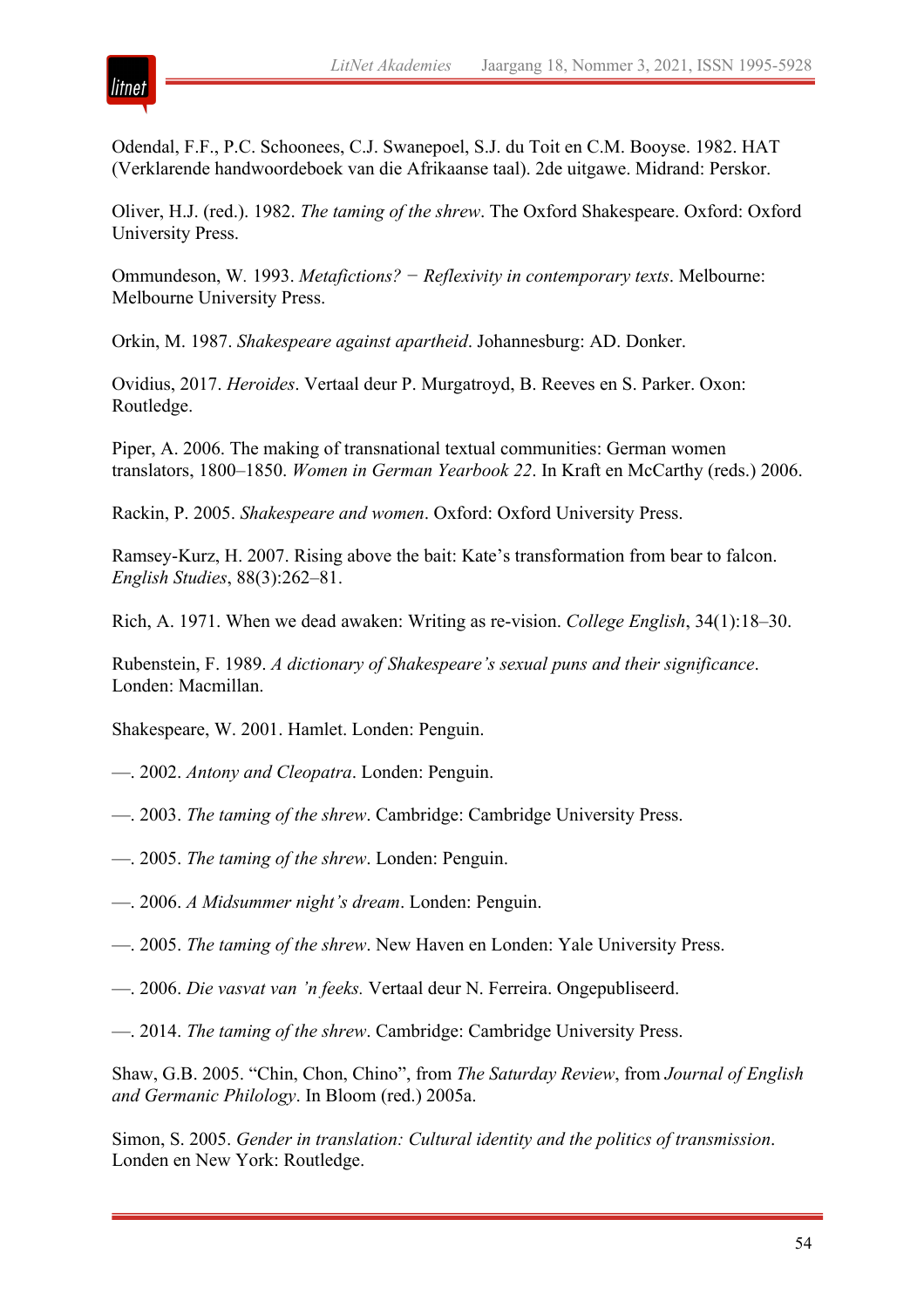

Slights, C.W. 2005. "The raw and the cooked in *The taming of the shrew*", from *Journal of English and Germanic Philology*. In Bloom (red.) 2005a.

Smit, B. 1984. *Bartho Smit-vertalings 1: Ionesco*. Pretoria: HAUM-Literêr.

Smit, L. 2019. "Piffling" feminism in Joyce Waring's autobiographical texts. *English Studies in Africa*, 62(2):95–111.

Smuts, I. 2016. Henry Mylne praat oor Nerina Ferreira. https://www.youtube.com/watch? v=O7cANw5dB-A (26 Julie 2020 geraadpleeg).

Spivak, G. 2000. The politics of translation. In Venuti (red.) 2000.

Stander, D. 2020. Onderhoud met Sandra Prinsloo. 3 Oktober.

—. 2021a. Onderhoud met Pieter Fourie. 16 Junie.

—. 2021b. Onderhoud met Kobus Geldenhuys. 22 Junie.

Stott, C. 2010. *The sound of truth: Constructed and reconstructed lives in English novels since Julien Barnes's* Flaubert's Parrot. Marburg: Tectum.

Thompson, A. 2003. Introduction. In Shakespeare 2003.

Venuti, L. (red.) 2000. *The translation studies reader*. New York: Routledge.

Viljoen, L. 2019. Antjie Krog as kulturele bemiddelaar: Aspekte van haar skrywerspostuur in die Lae Lande. *LitNet Akademies*, 16(2):47–78. https://www.litnet.co.za/wp-content/uploads/ 2019/10/LitNet\_Akademies\_16-2\_Viljoen\_47-78.pdf.

Von Flotow, L. 1991. Feminist translation. *Traduction, terminology, redaction*, 4(2):69–85.

Waugh, P. 1984. *Metafiction: The theory and practice of self-conscious fiction.* Londen en New York: Routledge.

Wiles, D. 1987. *Shakespeare's clown: Actor and text in the Elizabethan playhouse*. Cambridge: Cambridge University Press.

Winter, W. 2005. "Characters of Katharine and Petruchio", from *Shakespeare on the stage*. In Bloom (red.). 2005a.

Wolf, M. 2017. A "performative turn" in translation studies? Reflections from a sociological perspective. *TranscUlturAl*, 9(1):27–44.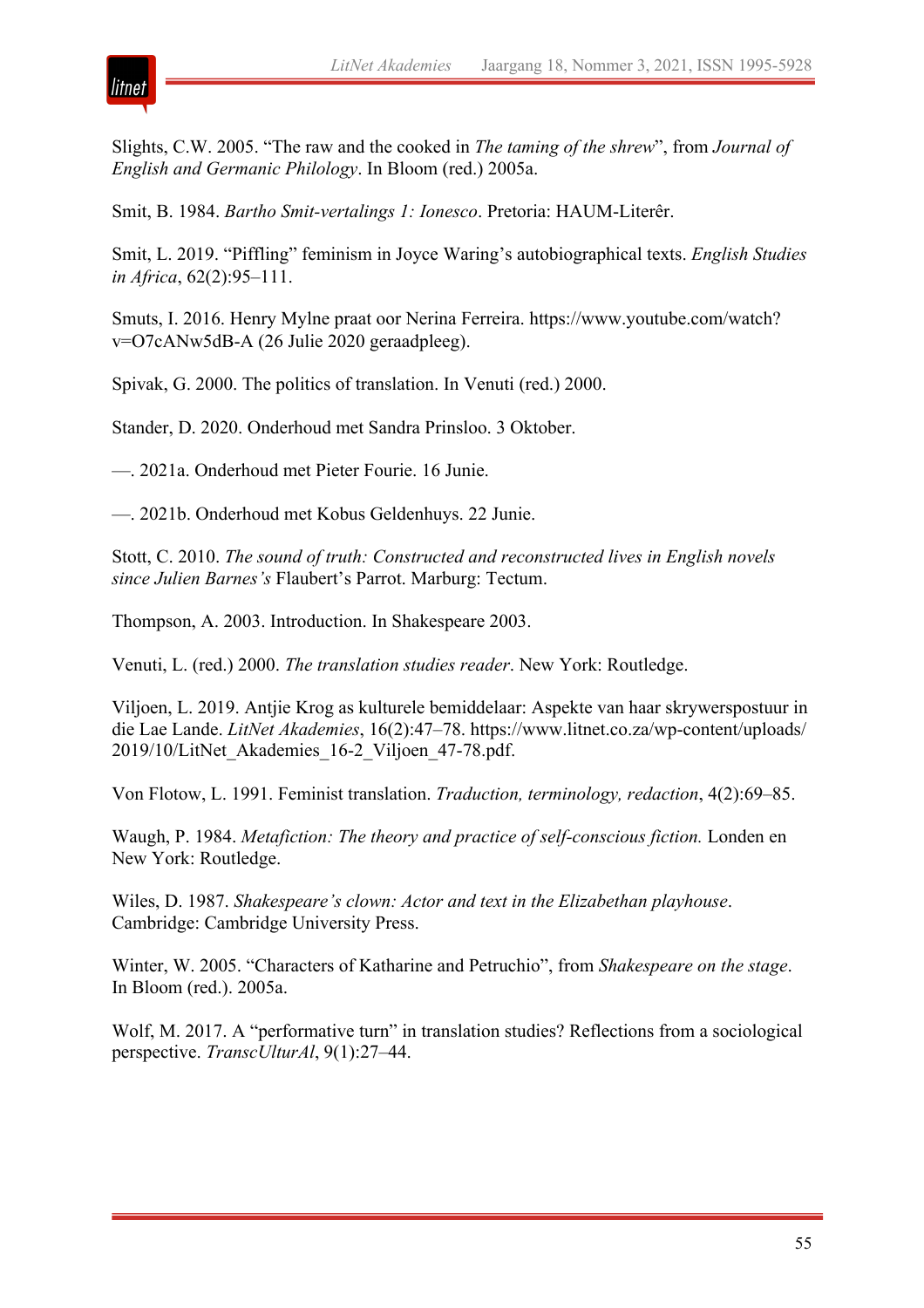

#### **Eindnotas**

<sup>1</sup> Ek kort die titel voorts af as *The shrew*.

<sup>2</sup> Ek kort die titel voorts af as *'n Feeks*.

<sup>3</sup> Hassim (2006) wys daarop dat drie belangrike streeksgebonde vroue-organisasies tussen 1981 en 1984 tot stand gekom het, naamlik die United Women's Organisation in die Wes-Kaap (UWO), die Federation of Transvaal Women (FEDTRAW), en die Natal Organisation of Women (NOW). Hierdie groepe was instrumenteel in die vorming van die ideologiese inhoud en die strategiese oogmerke van vroueverenigings in die 1980's en 1990's.

<sup>4</sup> Cilliers het skriftelik toestemming gegee om die teks vir navorsingsdoeleindes gebruik. Die inwilligingsvorm is deur die Universiteit Stellenbosch se REC-komitee goedgekeur. *'n Feeks* is ook saam met ongeveer 40 van Ferreira se ongepubliseerde vertaalde toneeltekste beskikbaar op AKDA (Afrikaanse Kontemporêre Drama-argief) se webwerf by www.akda.co.za. Hierdie versameling van Ferreira se vertalings is ná haar dood aan prof. Petrus du Preez, Dramadepartement, US geskenk. Hierdie skenking is oorgedra aan die Departement van Afrikaans en Algemene Literatuurwetenskap van Unisa vir bewaring in die Suid-Afrikaanse Drama- en Teaterbewaringsprojek (onder leiding van prof. Marisa Keuris). In 2019 is hierdie tekste deur AKDA geskandeer onder toesighouding van me. Leana Welgemoed.

<sup>5</sup> Die verkorting van, byvoorbeeld, sekere lang alleensprake beïnvloed myns insiens nie die retoriese uitgangspunt van die doelteks of die bronteks soos ek dit in hierdie artikel vertolk nie en daarom verg dit nie enige bespreking in hierdie artikel nie.

<sup>6</sup> Holderness en Loughrey (1992b:1) wys daarop dat die "vast majority of Shakespeare's modern readership encounters his works initially through the standard modernised editions of the major publishing houses, whose texts form the basis of innumerable productions and classroom discussions". Hulle herinner die leser egter daaraan dat die kanonstatus van hierdie "received texts ultimately depend on [...] those editorial mediations (rendered opaque by the discursive authority of the very text they ostensibly serve) that shape the manner in which Shakespeare's works are produced and reproduced within contemporary culture". Holderness en Loughrey maak hierdie stellings om *A pleasant, conceited historie, called "The taming of a shrew"* (1595) (oftewel *A shrew*, soos dit dikwels afgekort word) in konteks te plaas. Hierdie teks word meestal beskou as 'n apokriewe alternatief vir *The taming of the shrew*. Ferreira se vertaling is egter dié vanuit die laasgenoemde, algemeen aanvaarde weergawe. Die bibliografie van hierdie artikel sluit drie uitgawes van *The shrew* in, naamlik dié van Cambridge (2003), Penguin (2005) en Yale (2006). Die drie uitgawes word afsonderlik gelys, bloot omrede daar deur die loop van die artikel na die verskillende inleidings en redigeerdersnotas van al drie verwys word. Die drie uitgawes bevat egter dieselfde gestandaardiseerde weergawe van *The shrew* en daarom word daar met die inteksverwysings gebruik gemaak van die afkortingstelsel wat die bedryf-, toneel- en reëlnommers van die betrokke aanhaling aandui.

<sup>7</sup> Drie uitsonderlike hoogtepunte in dié verband is Vanessa Cooke, Danny Keogh en Janice Honeyman se werkwinkeldrama *This is for keeps* (1983), Pieter Fourie se drama *Ek, Anna van Wyk* (1984) en Corlia Fourie se drama *Moeders en dogters* (1985).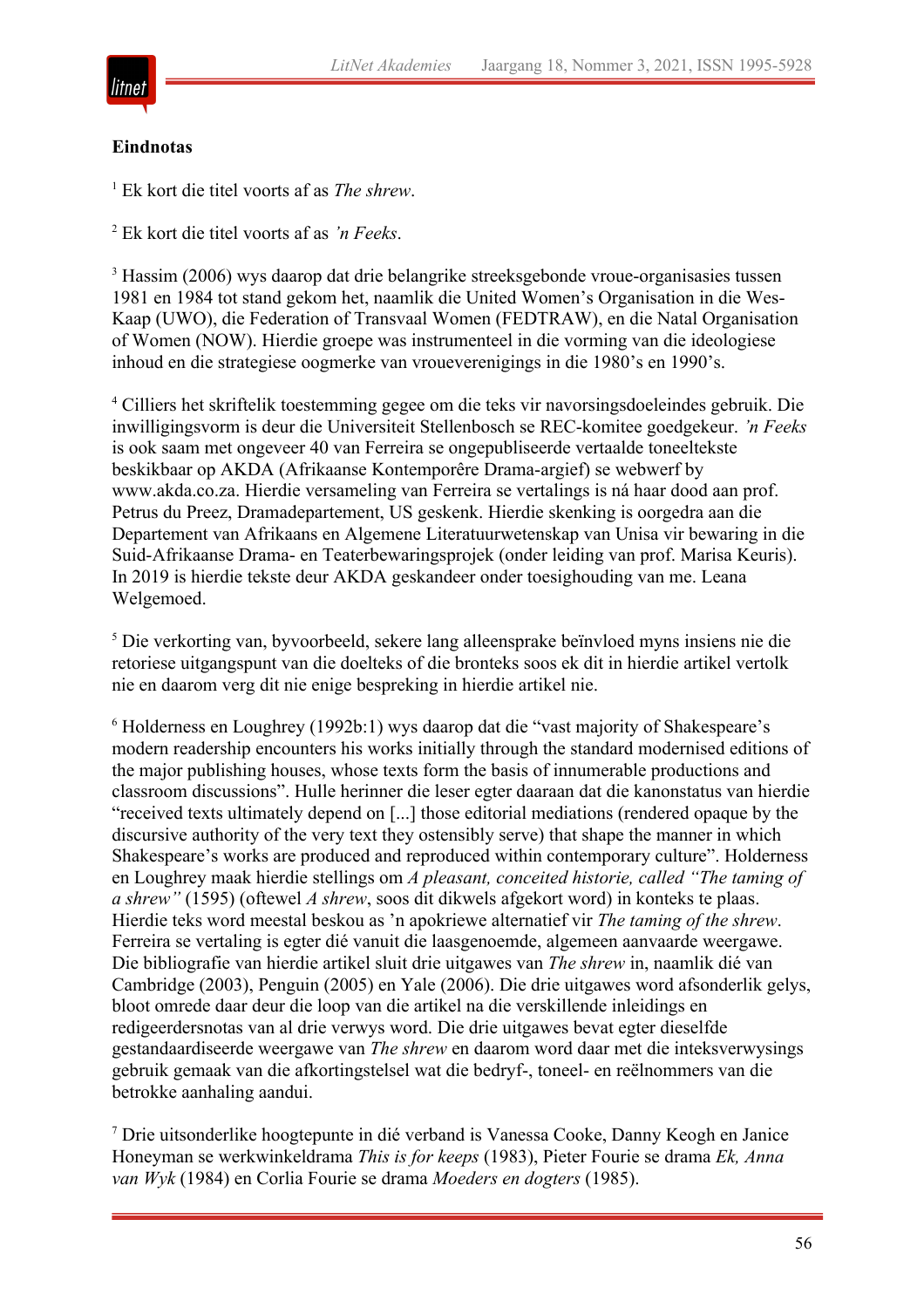

<sup>8</sup> Daarom kan daar beswaar aangeteken word teen Goodman (1999:2–3) se stelling: "One of the most striking observations to be made about gender, next to the politics of performance, is how rarely and partially gender issues have tended to be represented in South African culture and theatre". Goodman verwys egter waarskynlik na nuut geskrewe teatertekste en in daardie opsig is haar stelling juis.

<sup>9</sup> In sy hoofstuk oor die Suid-Afrikaanse vertaalgeskiedenis in *The Cambridge history of South African literature* (2012) beklemtoon De Kock (2012:742) die belangrike politieke rol van die vrou as tolk en vertaler in die geskiedenis van vertaling, asook van literatuur in die geheel, in Suid-Afrika. In sy navolging van Wicomb (2002) se voorbeeld met haar joernaalartikel "Translations in the yard of Africa", stel hy Eva Krotoa voor as die prominentste voormoeder van Suid-Afrikaanse vertalers. De Kock versterk hierdie huldiging van vroulike vertalers in Suid-Afrika met die benaming van sy hoofstuk as "'A change of tongue': questions of translation" waardeur hy sodoende aandag vestig op Antjie Krog se outobiografiese *A change of tongue* (2003) waarin sy terselfdertyd besin oor haar ervaring as joernalistieke verslaggewer van die Waarheid-en- Versoeningskommissie en haar Afrikaanse vertaling van Nelson Mandela se *A long walk to freedom* (1994) as *Lang pad na vryheid* (2001). De Kock stel dus Suid-Afrikaanse vertaalgeskiedenis aan 'n internasionale leser voor as gerugsteun, uit die verlede sowel as uit die hede, deur twee magistrale vrouefigure.

In die Afrikaanse literatuurgeskiedenis speel vroue ook 'n belangrike rol. 'n Enkele voorbeeld van 'n leidende figuur op hierdie gebied is Audrey Blignault, wat ten nouste betrokke was by die uitgawe van die reeks *Juweel-novelles* (Aucamp 1993:3). Dit het regstreekse vertalings van novelles uit wêreldtale in Afrikaans behels en dit sluit onder meer die volgende titels in: Gogol se *Die jas*, Mann se *Die dood in Venesië* en Bergengruen se *Die Spaanse roosboom*. Die laasgenoemde novelle is deur Alba Bouwer vertaal, 'n vrou wie se bydrae tot die Afrikaanse kinderboek nie slegs as skrywer nie, maar ook as vertaler nie geringgeskat kan word nie. Haar ganse vertaaloeuvre bevat ongeveer 24 titels. Die vroulike vertalers wie se vertaaloeuvres egter skrapser gedokumenteer is as dié van hulle manlike eweknieë, is die dramavertalers.

<sup>10</sup> Daar moet egter in gedagte gehou word dat metadrama hoogs modieus was in die dramaturgie van Shakespeare se direkte voorgangers en tydgenote. Elizabethaanse teater was in die geheel gemoeid met kritiek op eng sosiale rolle in die Engelse kultuur. Shakespeare ontleen immers sy gebruik van die drama-binne-'n-drama in *Hamlet* waarskynlik uit Thomas Kyd se *The Spanish tragedy* (Thompson 2003:10). Tog is Shakespeare se hantering van metadrama noemenswaardig ryk en kompleks, selfs vir sy tyd. Die feit dat Lionel Abel juis Shakespeare se dramas as basis gebruik om die term *metadrama* in 1963 te bedink is maar een getuienis hiervan.

<sup>11</sup> Slights (2005:145) wys daarop dat die "multiple disguises in the body of the play – Tranio as Lucentio, Lucentio as Cambio, Hortensio as Litio, and the Pedant as Vincentio – focus attention on how much social identity depends on arbitrary conventions of costume".

<sup>12</sup> Burton Raffel vertaal dit as: "Here the Simois flowed, here is the Trojan plain, here stood old Priam's towering palace" (in Shakespeare 2005:79/118); G.R. Hibbard vertaal dit as: "Here ran the [river] Simois, here is the Sigeian land [Troy]; here stood the lofty palace of old Priam" (in Shakespeare 2015:168) en Paul Murgatroyd, Bridget Reeves and Sarah Parker